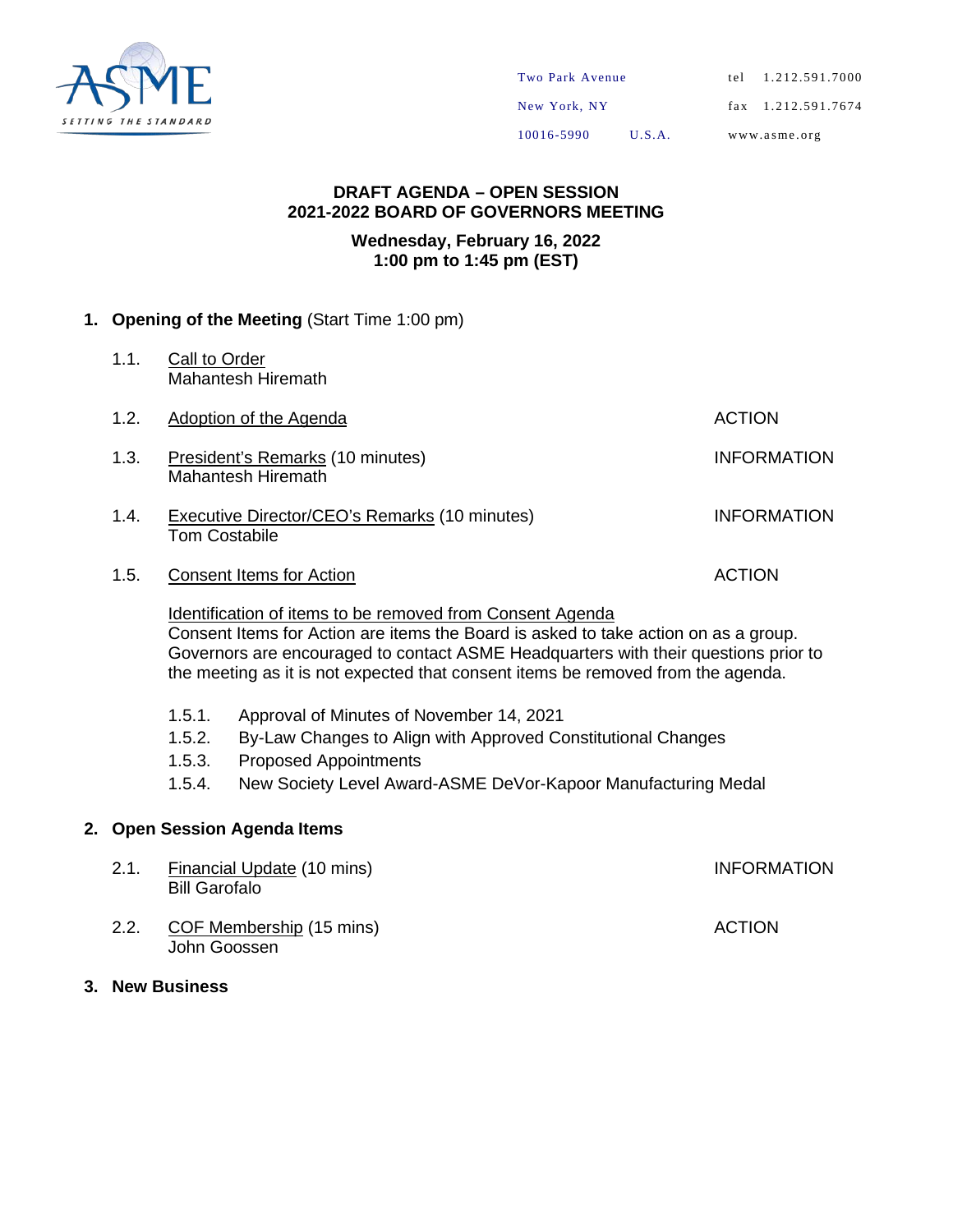**2021-2022 Board of Governors- Open Agenda February 16, 2022 Page 2 of 2**

#### **4. Open Session Information Items**

#### 4.1. Dates of Future Meetings

| <b>DATE</b>    | <b>DAY</b> | TIME                  | <b>LOCATION</b>  |
|----------------|------------|-----------------------|------------------|
| April 19, 2022 | Tuesday    | 1:00 pm $-$ 4:00 pm   | Video Conference |
| June 19, 2022  | Sunday     | $8:00$ am $-2:00$ pm  | Scottsdale, AZ   |
| June 21, 2022  | Tuesday    | $8:00$ am $-3:00$ pm  | Scottsdale, AZ   |
| July 11, 2022  | Monday     | 1:00 pm $-$ 5:00 pm   | Houston, TX      |
| July 12, 2022  | Tuesday    | $8:30$ am $-5:00$ pm  | Houston, TX      |
| July 13, 2022  | Wednesday  | $8:30$ am $-12:00$ pm | Houston, TX      |

#### **5. Adjournment – Open Session**

#### **List of Appendices**

- 1.5.2 By-Law Changes to Align with Approved Constitutional Changes
- 1.5.3 Proposed Appointments
- 1.5.4 New Society Level Award-ASME DeVor-Kapoor Manufacturing Medal<br>2.2 COF Membership
- COF Membership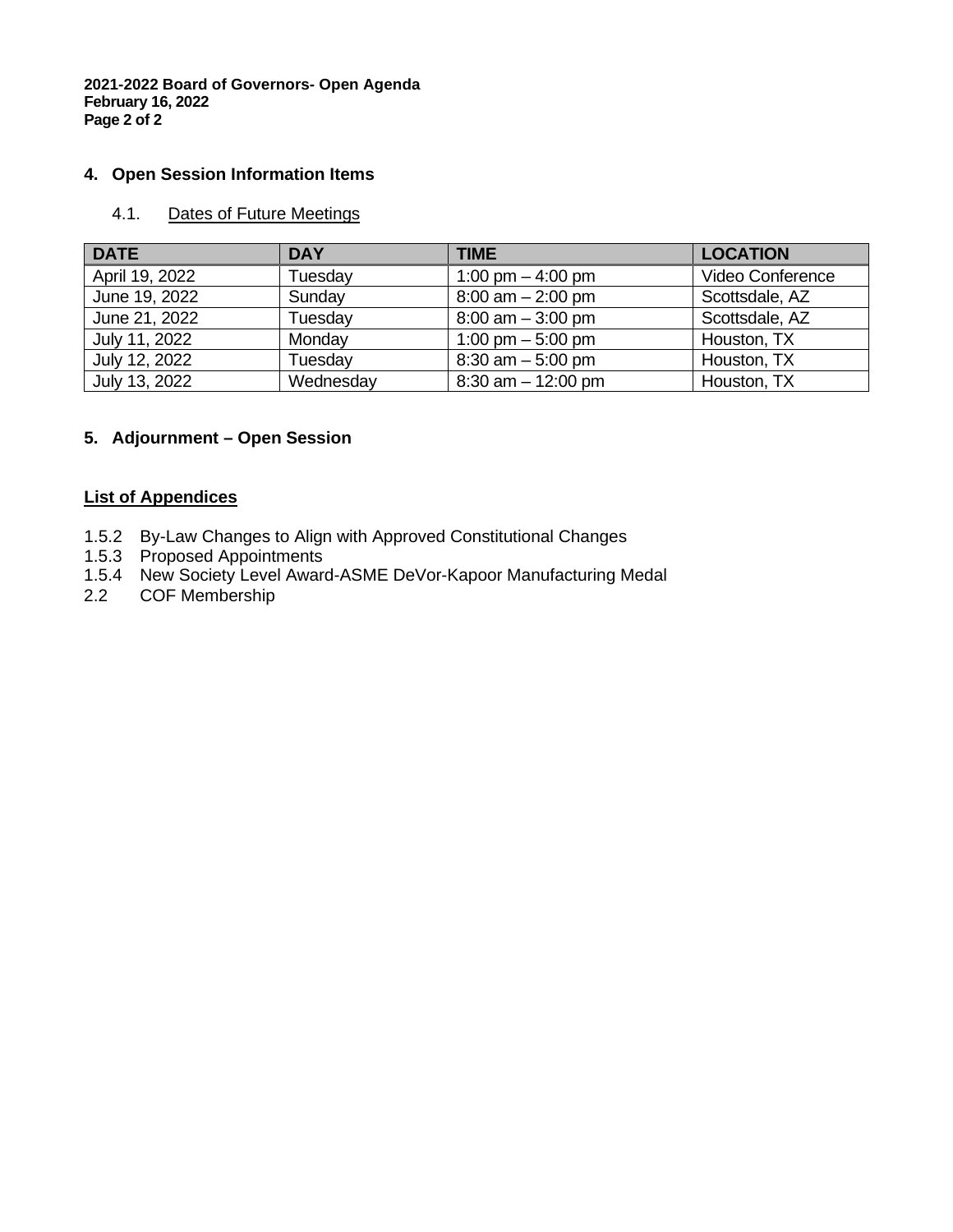

#### **Board of Governors Meeting Agenda Item Cover Memo**

|                                               | Date Submitted:                              |  | January 19, 2022                                             |  |  |
|-----------------------------------------------|----------------------------------------------|--|--------------------------------------------------------------|--|--|
| February 16, 2022<br><b>BOG Meeting Date:</b> |                                              |  |                                                              |  |  |
| To:                                           | <b>Board of Governors</b>                    |  |                                                              |  |  |
|                                               | Committee on Organization and Rules<br>From: |  |                                                              |  |  |
| Presented by:                                 |                                              |  | <b>Emily Boyd</b>                                            |  |  |
| Agenda Title:                                 |                                              |  | By-Law Changes to Align with Approved Constitutional Changes |  |  |

Agenda Item Executive Summary:

The ASME Members approved changes to the Constitution in November 2021. The changes to C4.1, C6.1 and C8.1.1 reflect the process for the selection of the ASME President by the sitting Board of Governors, the addition of up to two Board of Governors positions to be appointed by the Board for individuals who have demonstrated substantial philanthropic support of the Society's mission and sustained engagement with the field of engineering, the removal of the word Board to describe the highest unit of a Council, the elimination of vice presidents, the addition of Chief Financial Officer to the list of officers the Board of Governors may appoint annually and the addition of CEO to the Executive Director title.

By-Law changes related to these Constitutional Amendments are required.

In addition, there are changes to the By-Laws that update references to language, so they conform to accepted DEI standards.

Changes to Society Policies, and Operation Guides of the Board of Governors and other ASME units are contingent on the approval of the attached By-Laws.

Proposed motion for BOG Action: To approve for first reading changes to By-Laws B3.1, B3.2, B3.3, B4.1, B4.2, B4.3, B5.1, B5.2, B5.8, B6.1, B6.2 and B8.1

Attachment(s): By-Law Changes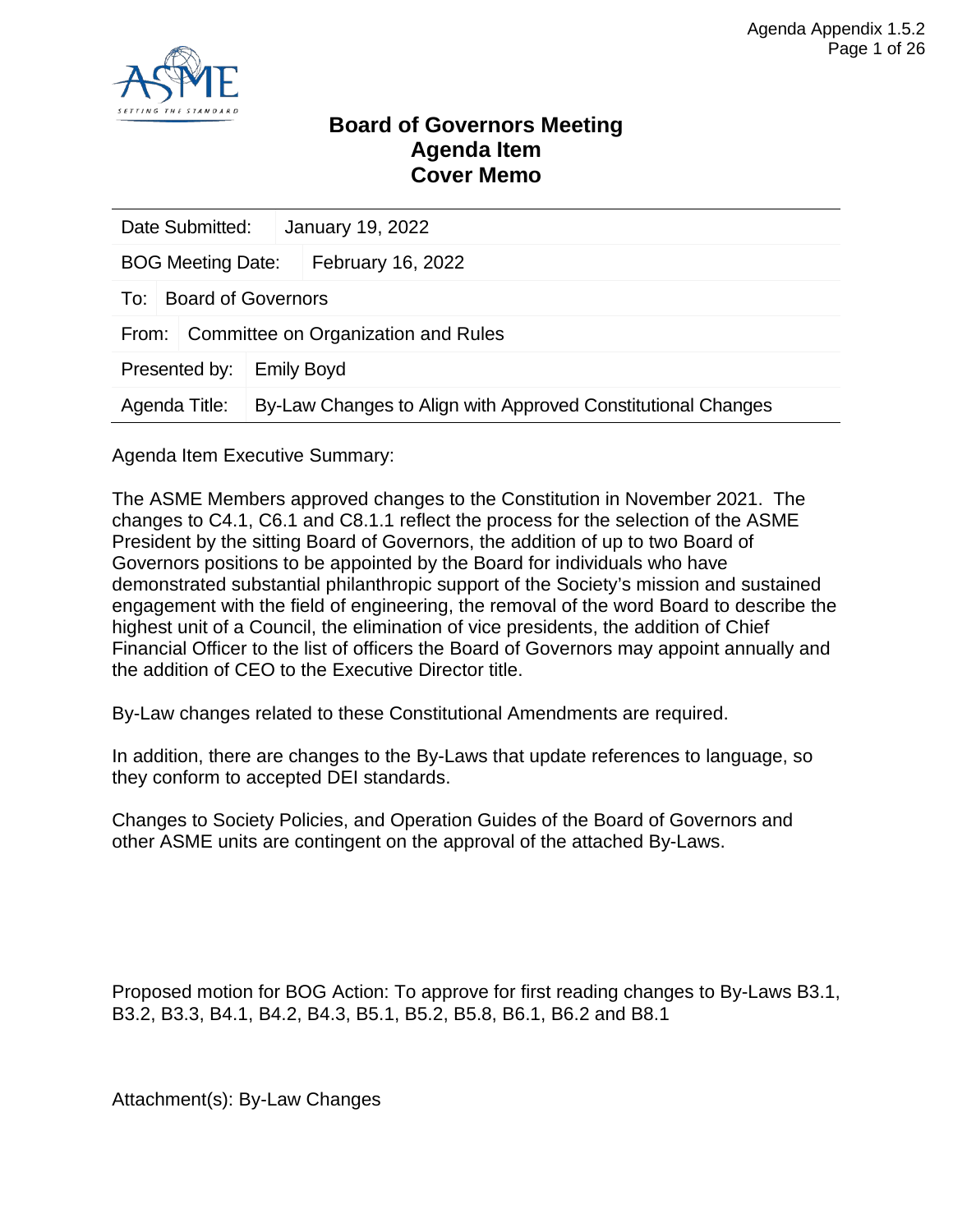#### **B3.1 MEMBERSHIP**

- B3.1.1 An applicant for admission to the Society in any grade, except to Fellow or Honorary Member, shall make application to the Executive Director/CEO on an approved form.
- B3.1.2 A proposal for promotion to Fellow must be initiated by a Fellow or Member of ASME and supported by three additional sponsors, two of whom must be Fellows or Members of ASME. All sponsors must be well acquainted with the nominee's qualifications as they relate to the requirements for promotion to Fellow.
- B3.1.3 Nomination and election of an Honorary Member shall be in accordance with the provisions of the By-Laws dealing with the Committee on Honors.
- B3.1.4 Advancement to the grade of Fellow shall be by a positive vote of three-quarters of the total number of ballots received from the Committee of Past Presidents entitled to vote. A past president shall not be entitled to vote on theirhis or her own nomination for Fellow.
- B3.1.5 Applicants shall be assigned in accordance with the policy set by the Board of Governors to the grades of membership to which their qualifications entitle them.
- B3.1.6 All procedures relating to admissions to and promotions in membership, except Honorary Member and Fellow membership grades, shall be administered by the Membership staff in accordance with the policy set by the Board of Governors.
- B3.1.7 An approved curriculum is one which leads to a degree in engineering or engineering technology.
- B3.1.8 A Student Member may participate in all the activities of the Society but shall not be permitted to vote at a Business Meeting of the Society or hold a positionn elective office except in a student-oriented or nontechnical/outreach unitGroup and the student section where the student is a member.
- B3.1.9 A Student Member shall not remain in this grade beyond the end of the calendar year of graduation or termination of enrollment as a student.
- B3.1.10 No more than five Honorary Members may be elected in any Society year.
- B3.1.11 A corporate member elevated to Honorary Member shall retain all of the rights and privileges of corporate membership.
- B3.1.12 The rights and privileges of every member shall be personal to the member and shall not be transferable except that each corporate member shall be entitled to vote on any question before any Business Meeting of the Society either in person or by a proxy given to a corporate member.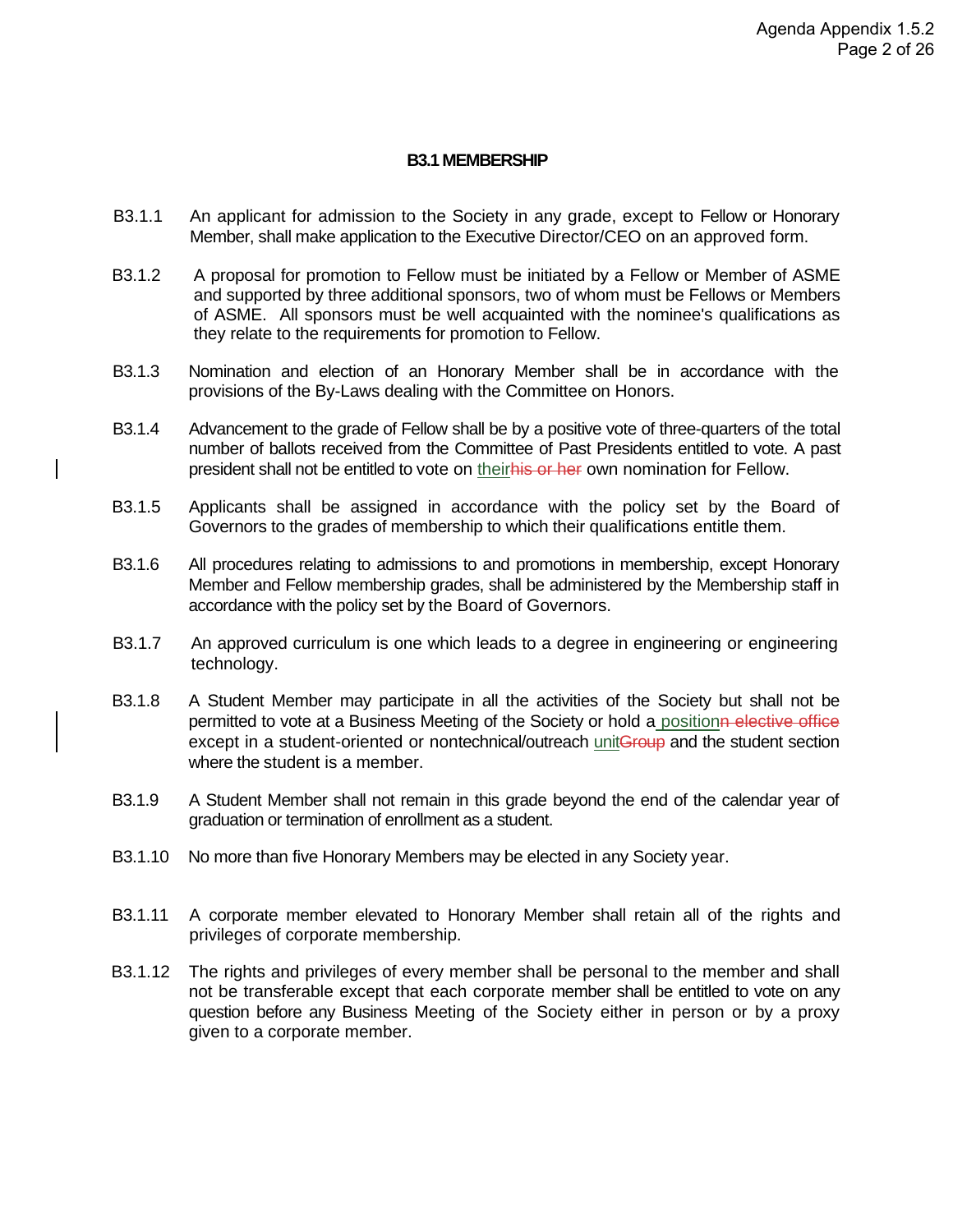- B3.1.13 Voting on matters which come before a Business Meeting of the Society will be done in person or by proxy. Only corporate members are entitled to vote. A corporate member may assign theirhis or her vote to another corporate member by proxy. The proxy must be signed and dated by the corporate member giving it and shall be submitted to the Executive Director/CEO for verification of the right of the corporate member to vote at the meeting for which the proxy is to be used.
- B3.1.14 When a request is received for a member's resignation, the Membership staff will adjust the member's record. Member resignations are reported in the demographic report issued monthly.

After a complaint or charge of unethical conduct based on the provisions of the Constitution, By-Laws, or Code of Ethics has been filed against a member, the member may resign with the stipulation that the Society will not accept any later application for renewed membership. Nevertheless, the Society will accept an application for renewed membership if:

- a. The designated member of the Investigative Panel, in accordance with established policies and procedures, has certified to the Executive Director/CEO that the complaint has been examined and is not a matter for action by the Society; or
- b. The member has been cleared of all charges under the established procedures of the Society.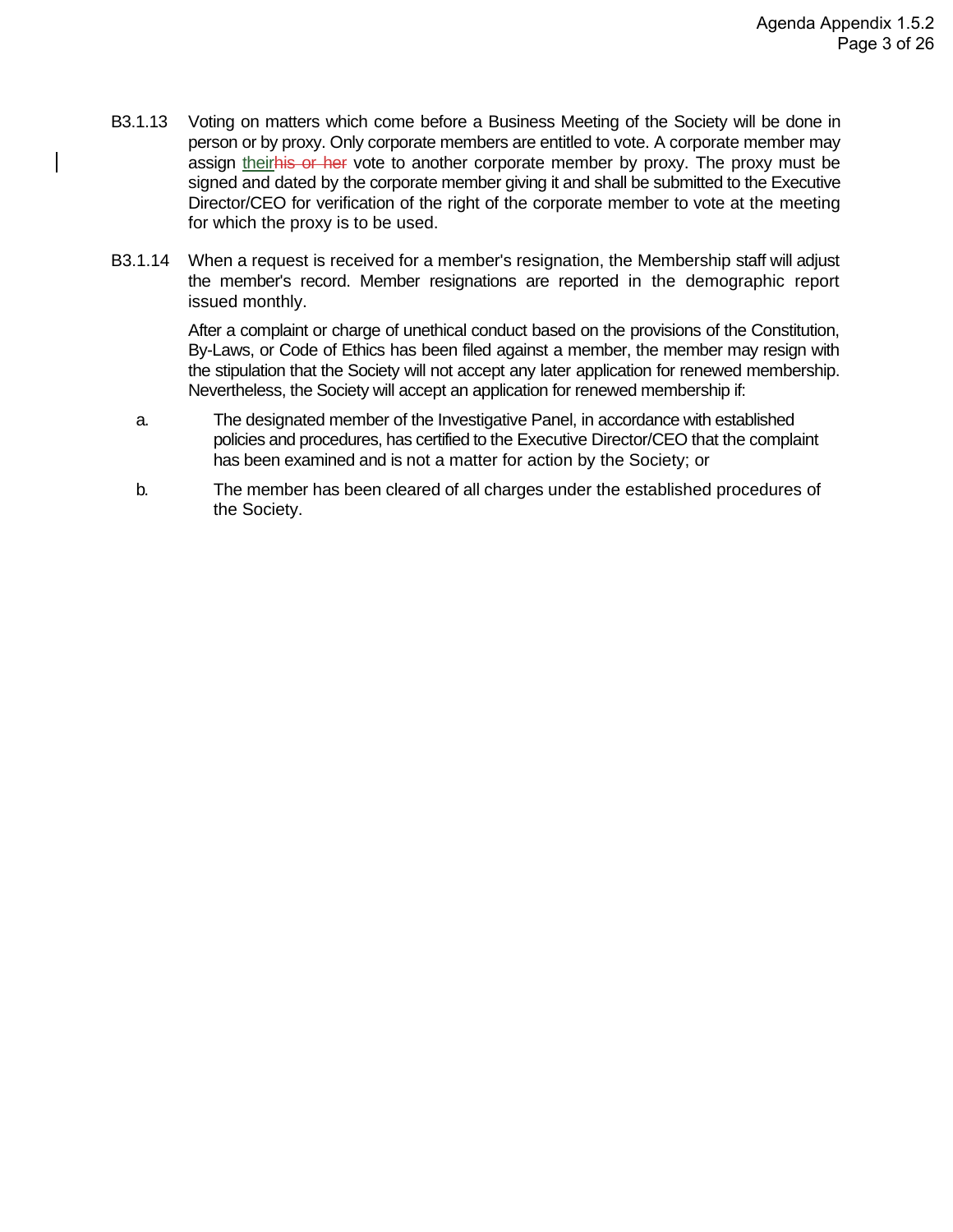#### **B3.2 FEES AND DUES**

- B3.2.1 The amount of any Application, Entrance, Promotion, or Reinstatement fees will be established by the Board of Governors.
- B3.2.2 The dues of any member or the entrance fee of a prospective member may be remitted for any special reason by the Membership staff. A member may appeal the Membership staff's decision on the remittance of "dues under special reason" to the Executive Director/CEO in conjunction with the President.

When a new dues structure is created, it must be approved by the Executive Director/CEO in conjunction with the President.

- B3.2.3 The application fee and that part of the annual dues to be charged to the new member for the fiscal year remaining after the date of notification of approval shall be payable within 30 days after that date. The election process shall not be considered to be complete until receipt of this payment by the Society.
- B3.2.4 Effective June 1, 2021, the membership period will be defined based on the anniversary date of the member. A member's join date is the "anniversary date" and continues for a rolling 12 months until renewed. The annual dues for each ensuing year shall be due and payable on or before the first day of a member's anniversary date and will take effect on June 1, 2021. Until such time that the change in anniversary date is implemented; or if the previous anniversary date term is not defined, applicable or known at the time of renewal; or in the case of pre-paid dues, the default anniversary date will be October 1.
- B3.2.5 A statement for annual dues shall be provided to each member before the anniversary date each year. Notice of arrears shall be sent thereafter.
- B3.2.6 If a member's dues have remained unpaid for one month, their publications may be withheld.
- B3.2.7 Any member whose dues remain unpaid for a period of one month shall be stricken from the roll of membership of the Society.
- B3.2.8 If, in the case of nonpayment of dues, the right to receive the publications of the Society or to vote be questioned, the fiscal books of the Society shall be conclusive evidence.
- B3.2.9 The Membership staff may restore to membership any person dropped from the rolls for nonpayment of dues upon such conditions as it may deem appropriate.
- B3.2.10 The Board of Governors shall, from time to time, as seems necessary, establish the dues for a Student Member and the corresponding services rendered.
- B3.2.11 A member who has paid dues for 35 years and in addition has (a) reached the age of 65 years, or (b) retired from theirhis or her regular work will be considered a life member.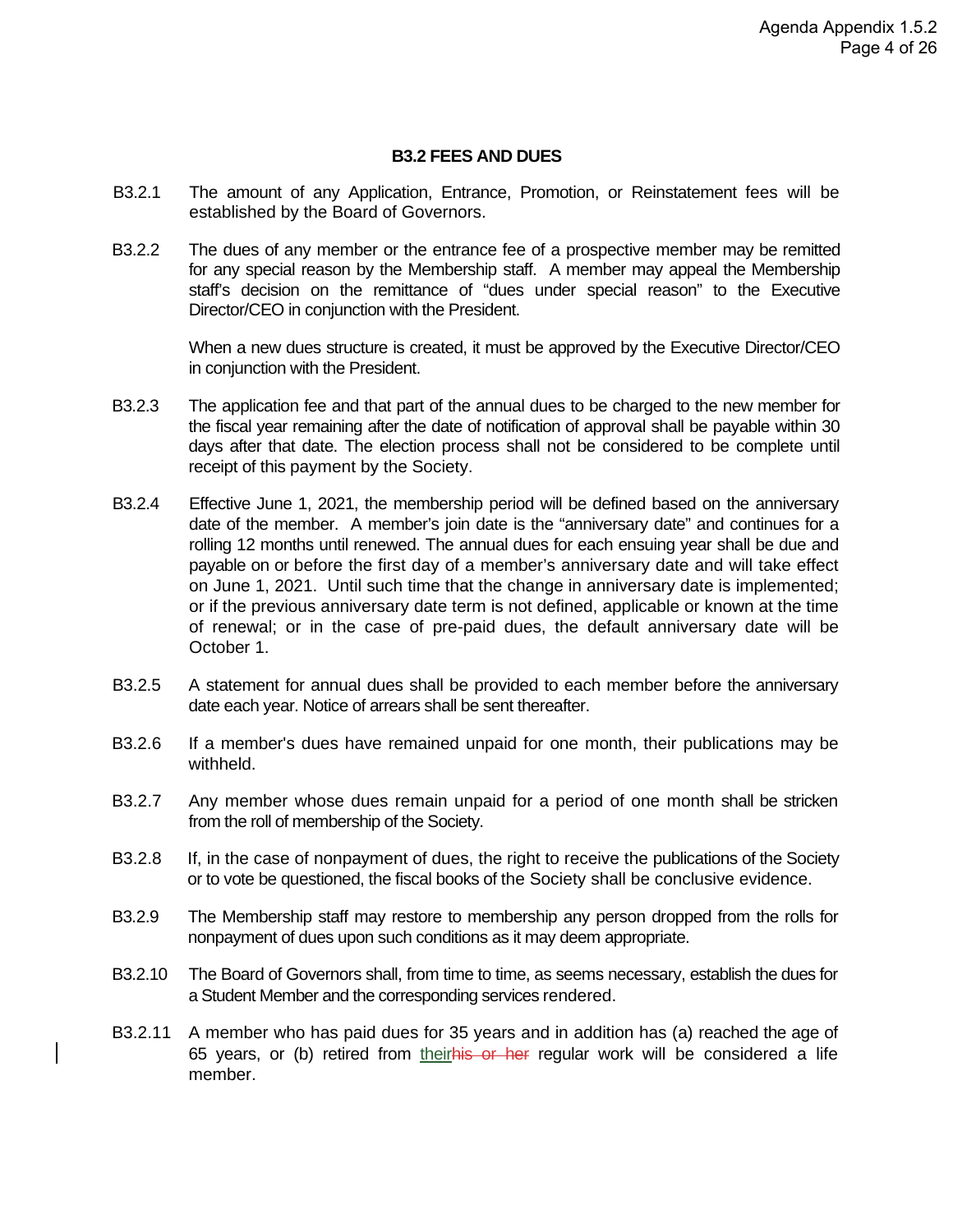Life Membership means membership without payment of dues. Upon becoming exempt from dues, the member continues in the previous grade of membership, but the word "Life" is added.

Any changes in the life membership criteria are subject to approval of the Board of Governors.

Effective March 18, 2000, and not retroactively, student years of membership will be included in the count of total years of membership as long as the graduated Student Member pays the first year Member dues (continuous membership from Student Member to Member).

B3.2.12 Any member except Student Member may pre-pay dues for life by paying the Society at one time the present worth of an annuity equal to the member's dues for the remaining required dues period.

> A prepaid member will become a Life Member 35 years after the date when theirhis or her continuous membership began and in addition has (a) reached the age of 65 years, or (b) retired from their his or her regular work.

B3.2.13 A member of a technical society with which the Society has a reciprocal agreement who applies for membership in ASME shall not be required to pay any entrance fee. Such an applicant must file formal application for membership and must meet the membership requirements of the grade of membership for which application is made. This exemption shall apply only for entrance to an equivalent or lower grade of membership.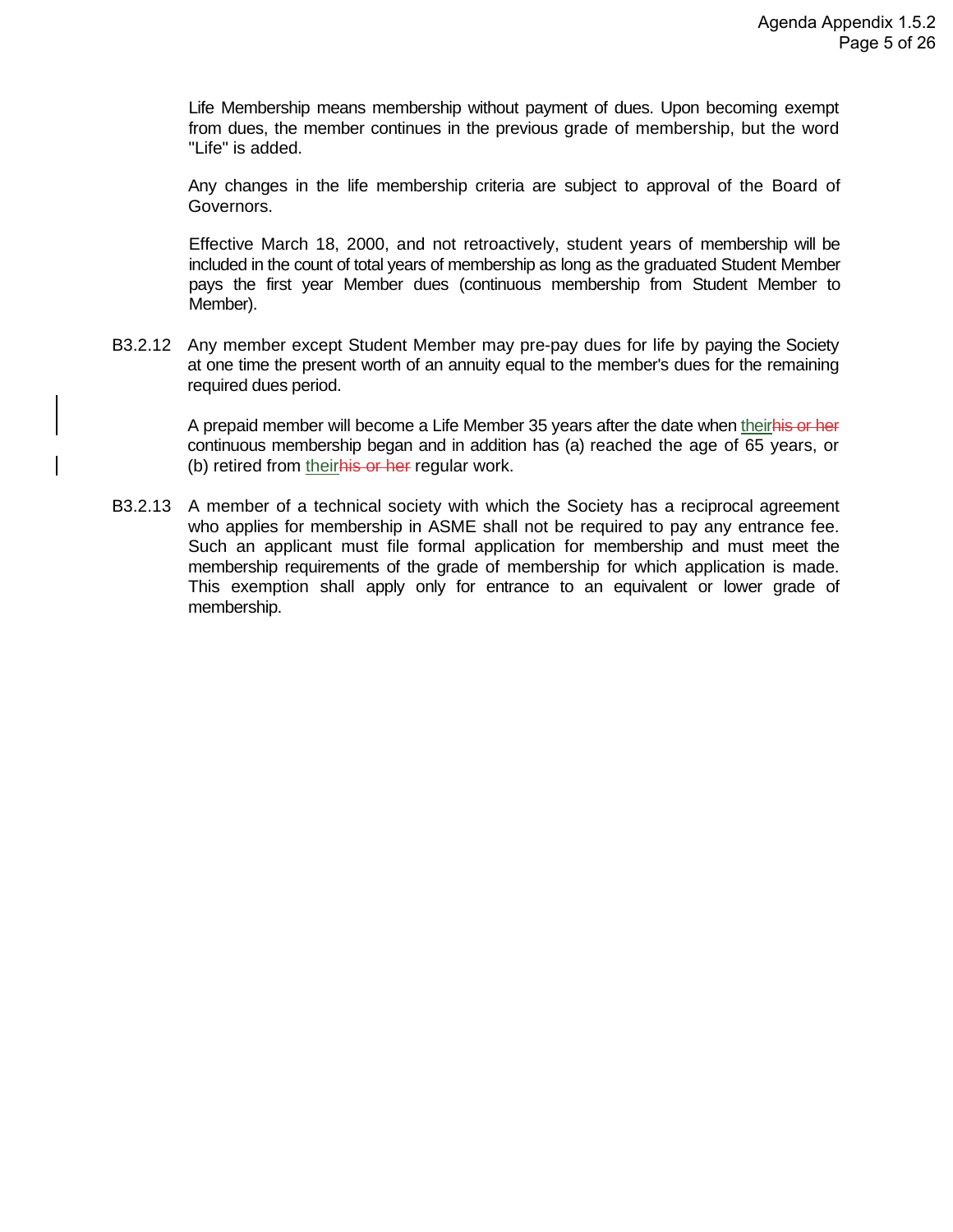Page 1 of 1

#### **B3.3 VIOLATION OF ETHICS**

- B3.3.1 Any member who has been found to have violated the Constitution, By-Laws, Code of Ethics, or Code of Conduct of the Society, may be expelled by the affirmative vote of a majority seven members of the Board of Governors.
- B3.3.2 The Board of Governors shall vote on the expulsion of any member only upon the recommendation of the Executive Committee (Code of Conduct Violation) or of an Investigative Panel (Ethics Violation). The Board of Governors shall not be bound by the recommendation of the Executive Committee or of an Investigative Panel and shall make its own determination of any disciplinary action.
- B3.3.3 The Investigative Panel which shall hear and present a report upon charges against an accused member shall be chosen from among the Society's staff or membership (or both). The Executive Director/CEO, in consultation with the Chair of the Ethics Committee, will appoint the members of the Investigative Panel, which will be specific to a particular case. Members of an Investigative Panel will continue to serve until the case assigned to that Investigative Panel has been completed.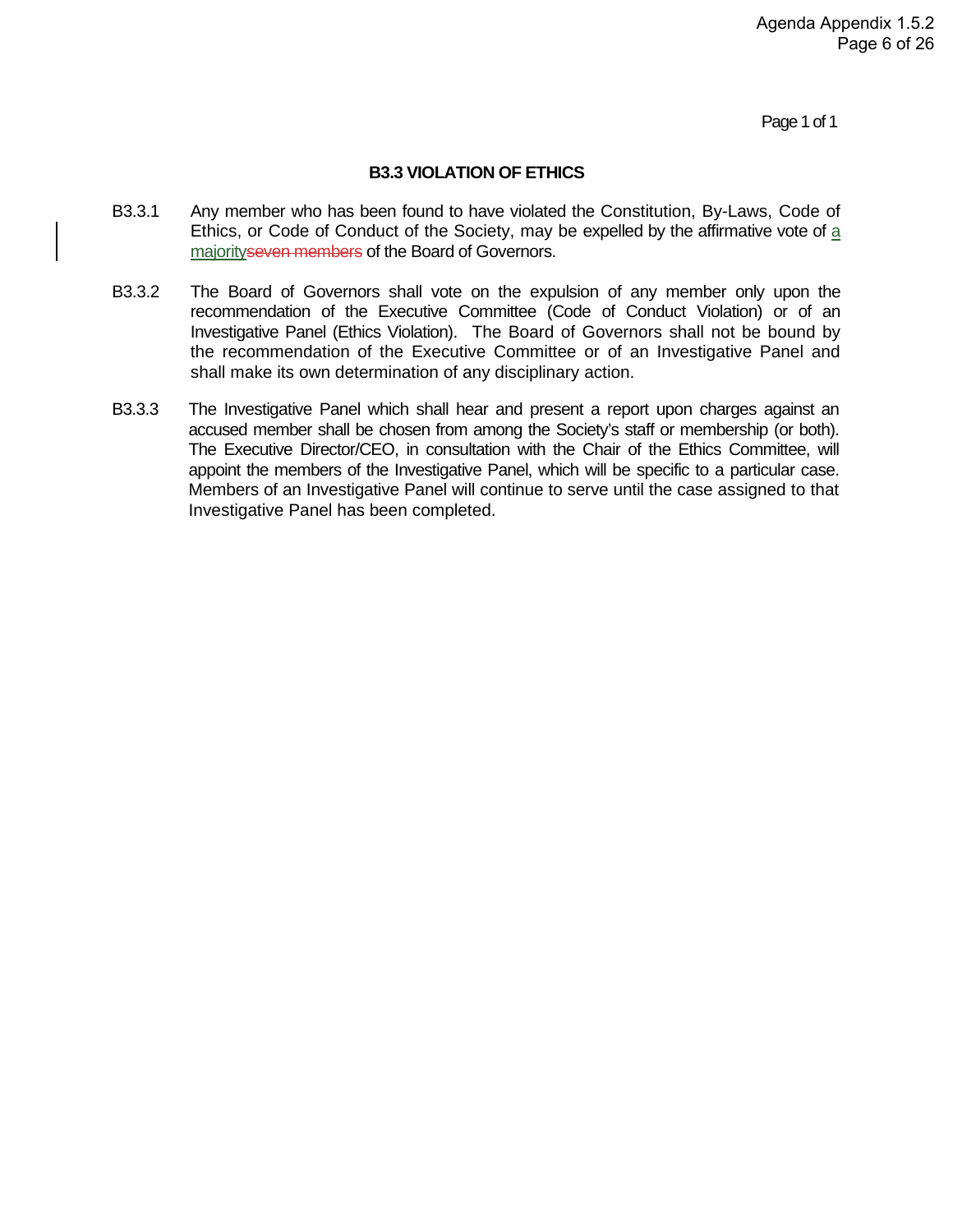#### **B4.1 GOVERNMENT**

- B4.1.1.1 The Society and its individual members shall be governed by this Constitution and these By-Laws and by the current Society Policies and procedures established by the Board of Governors, including any amendments that may be made from time to time.
- B4.1.1.2 Notwithstanding any other provisions of these articles, the organization is organized exclusively for one or more of the purposes as specified in Section 501(c) 3 of the Internal Revenue Code of 1986, and shall not carry on any activities not permitted to be carried on by an organization exempt from Federal income tax under IRC 501(c) 3 or corresponding provisions of any subsequent Federal tax laws.
- B4.1.2.1 Each unit of the Society may specify the requirements for a quorum of that unit in its By-laws, Rules and Procedures or Operation Guide. If no quorum requirements are specified a quorum shall be one half or more of the voting members of the unit.
- B4.1.2.2 Every question which shall come before a meeting of any unit of the Society shall be decided by a majority of the votes cast, unless otherwise provided in the Constitution and By-Laws, by the Society Policies, or by the laws of the State of New York.
- B4.1.3 The rules contained in the latest edition of *Robert's Rules of Order Newly Revised* shall govern the Society in all cases to which they are applicable, when not inconsistent with the Constitution or By-Laws of this Society.
- B4.1.4.1 An Annual Report shall be prepared for the fiscal year ending on June 30.
- B4.1.4.2 The material included in the portion of the report covering the Society year shall show the following in appropriate detail:
	- a. A report by the President;
	- b. A listing of the Society Governors and Officers;
	- c. Summaries of major Society activities; and
	- d. A listing of recipients of Society awards
- B4.1.4.3 The material included in the portion of the report covering each fiscal year shall show the following in appropriate detail:
	- a. The number of Society members at the beginning and end of the fiscal year and a statement of the place where the names and addresses of the members may be found;
	- b. The assets and liabilities of the Society including trust funds, at the beginning and end of the fiscal year;
	- c. The revenue or receipts of the Society, both unrestricted and restricted to particular purposes, during the fiscal year; and
	- d. The expenses or disbursements of the Society for both general and restricted purposes during the fiscal year.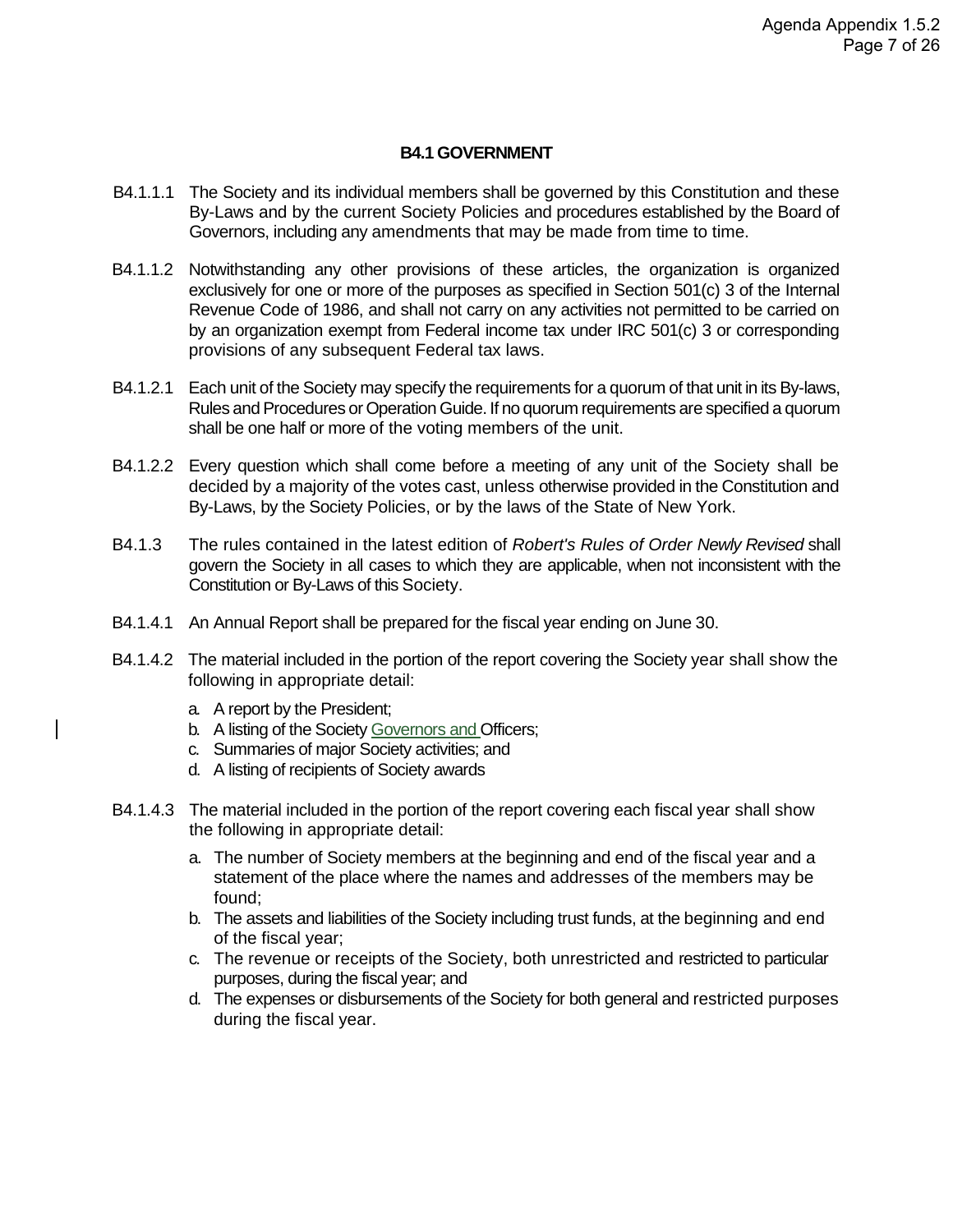- B4.1.4.4 The financial information described in B4.1.4.3 b, c, and d shall be verified by the President and the Treasurer, subject to completion of the annual audit by the outside auditors who are appointed by the Board of Governors and ratified by the membership at the first Business Meeting of each fiscal year.
- B4.1.4.5 At the first Business Meeting of each fiscal year, the Annual Report, including the information described in B4.1.4.2 and B4.1.4.3, as verified according to B4.1.4.4, shall be presented by the Executive Director/CEO and Treasurer to the members assembled and made available to the membership. The Annual Report shall be filed with the records of the Society, and either a copy or an abstract thereof entered in the minutes of the proceedings of that Business Meeting.
- B4.1.5 Any officer of the Society or member of any sector, board, committee, or other unit of the Society appointed or elected by the Board of Governors or by any unit of the Society may be removed or suspended from such office or membership in the unit by the Board of Governors for cause (which shall include, without limitation, violations of fiduciary duty, racial or other improper discrimination, sexual harassment and defamation).

Any officer of the Society or member of such sector, board, committee or other unit of the Society An Elected Governor, who is elected by the corporate membership, may be removed for cause only by the vote of the corporate membership, but theirhis or her authority to act as such officer or member may be suspended by the Board of Governors for cause. Appointed Governors may be removed or suspended for cause by the Board of Governors without a vote of the corporate membership.

Removal for cause by the Board of Governors shall require an affirmative vote of a majorityseven members of the Board of Governors. Suspension for cause shall require the vote of a majority of the members of the Board of Governors present at the time of the vote, provided that a quorum is present.

Written notice shall be given to the person to be removed or suspended for cause as early as practicable and in any event at least five days before any action is to be taken by the Board of Governors. The person to be removed or suspended for cause shall be given an opportunity to present a defense to the Board of Governors.

B4.1.6.1 If a nominee for the Board of Governors is unable to stand for election, the Nominating Committee shall recommend to the Board of Governors another nominee to fill the slate.

> If a person elected to the Board of Governors is unable to take become a Governoreffice, the Board of Governors shall fill the vacant position by appointment. Such person shall serve as an Elected Governor.

> If a vacancy occurs on the Board of Governors after an eElected Governor has been seated, the Board of Governors shall fill the vacancy by appointment for the unexpired portion of the term. Such person shall serve as an Elected Governor.

B4.1.6.2 In filling the office of President, the procedure shall be as follows: Within one month after the vacancy the Board of Governors shall elect an Elected Governor to chair The most recent available past President shall act as President pro tem and shall call an an Executive Session of the Board of Governors. of the Board of Governors within one month after the vacancy in the Presidency occursAt the Executive Session, at which session the Board of Governors the Board of Governors shall elect a President to complete the unexpired portion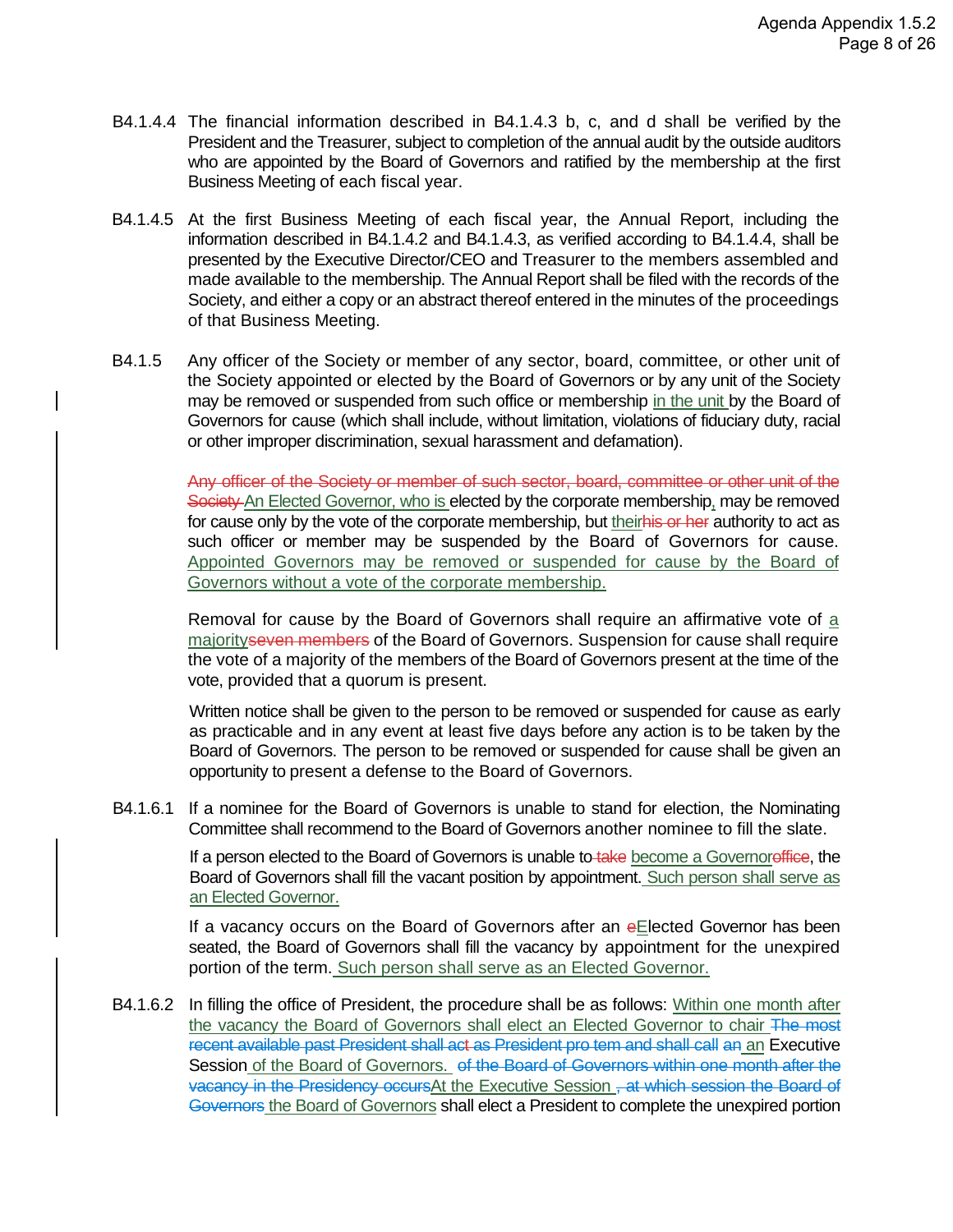of the presidential term. The new President shall be chosen from among those who are past Presidents, past or current senior vice presidents, or past or current members of the Board of Elected Governors. Thereafter the board shall appoint an additional Elected Governor as set forth in this By-Law.

If for any reason the President-elect is unable to take office or the nominee for President is unable to stand for election, the Nominating Committee shall be convened immediately and select another nominee for the office of President.

Election of a new President-elect shall be by special ballot provided to each corporate member.

- B4.1.6.3 If a senior vice president elect is unable to take office, the Board of Governors will appoint another nominee to fill the office. A replacement nominee shall be proposed to the Board of Governors in accordance with the procedures of each sector.
- B4.1.6.4 Any vacancy in the office of senior vice president, Executive Director/CEO, Secretary, Treasurer, Assistant Secretary, Chief Financial Officer or Assistant Treasurer shall be filled by the Board of Governors.

If a senior vice president position becomes vacant during an incumbent's term of office, the Board of Governors shall fill the vacancy by appointment for the unexpired portion of the term. A replacement nominee shall be proposed to the Board of Governors in accordance with the procedures of each sector.

- B4.1.7 An act of the Board of Governors which shall have received the expressed or implied sanction of the corporate membership at the following Business Meeting of the Society shall be deemed to be an act of the Society and cannot afterward be impeached by any member.
- B4.1.8 A person shall not be an officer of the Society in two different elective offices at the same time. An officer may only hold one office at any given time with the exception of the Secretary/Treasurer. A Governor may not serve as an officer during their term as Governor, except for an Elected Governor selected as President..A person who has been elected to a position of an officer of the Society shall not be nominated for another elective office of the Society if there is any overlapping of the term of the proposed office with the term of the office to which that person has already been elected.
- B4.1.9 The Board of Governors may create such special committees as it may deem desirable. The members of such committees shall be appointed by the President with the consent of the Board. Special committees shall have only the powers specifically delegated to them by the Board. If a special committee shall include individuals who are not Governors, it is not a committee of the Board and may not bind the Board.

Each special committee shall serve at the pleasure of the Board. Any or all members of any committee may be removed, with or without cause, by resolution of the Board of Governors, adopted by a majority of the Board.

Any committee may adopt rules governing the method of calling and time and place of holding its meetings. Unless otherwise provided by the Board, a majority of any committee shall constitute a quorum for the transaction of business, and the act of a majority of the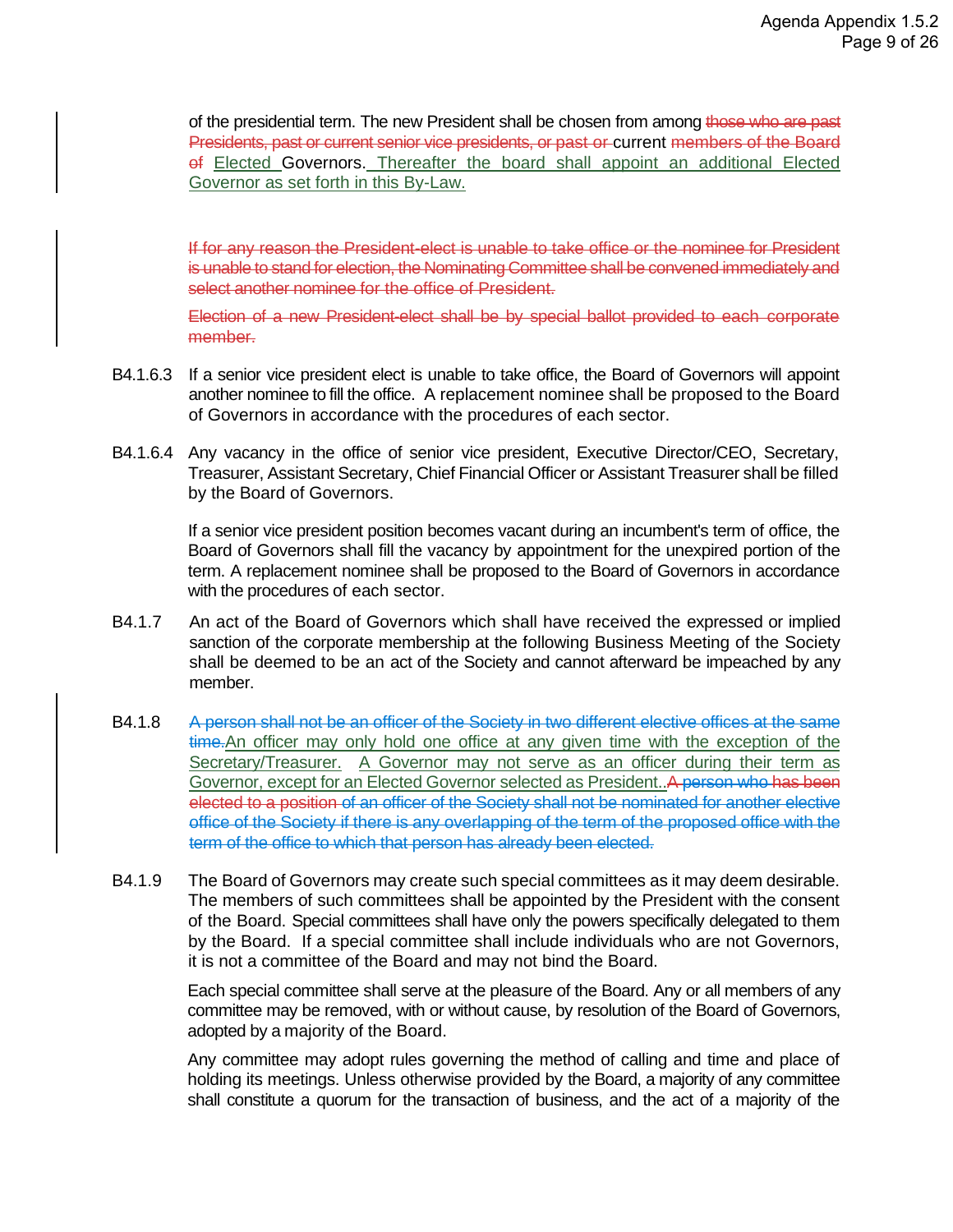members of the committee present at a meeting at which a quorum is present shall be the act of the committee. Each committee shall keep a record of its acts and proceedings and shall report thereon to the Board whenever requested to do so.

Any action required or permitted to be taken by the Board or any special committee may be taken without a meeting if all members of the Board or the committee consent in writing or by electronic mail to the adoption of a resolution authorizing the action. The resolution and the written consent thereto shall be filed with the minutes of the proceedings of the Board or the committee.

Any one or more members of the Board or any special committee may participate in a meeting of the Board or committee by means of a conference telephone, videoconference, or similar communications equipment, allowing all persons participating in the meeting to hear each other at the time, propose, object to and vote on specific actions to be taken by the Board or committee. Participating by such means shall constitute presence in person at the meeting. All members of the Board or any special committee must be given adequate prior notice about the arrangements for such meetings.

- B4.1.10 The Board of Governors may delegate to the sectors and the standing committees of the Board as established in these By-Laws, for a period of one year, specific responsibilities for the management of one or more programs of the Society, subject to the supervision of the Board and to any limitation prescribed by the Board or by applicable law.
- B4.1.11 Members other than members commencing service on the Board of Governors in office [DJS1]shall continue in their respective positionsoffices until their successors have been elected or appointed, and have accepted their positions. offices.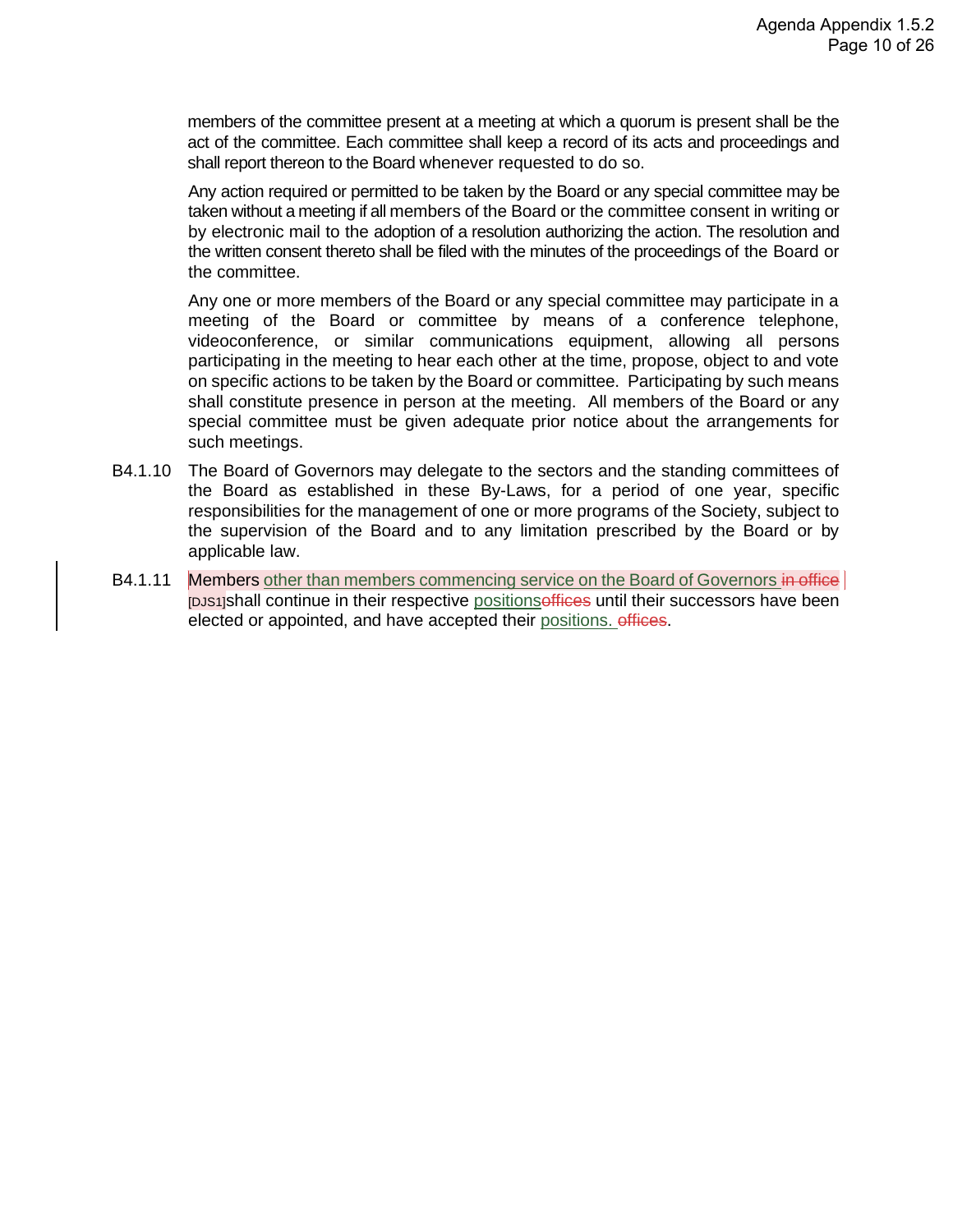#### **B4.2 NOMINATING COMMITTEE**

- B4.2.1 The Nominating Committee is charged with the responsibility of reviewing and nominating members of broad experience, high standing, and active participation in the work of the Society to the position of Elected Governorthose offices specified in Article C4.1.78 of the Constitution. These nominees may be selected from proposals by various units or by individual members in the Society or from the Nominating Committee's own deliberations as it sees fit.
- B4.2.2.1 Election to the Nominating Committee takes place at Business Meetings of the Society. At the second Business Meeting of the fiscal year, the President shall present the names of those recommended pursuant to By-Law B4.2.2.3, as applicable, for election to the Nominating Committee. In the event any vacancies occur following that meeting, the President may present the names of those recommended pursuant to By-Law B4.2.2.3, as applicable, for any Nominating Committee vacancies at the first Business Meeting of the new fiscal year. The voting members of the Nominating Committee shall be elected for two years and alternates for one year. Alternates should commit to participate on the Nominating Committee for a three-year cycle. Once the alternate's term is completed, the alternate will automatically move into the position of voting member.

Elected voting members and alternates shall begin their terms at the close of the Business Meeting at which they are elected.

Terms of voting members and alternates will normally end at the close of the Nominating Committee Selection Meeting. However, if the work of a particular Nominating Committee is not finished by that time, terms of that committee will continue until the selection process for which that committee is responsible has been completed.

B4.2.2.2 The Nominating Committee shall consist of ten voting members and five alternates selected by the Senior Vice Presidents. Nominations for open positions for voting members and alternates shall be made as provided in By-Law B4.2.2.3 and shall be voted upon at the Business Meetings as provided in By-Law B4.2.2.1.

> Voting members and alternates shall be of the Member or Fellow grade and not currently serving in as any elective officer or as Governor of the Society.

> The President may select a Governor to serve as Liaison to the Committee during their Presidential term. DJS1]

- B4.2.2.3 Each sector will develop its own procedures for generating recommendations for alternates of the Nominating Committee. The five Senior Vice Presidents will jointly review all of their recommendations for alternates of the Nominating Committee and select five to be nominated for election to the Nominating Committee pursuant to By-Law B4.2.2.1.
- B4.2.2.4 The Nominating Committee shall be assisted by a non-voting group of Advisors consisting of up to three consenting and available past Presidents who have been out of office for one year or more. These Advisors, invited by the Nominating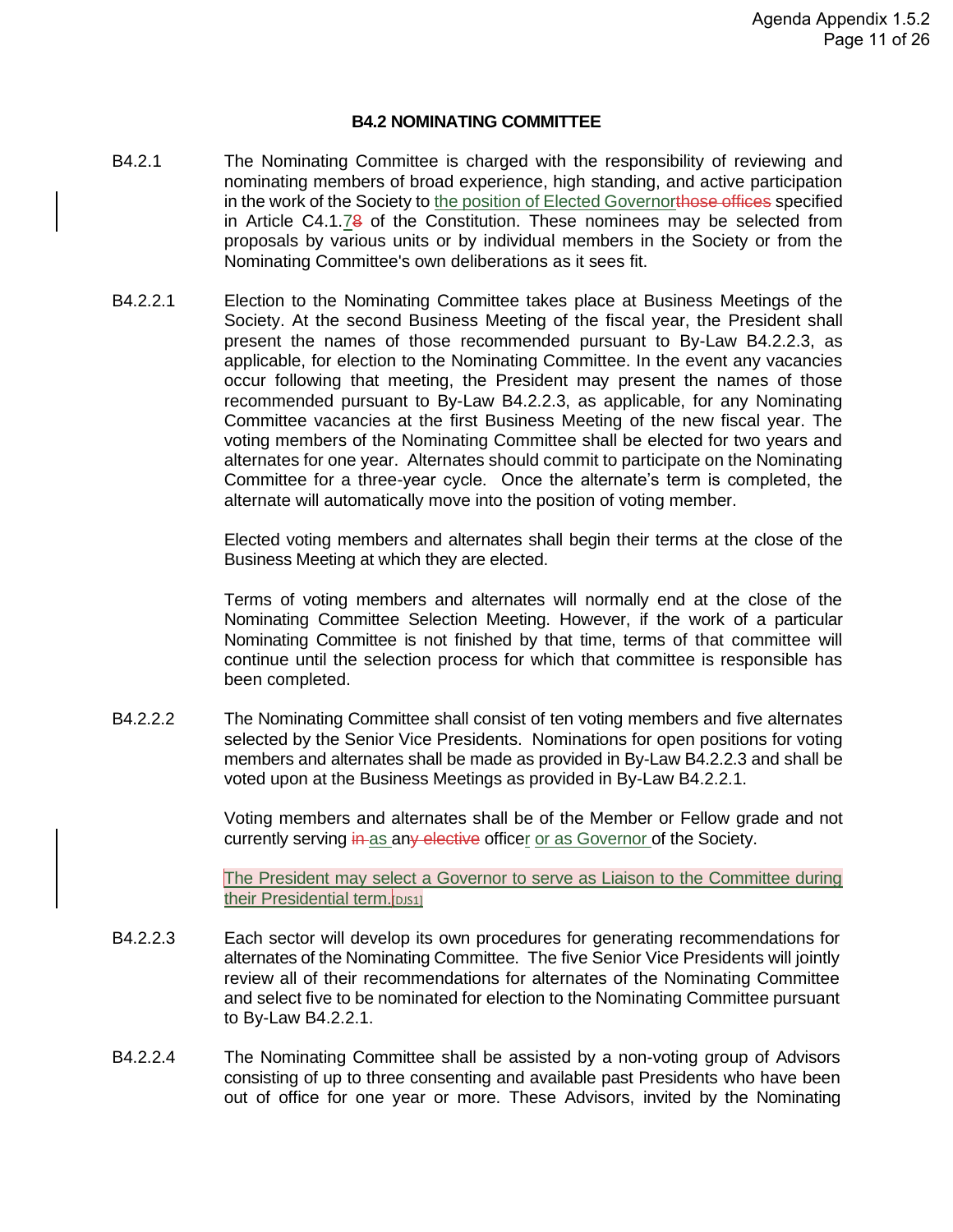Committee, will attend all meetings of the Nominating Committee and participate in all its discussions. At the option of the committee, they may also be present during the casting of votes for the slate of nominees, although they shall remain impartial and not communicate to the Nominating Committee their opinions regarding any Proposed Nominee. The functions of this group shall be:

a. to acquaint the Nominating Committee of the short and long range Society plans;

b. to make available their experience in, and their knowledge of the requirements for serving as a GovernorSociety offices;

- B4.2.3.1 If a voting member is unable to serve, then an alternate will be identified by the Senior Vice Presidents from the pool of alternates.
- B4.2.3.2 A person who has been in office as voting member of the Nominating Committee for a term or portion of a term which includes more than one Nominating Committee Selection Meeting is eligible to be proposed for a later term as voting member or alternate only if the later term begins one year or more after the ending of the term in which the person served as a voting member.
- B4.2.4 No voting member or alternate shall be considered for nomination to become an Elected Governorany elective office (President and Governors) of the Society during a term-of office on the Nominating Committee, whether or not it is served.
- B4.2.5 The names of those elected to serve on the Nominating Committee shall be published by the Executive Director/CEO prior to the end of each year, accompanied by a request for proposals for Elected Governorsefficers of the Society to be sent to the Nominating Committee. Any changes to the composition of the Nominating Committee shall be published as soon as possible.
- B4.2.6 A vacancy in the Nominating Committee of the Society shall be filled as determined in accordance with B4.2.3.1 and B4.2.2.1.
- B4.2.7 Each year, not later than December 1, the Nominating Committee shall submit any proposed changes to the Nominating Committee Operation Guide to the Committee on Organization and Rules for review and recommendation.
- B4.2.8 A special nominating committee may be organized by one percent of the corporate membership of the Society in good standing certifying to the Executive Director/CEO in writing their joint intention to organize such a committee.
- B4.2.9 Within two weeks following the close of the second Business Meeting of the fiscal year, the Nominating Committee shall deliver to the Executive Director/CEO in writing the names of its nominees for **Elected Governorthe elective offices** to be filled at the next election, together with the written consents of the nominees.
- B4.2.10 The names of nominees for Elected Governorthe various offices proposed by the Nominating Committee and any other special nominating committee shall be published by the Executive Director/CEO immediately after the receipt of the report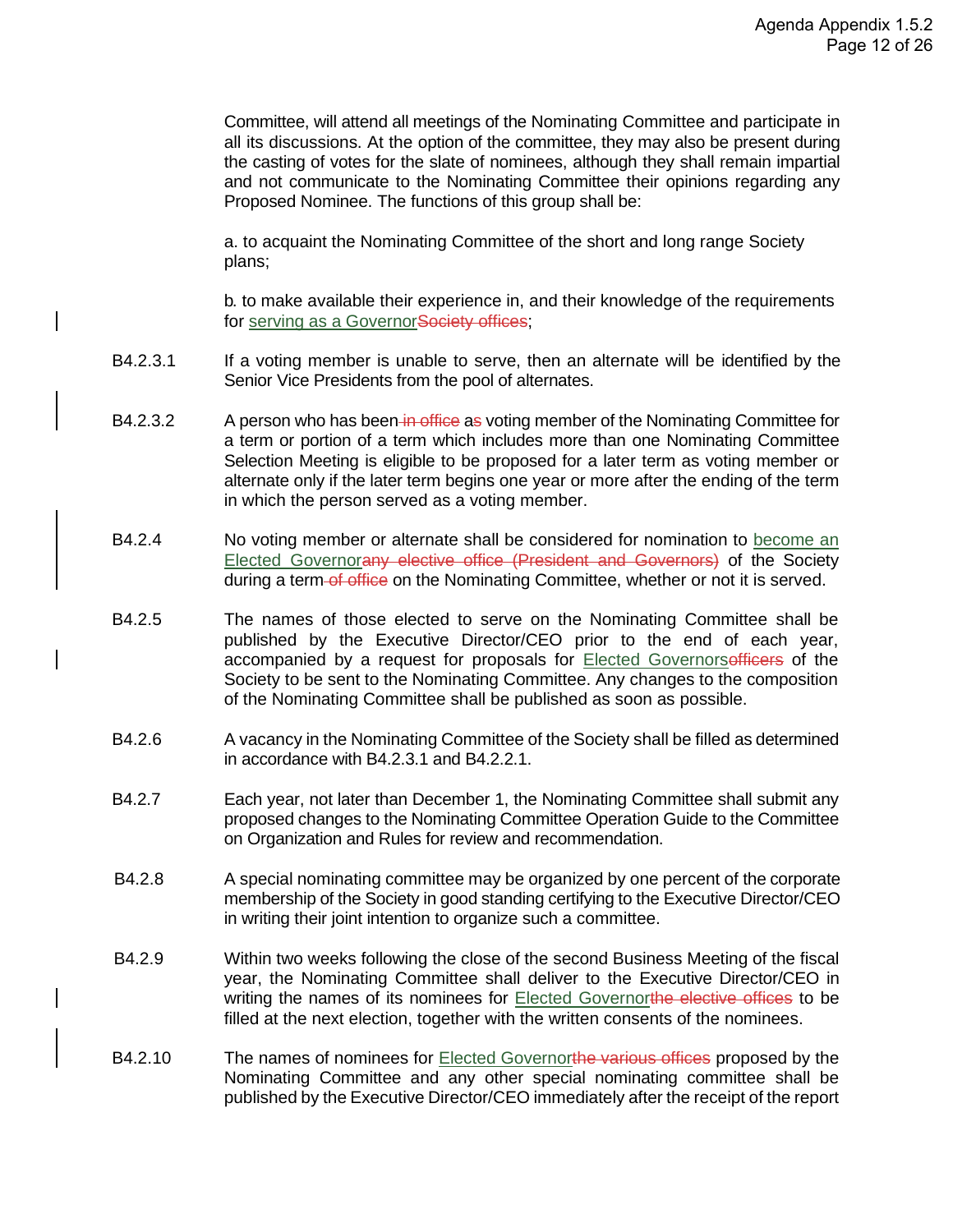of the Nominating Committee or the special nominating committee.

- B4.2.11 Names of any nominees presented by any special nominating committee must be in the hands of the Executive Director/CEO by the first Tuesday in August of each year and must be accompanied by the written consent of each nominee.
- B4.2.12 Any member of the Society or any organized unit of the Society may propose and is encouraged to propose, directly to the Nominating Committee, nominees for President or the Board of Governors.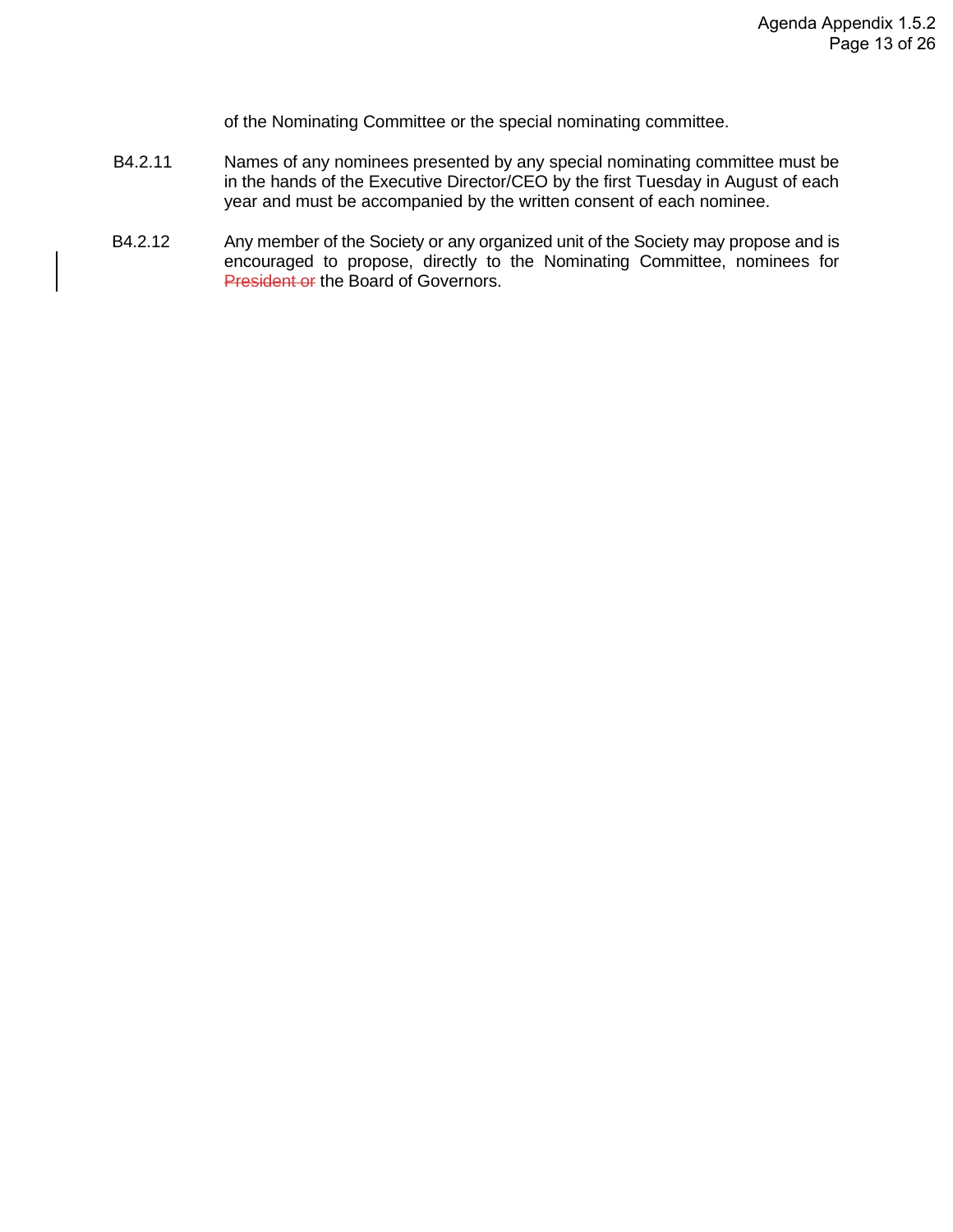#### **B4.3 OFFICERS**

- B4.3.1 The officers shall perform the duties regularly or customarily attached to their offices under the laws of the State of New York, and such other duties as may be required of them by the Board of Governors or the Constitution and By-Laws.
- B4.3.2 The President shall be the chief elected officer of the Society. They shall preside at all Business meetings of the Society and of the Board of Governors, and shall have such other powers and perform such other duties as the Board may from time to time prescribe. The President may not be an employee of the Society.

If the President is unable to preside at any meeting of the Board, the immediate past President shall preside. If that is not possible, the Board shall elect one of its voting members to be Cchair-of the meeting.

If the President is unable to preside at any Business Meeting of the Society, the immediate past President shall preside. If that is not possible, then the next most-recent available past President shall preside.

The term of the President shall begin commence upon election at the first meeting of the Board of Governors. at the close of the second Business Meeting of the fiscal year at a time designated by the Board.

- B4.3.3 Each senior vice president shall be appointed by, and report to, the Board of Governors. Each senior vice president shall have such powers and perform such duties as the Board of Governors may from time to time prescribe.
- B4.3.4.1 The Treasurer shall have such powers and perform such duties as the Board of Governors may from time to time prescribe. The Treasurer shall supervise, review and audit the activities of the Chief Financial Officer in carrying out the assigned duties as generally are incident to the position of Chief Financial Officer or as may be otherwise assigned to themhim or her by the Board of Governors. The Treasurer shall be a volunteer member of the Society.
- B4.3.4.2 The Chief Financial Officer shall have charge of all funds and securities of the Society, shall endorse the same for deposit or collection when necessary and deposit the same to the credit of the Society in such banks or depositories as the Board of Governors may authorize. The Chief Financial Officer may endorse all commercial documents requiring endorsements for or on behalf of the Society and may sign all receipts and vouchers for payments made to the Society. They shall have all such further powers and duties as generally are incident to the position of Chief Financial Officer or as may be assigned to them by the Treasurer or the Board of Governors. In the absence or inability to act of the Treasurer, the Chief Financial Officer may perform all the duties and exercise all the powers of the Treasurer. The performance of any such duty shall, in respect of any other person dealing with the Society, be conclusive evidence of their power to act. The Chief Financial Officer shall be an employee of the Society. The Chief Financial Officer shall be an employee of the Society whose compensation is set by the Executive Director/CEO.
- B4.3.4.3 The Assistant Treasurer shall have all such powers and duties as generally are incident to the position of Assistant Treasurer or as may be assigned to them by the Secretary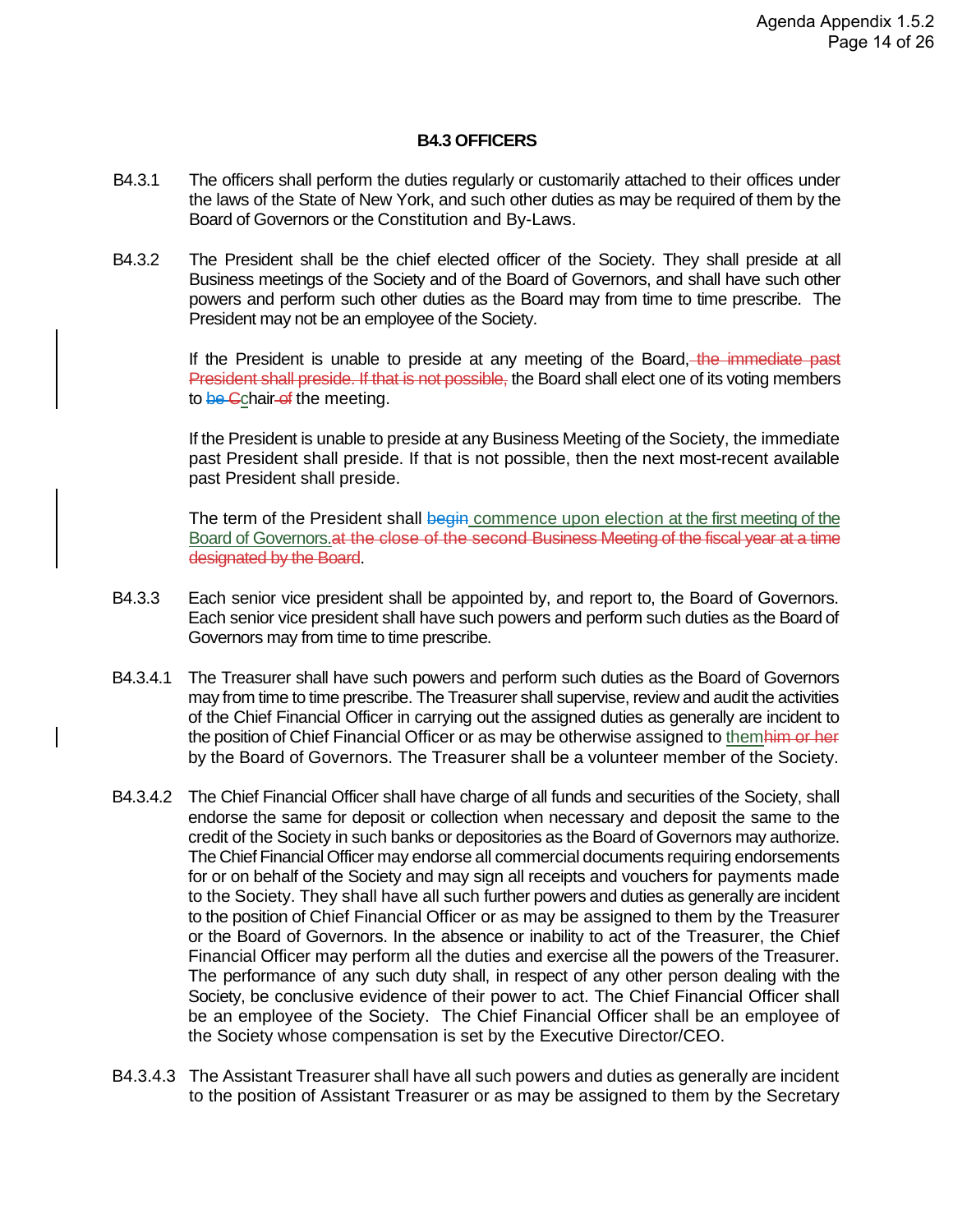or by the Board of Governors. In the absence or inability to act of the Secretary and the Chief Financial Officer, the Assistant Secretary may perform all the duties and exercise all the powers of the Secretary and the Chief Financial Officer. The performance of any such duties shall, in respect of any other person dealing with the Society, be conclusive evidence of their power to act. The Assistant Treasurer shall be an employee of the Society.

- B4.3.5 The Executive Director/CEO shall be an employee reporting directly to the Board, an ex officio member of the Board of Governors without vote and the chief executive officer of the Society. The Executive Director/CEO shall have supervision, direction and management of the business and affairs of the Corporation, including, but not limited to strategy, operations, finance, marketing, human resources and philanthropic efforts. The Executive Director/CEO shall have such powers and perform such duties as the Board of Governors may from time to time prescribe.
- B4.3.6.1 The Secretary shall have the responsibility for the records of the Society, and shall have such powers and perform such duties as the Board of Governors may from time to time prescribe. The Secretary shall supervise, review and audit the activities of the Assistant Secretary in carrying out the assigned duties as generally are incident to the position of Assistant Secretary or as may be otherwise assigned to themhim or her by the Secretary or the Board of Governors. The Secretary shall be a volunteer member of the Society.
- B4.3.6.2 The Assistant Secretary shall have all such powers and duties as generally are incident to the position of Assistant Secretary or as may be assigned to themhim or her by the Secretary or by the Board of Governors. In the absence or inability to act of the Secretary, the Assistant Secretary may perform all the duties and exercise all the powers of the Secretary. The performance of any such duties shall, in respect of any other person dealing with the Society, be conclusive evidence of theirhis or her power to act. The Assistant Secretary shall be an employee of the Society.
- B4.3.7 The Executive Director/CEO shall receive a salary that shall be fixed by the Board of Governors.
- B4.3.8 Among the officers of the Society, there shall be the following senior vice presidents:

Senior Vice President for Member Development and Engagement

Senior Vice President for Public Affairs and Outreach

Senior Vice President for Standards and Certification

Senior Vice President for Student and Early Career Development

Senior Vice President for Technical and Engineering Communities

The term of each senior vice president shall be three years, beginning and ending at the second Business Meeting of the fiscal year. The terms of approximately one-third of the senior vice presidents shall end each year, according to a schedule approved by the Board of Governors.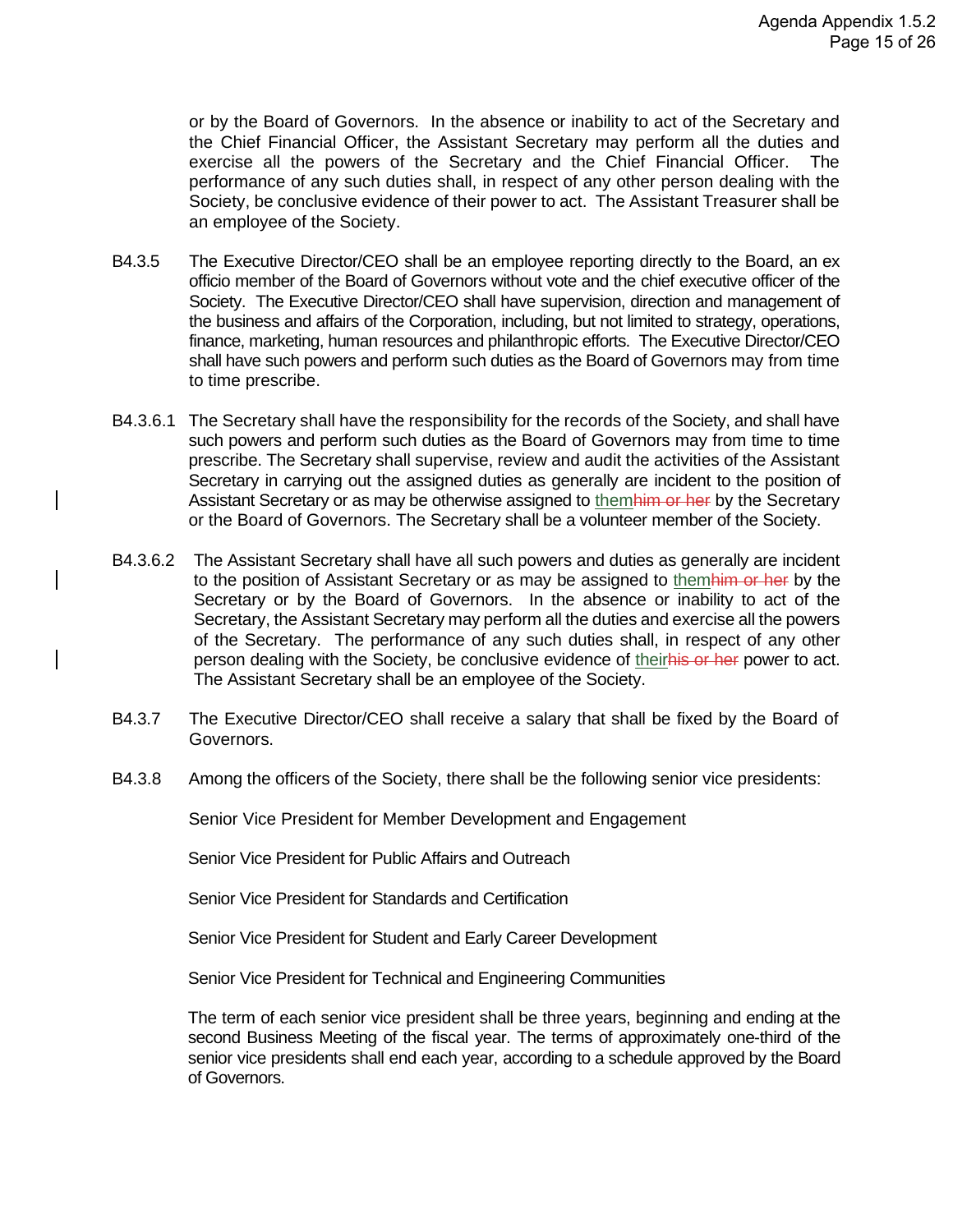#### **B5.1 SECTORS, BOARDS, COUNCILS, COMMITTEES, AND GROUPS**

- B5.1.1 Each sector will be led by a sector council.
- B5.1.2 Subject to the approval of the Board of Governors, each sector shall have the power to establish its boards and committees.
- B5.1.3 Each board or committee, as described in the By-Laws, shall perform the duties prescribed therein, and those assigned to it by the sector to which it reports.
- B5.1.4 The primary role of volunteer members of boards and committees will be to determine policies, develop programs, conduct studies, prepare reports, and advise the sector to which that board or committee reports on matters pertaining to specific assignments.
- B5.1.5 The primary role of staff assigned to boards and committees is to implement actions that are required to meet the objectives of the board or committee on a continuing basis. Working under broad lines of policy established by the board or committee, the staff will initiate programs, actively engage in the work, and make operating decisions necessary to carry forward the programs in a dynamic and efficient manner.
- B5.1.6 A sector may terminate membership, other than ex officio membership, on any board or committee because of continued absence of the member.
- B5.1.6.1 The Board of Governors shall appoint all members of the sector council except the members ex officio.
- B5.1.6.2 Each sector council shall approve all appointments to boards and committees which report directly to that sector council.
- B5.1.6.3 Any sector council or board may have standing or special committees to assist in the conduct of its affairs.
- B5.1.6.4 Any sector council, board, or committee may have non-voting advisory members.
- B5.1.6.5 Any committee may appoint subcommittees. To serve on a subcommittee it is not necessary to be a member of the parent committee.
- B5.1.7 A member of a board or committee whose term-of office has expired shall continue to serve until a successor has been elected or appointed unless the board or committee has been terminated with the exception of persons who are elected to the Board of .Governors. Upon commencement of service on the Board of Governors service on any other ASME boards or committees must cease other than committees appointed by the Board.
- B5.1.8 Periodically, throughout the fiscal year, each sector and each committee reporting to the Board of Governors shall submit to the Executive Director/CEO, for delivery to the Board of Governors a written report of its activities.
- B5.1.9 ASME groups include technical divisions, technology groups, affinity groups, sections, student sections, sub-sections, technical chapters, research committees and participant-created groups.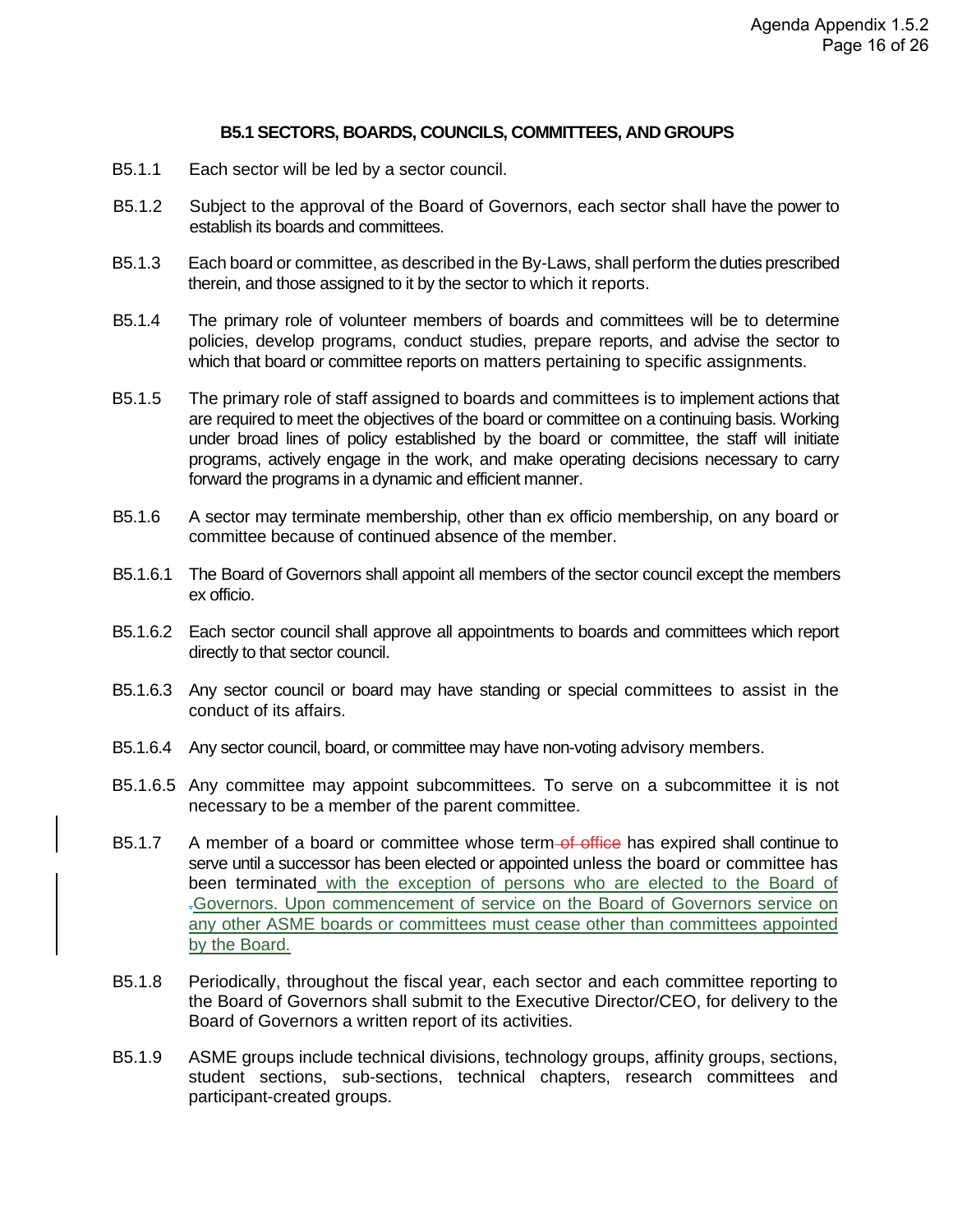#### **B5.2 SECTORS AND COMMITTEES REPORTING TO THE BOARD OF GOVERNORS**

B5.2.1 The sectors reporting to the Board of Governors shall be the Member Development and Engagement Sector, the Standards and Certification Sector, the Technical and Engineering Communities Sector, the Public Affairs and Outreach Sector and the Student and Early Career Development Sector.

> Each sector shall be led by a council. The council of each sector shall consist of such voting members as specified in the sector By-Laws. Individuals, as may be required or designated pursuant to any statute, regulation, or court order or consent decree may also be voting or non-voting members of a sector council. A member of the senior staff of the sector, if any, may be a voting member of the sector council. The sector council may designate both volunteer and staff non-voting members.

> The duties and responsibilities of the sectors shall be as designated from time to time by the Board of Governors. Each sector shall maintain its own operation guide as prescribed by Society Policy. Each sector shall be chaired by a senior vice president who shall serve a term of three years. Additional service as the same senior vice president may occur after an interruption of one or more years or following a partial term. Senior vice presidents shall attend meetings of the Board of Governors without vote.

- B5.2.2 The following Standing Committees shall report to the Board of Governors and shall be appointed by the Board as determined in the By-Laws: Executive Committee, Committee on Organization and Rules, Committee on Finance, Audit Committee, Committee on Executive Director/CEO Evaluation and Staff Compensation, Committee on Honors, Committee of Past Presidents, Philanthropy Committee, Diversity, Equity and Inclusion Strategy Committee, Industry Advisory Board, and Volunteer Orientation and Leadership Training Academy. Each Standing Committee shall maintain its own operation guide as prescribed by Society Policy. If a Standing Committee includes individuals who are not Governors, it is not a committee of the Board and may not bind the Board.
- B5.2.3.1 The Executive Committee shall act on behalf of the Board of Governors between Board of Governors meetings, its authority limited to those matters specifically provided for in these By-Laws and specifically delegated to it, consistent with applicable law, by the Board of Governors from time to time. All such actions shall be ratified by the Board of Governors at its next scheduled meeting. The Executive Committee shall have responsibility to accept grants, gifts or bequests in accordance with By-Law B4.4.4. The Executive Committee shall meet from time to time as deemed necessary by the Committee.
- B5.2.3.2 The President will serve as Chair of the Executive Committee. The Immediate Past President, President-Elect and one third-year One Elected Governor from each class, who is selected by closed written ballot by the Board of Governors at the Board's first meeting of the fiscal year, shall constitute the remaining voting members of the Executive Committee. If a round of closed written balloting shall fail to produce a majority vote of those present and constituting a quorum in support of a third-year Governor, the lowest vote-getter shall be removed from the ballot for one or more subsequent rounds of closed written balloting until a single candidate shall receive a majority vote of those present and constituting a quorum. If a round of closed written balloting shall produce a tie, the tie shall be broken by a drawing of straws by the tied candidates, and the candidate who draws the shorter or shortest straw shall be removed from the ballot for one or more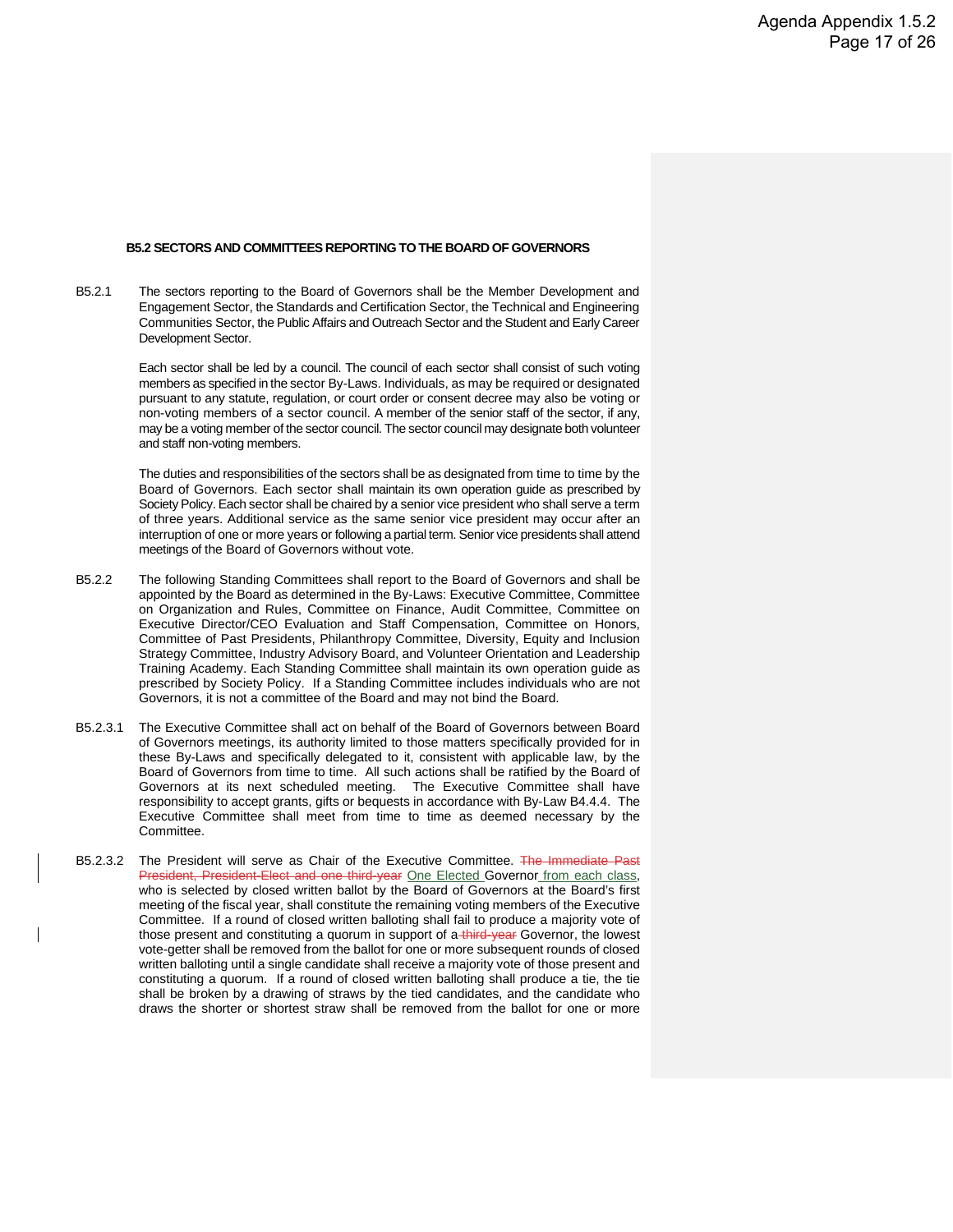subsequent rounds of closed written balloting until a single candidate shall receive a majority vote of those present and constituting a quorum. The President-Nominee (until such time as he or she becomes President-Elect) and the Executive Director/CEO is aare non-voting members of the Executive Committee.

- B5.2.4.1 The Committee on Organization and Rules, under the direction of the Board of Governors, shall have responsibility for ensuring that the Society is organized and supplied with qualified leadership to serve the current and anticipated future needs of the membership, and shall reexamine regularly the Constitution, By-Laws and Policies of the Society.
- B5.2.4.2 The Committee on Organization and Rules shall select its own Chair and Vice Chair. Its membership shall be determined by the Board of Governors. The President-Elect may select a Governor to serve as Liaison to the Committee during their Presidential term.
- B5.2.5.1 The Committee on Finance, under the direction of the Board of Governors, shall have responsibility for supervising the financial affairs of the Society and supporting the Board and its committees by conducting an annual review of the Society's budgets.
- B5.2.5.2 The Committee on Finance shall select its own Chair.

The Treasurer shall be an ex officio member of the Committee with vote and shall serve as Vice Chair. The Chief Financial Officer and the Assistant Treasurer shall be ex officio members of the Committee without vote. Other members shall be determined by the Board of Governors. The President-Elect may select a Governor to serve as Liaison to the Committee during their Presidential term.

B5.2.6.1 The Committee on Executive Director/CEO Evaluation and Staff Compensation, under the direction of the Board of Governors, shall have responsibility for making recommendations to the Board regarding the Executive Director/CEO's performance planning and evaluation and for making recommendations to the Board regarding the Executive Director/CEO's compensation, including salary and bonus recommendations.

> The Committee shall also have the responsibility to advise the Board of Governors on activities of the Society's staff regarding: staff compensation, including bonus programs; and staff and retiree benefit programs. The Committee will also be responsible for staff related Society Policies P-7.1, (Recognition of Staff Members - 5 Years or More of Service) and P-7.2, (Staff Employment Guidelines).

> In addition, the Committee has oversight responsibilities for the Retirement Plan Committee.

B5.2.6.2 The Committee on Executive Director/CEO Evaluation and Staff Compensation shall consist of the President, the President-Nominee/Elect, the Immediate Past President and and three current-Board members at-large Elected Governors (serving staggered terms on the Board). The President shall nominate an incoming first year Elected Governor for appointment by the Board. - nominates the incoming first-year Governor - subject to Board of Governors approval. The President and Immediate Past President are shall serve as an ex officio members of the Committee with vote. The President-Nominee/Elect is an ex officio the Committee without vote. The Immediate Past President shall be the Chair. The Chair shall be the senior Governor and the Vice Chair shall be the second-most senior Governor. The incoming first-year Elected Governors shall serve a three year term unless their term on the Board of Governors expires earlier than three years. be selected by the President-Elect and approved by the Board of Governors.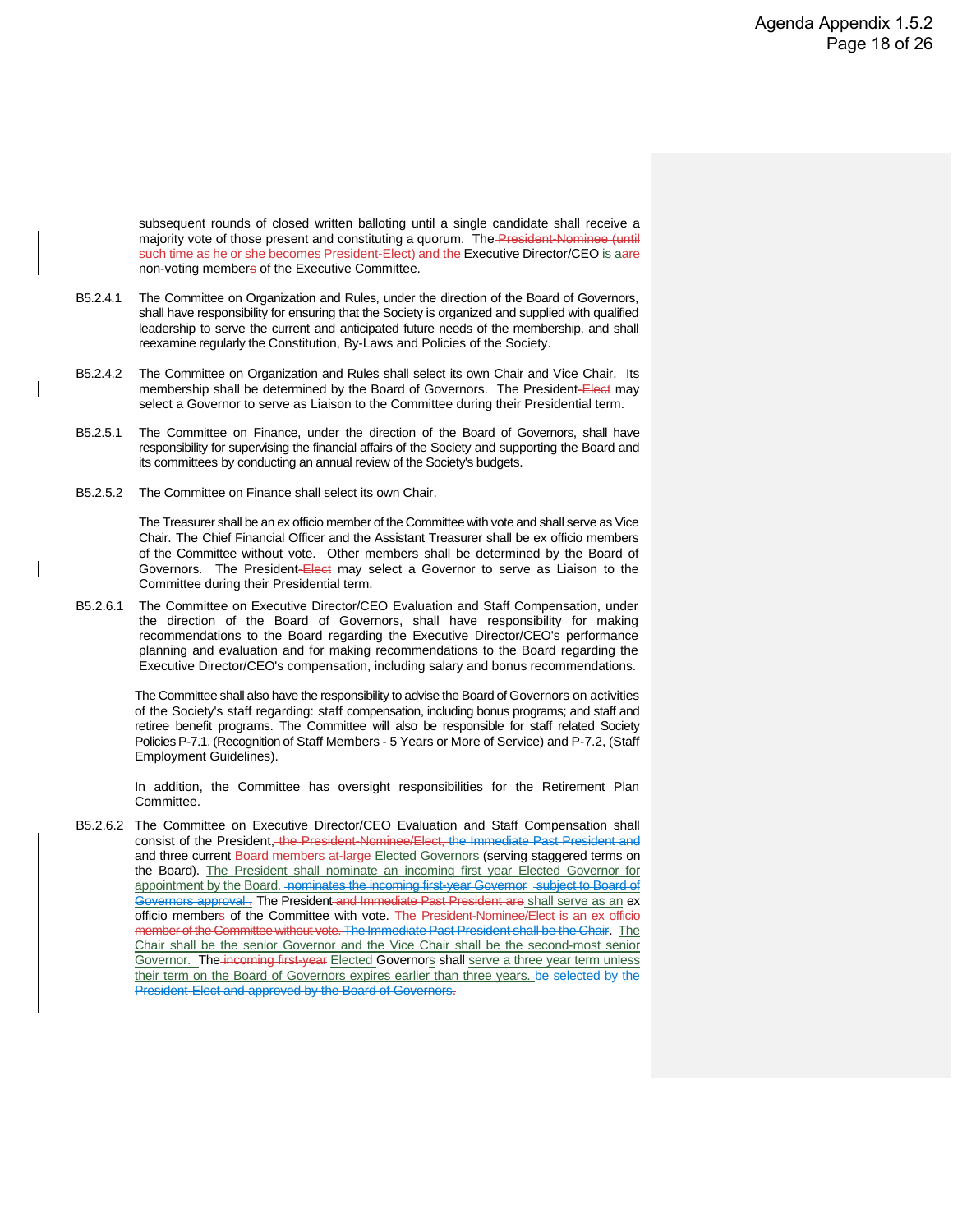The term of each of the current Board members at-large expires when their Board term expires.

B5.2.6.3 The Retirement Plan Committee, under the direction of the Committee on Executive Director/CEO Evaluation and Staff Compensation, shall have responsibility, as specified in the ASME Thrift Plan, the ASME Defined Contribution (DC) Plan, the ASME 457(b) Plan, and the ASME 401(k) Plan documents, including to act as Plan Administrator and Named Fiduciary for such plans and assume such responsibilities as developing investment policy statements, selecting and monitoring investment choices, benchmarking Plan administration expenses and investment plan administrators performance and selecting, appointing and retaining plan investment, governance and plan administration compliance advisors, as well as having the power to make ministerial and technically required plan amendments.

> The Retirement Plan Committee shall consist of four members: two members of the Executive Management Team, one member of the Human Resources Department and one Volunteer member selected by the EDESC. The three staff members will be nominated by the Executive Director/CEO and appointed at the discretion of the EDESC.

> The ASME Staff members of the Committee may be members with vote for as long as they hold the positions described in this By-Law B5.2.6.3.

- B5.2.7.1 The Committee on Honors, under the direction of the Board of Governors, shall have responsibility for recommending properly selected candidates for honors, medals, Honorary Members, and awards, and as required shall recommend recipients of joint awards, all subject to approval by the Board of Governors. However, the Board may delegate to the Committee on Honors the power to approve candidates for any honor, medal or award other than Honorary Member or ASME Medalist.
- B5.2.7.2 The Committee on Honors shall select its own Chair and Vice Chair. Its membership shall be determined by the Board of Governors. The Chair of the General Awards Committee shall be an ex officio member with vote. The President-Elect may select a Governor to serve as Liaison to the Committee during their Presidential term.
- B5.2.7.3 The General Awards Committee, under the direction of the Committee on Honors, shall seek candidates for all honors and awards except Honorary Members, the ASME Medal, and group-level awards, and shall screen nominations and make recommendations to the Committee on Honors.

The General Awards Committee shall consist of a Chair, a Vice Chair and a membership as determined by the Committee on Honors.

- B5.2.7.4 Other Society award committees, including special award committees, shall in accordance with the policies and procedures administered by the Committee on Honors, seek nominees for honors in their several areas of interest, shall screen nominations, and make recommendations to the Committee on Honors.
- B5.2.8.1 The Committee of Past Presidents, under the direction of the Board of Governors, shall have responsibility for electing Fellows, overseeing the ethical practice of engineering, and providing guidance on matters where its experience may be useful, upon request by the President, Board of Governors, and other units of the Society.
- B5.2.8.2 The Committee of Past Presidents shall select its own Chair and Vice Chair. Its membership shall consist of all living Past Presidents, unless the Board of Governors, Executive Committee

**Commented [DJS1]:** The changes noted in this By-Law were approved at COR's December 1 meeting, but have not yet appeared on the BOG agenda.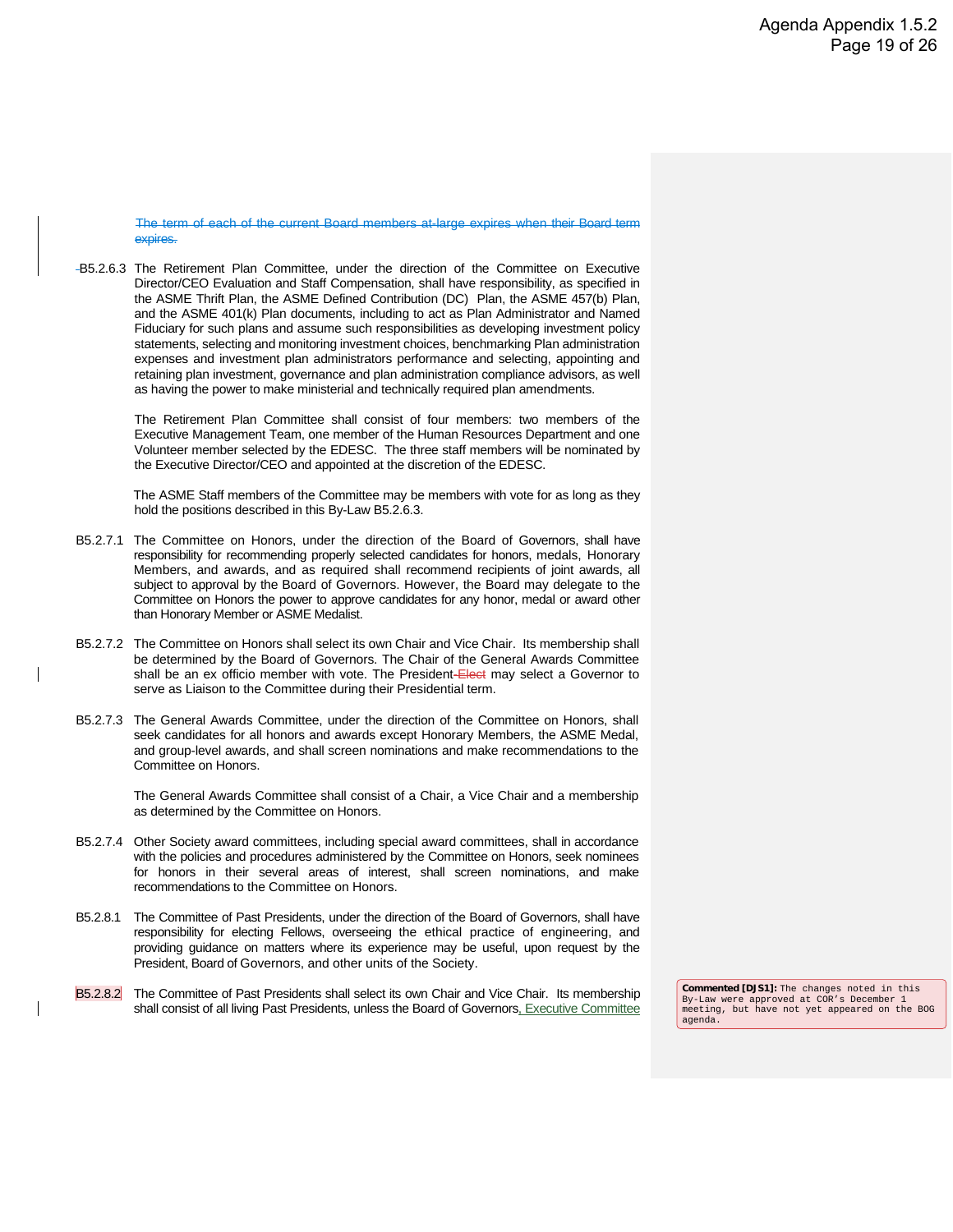or Ethics Committee makes a finding that results in the censure, expulsion, suspension or other disciplinary action of a Past President involving the following conduct:

(a) violation or attempted violation of the Society Policies with respect to Ethics, Code of Conduct or Discrimination and Discriminatory HarassmentASME Ethics or Conflicts of Interest Policy, knowingly assisting or inducing another to violate or attempt to violate the Society Policies with respect to Ethics, Code of Conduct, or Discrimination and Discriminatory HarassmentASME Ethics or Conflicts of Interest Policy, or doing so through the acts of another;

(b) illegal conduct that adversely reflects on the Past President's honesty, trustworthiness or fitness to serve ASME in a position of trust;

(c) conduct involving breach of fiduciary duty, dishonesty, fraud, deceit or misrepresentation; or

(d) other conduct that is or reasonably could be harmful to the reputation and administration of the Society.

Disciplinary action for conduct described in B5.2.8.2 (a) through (d) shall render a Past President ineligible for membership on the Committee of Past Presidents and shall result in the expulsion from the Committee of any current member of the Committee of Past Presidents.

- B5.2.9.1 The Audit Committee, under the direction of the Board of Governors, shall have responsibility for overseeing the accounting and financial reporting process of the Society and the audit of its financial statements and report its activities to the Board. The Committee will be responsible for overseeing the adoption and implementation of, and compliance with, the Society Policies on whistleblowers and conflicts of interest. The Committee will annually consider the performance and independence of the independent auditor and recommend retaining or renewing the retention of the independent auditor to the Board. The Committee will liaise with the independent auditor prior to the commencement of the audit and upon completion of the audit, review and discuss the audit results and any related management letter with the auditor, including:
	- (a) any material risks and weaknesses in internal controls identified by the auditor;
	- (b) any restrictions on the scope of the auditor's activities or access to requested information;
	- (c) any significant disagreements between the auditor and management; and
	- (d) the adequacy of the Corporation's accounting and financial reporting processes.
- B5.2.9.2 The Audit Committee shall consist of three current Elected GovernorsBoard members-atlarge (serving staggered terms on the Board) who serve as voting members. The Committee membership is determined by the Board of Governors and consists solely of "independent" members of the Board as defined under Section 102(a) (21) of the New York Not-for-Profit Corporation Law. The Chair shall be the senior Governor and the Vice Chair shall be the second-most senior Governor.

The Treasurer shall be an ex officio member of the Committee without vote. The Chief Financial Officer and the Assistant Treasurer shall be ex officio members of the Committee without vote. The President-Elect makes the recommendation on shall nominate nominates an the incoming first-year Board member at large Elected Governorsubject to Board of Governors approval for appointment by the Board. The term of the Board members-at-large expires when their Board term expires. The Governors shall serve a three year term unless their term on the Board of Governors expires earlier than three years.

B5.2.10.1 The Philanthropy Committee, under the direction of the Board of Governors, shall have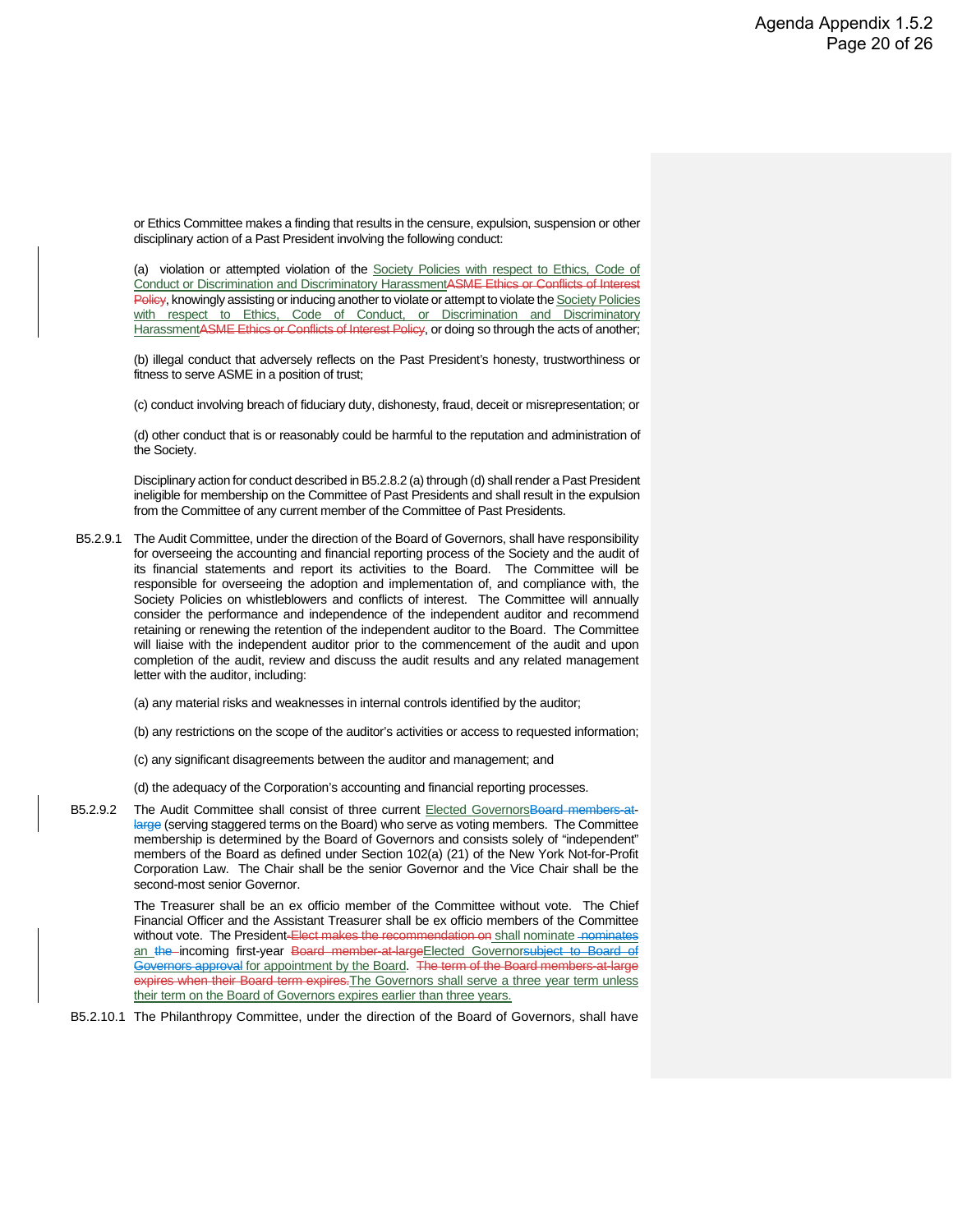responsibility for advising the Board of Governors and assisting the Society in connection with fundraising activities and philanthropic programs carried out using the Society's name or other resources.

- B5.2.10.2 The Philanthropy Committee shall select its own Chair and Vice Chair. The ASME Executive Director/CEO, the ASME Managing Director of Philanthropy and the ASME Managing Director of Programs shall be ex officio members of the Committee without vote. Other members shall be determined by the Board of Governors. The President-Elect may select a Governor to serve as Liaison to the Committee during their Presidential term.
- B5.2.11.1 The Diversity, Equity and Inclusion Strategy Committee, under the direction of the Board of Governors, shall have responsibility for providing insight and advice into promoting diversity, equity and inclusion within ASME and mechanical engineering.
- B5.2.11.2 The Diversity, Equity and Inclusion Strategy Committee shall select its own Chair and Vice Chair. Its membership shall be determined by the Board of Governors. The President-Elect may select a Governor to serve as Liaison to the Committee during their Presidential term.
- B5.2.12.1 The Industry Advisory Board, under the direction of the Board of Governors, shall have responsibility for providing a voice for industry within ASME through the communication of the needs of engineers that are engaged in industry.
- B5.2.12.2 The Industry Advisory Board shall select its own Chair and Vice Chair. Its membership shall be determined annually by the Board of Governors. The President-Elect may select a Governor to serve as Liaison to the Board during their Presidential term.
- B5.2.13.1 The Volunteer Orientation and Leadership Training Academy, under the direction of the Board of Governors, shall have responsibility for developing ASME's volunteer leadership. VOLT's programmatic offerings extend to volunteers serving throughout the Society at all levels.
- B5.2.13.2 The Volunteer Orientation and Leadership Training Academy shall select its own Chair and Vice Chair. Its membership shall be determined by the Board of Governors. The President-Elect may select a Governor to serve as Liaison to the Academy during their Presidential term.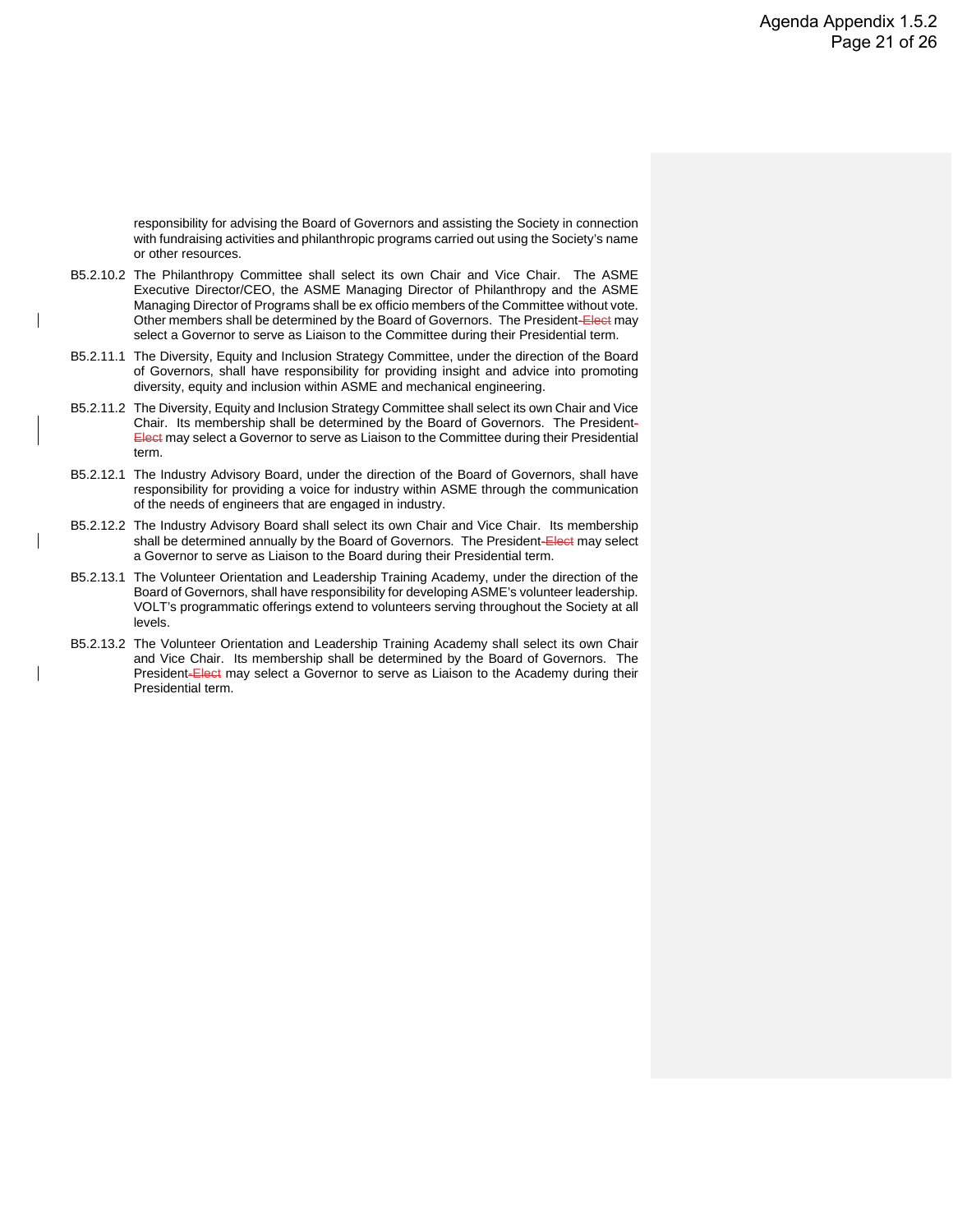#### **B5.8 SOCIETY REPRESENTATION**

- B5.8.1 The Board of Governors or a sector council may appoint a member or members of the Society to represent it at meetings of societies of kindred aim or at public functions. If time does not permit action by the Board of Governors or by a sector council, such appointment may be made by the President or by the chair of a sector.
- B5.8.2 The Board of Governors may appoint a member or members of the Society to represent the Society on committees organized by other societies, Government departments, or other groups.
- B5.8.3 The Board of Governors may appoint such a number of members of the Society to represent the Society on Boards of award of any joint activity recognized by the Board of Governors, as may be required by the by-laws of those activities.
- B5.8.4 Officers and Governors of the Society are authorized to represent the Society and the Board of Governors to outside parties in announcing and communicating board-stated policy, positions and endorsements, and in announcing decisions and interpretations within any area(s) delegated to them by the Board.
- B5.8.5 No officer or other member of the Society acting under B5.8.1 through B5.8.4 shall espouse, support or endorse any position on behalf of the Society, or otherwise bind the Society in any manner, except (a) in accordance with Society Policies; or (b) to the extent previously approved by the Board of Governors.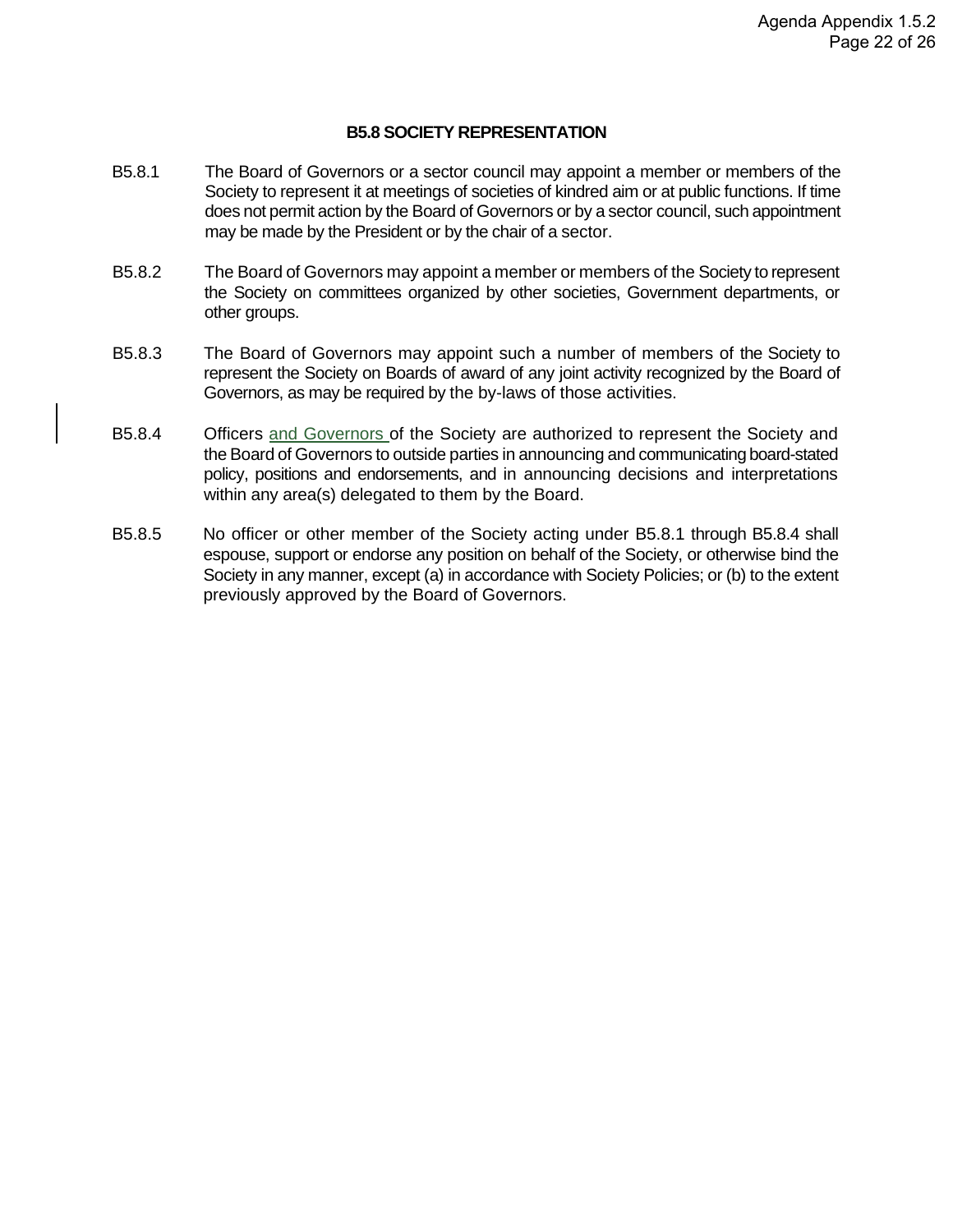#### **B6.1 MEETINGS OF THE SOCIETY**

- B6.1.1 All meetings of the Society primarily for the presentation and discussion of technical papers shall be under the direction of the sector council of one or more of the sectors as appropriate.
- B6.1.2 A notice of each Business Meeting shall be given by the Executive Director/CEO to each member either by written communication or other announcement. If such notice is given personally, by first class mail or electronic mail it shall be given not less than 10 nor more than 50 days before the date of the meeting. If the notice is mailed by any other class of mail it shall be given not less than 30 nor more than 60 days before such date.
- B6.1.3 The first Business Meeting of each fiscal year shall be the legal annual meeting of the Society for the purpose of the election of Elected Governorsofficers at which time all corporate members shall have the opportunity to vote in person or by proxy for nominees proposed by the Nominating Committee or for nominees proposed by any duly constituted special nominating committee.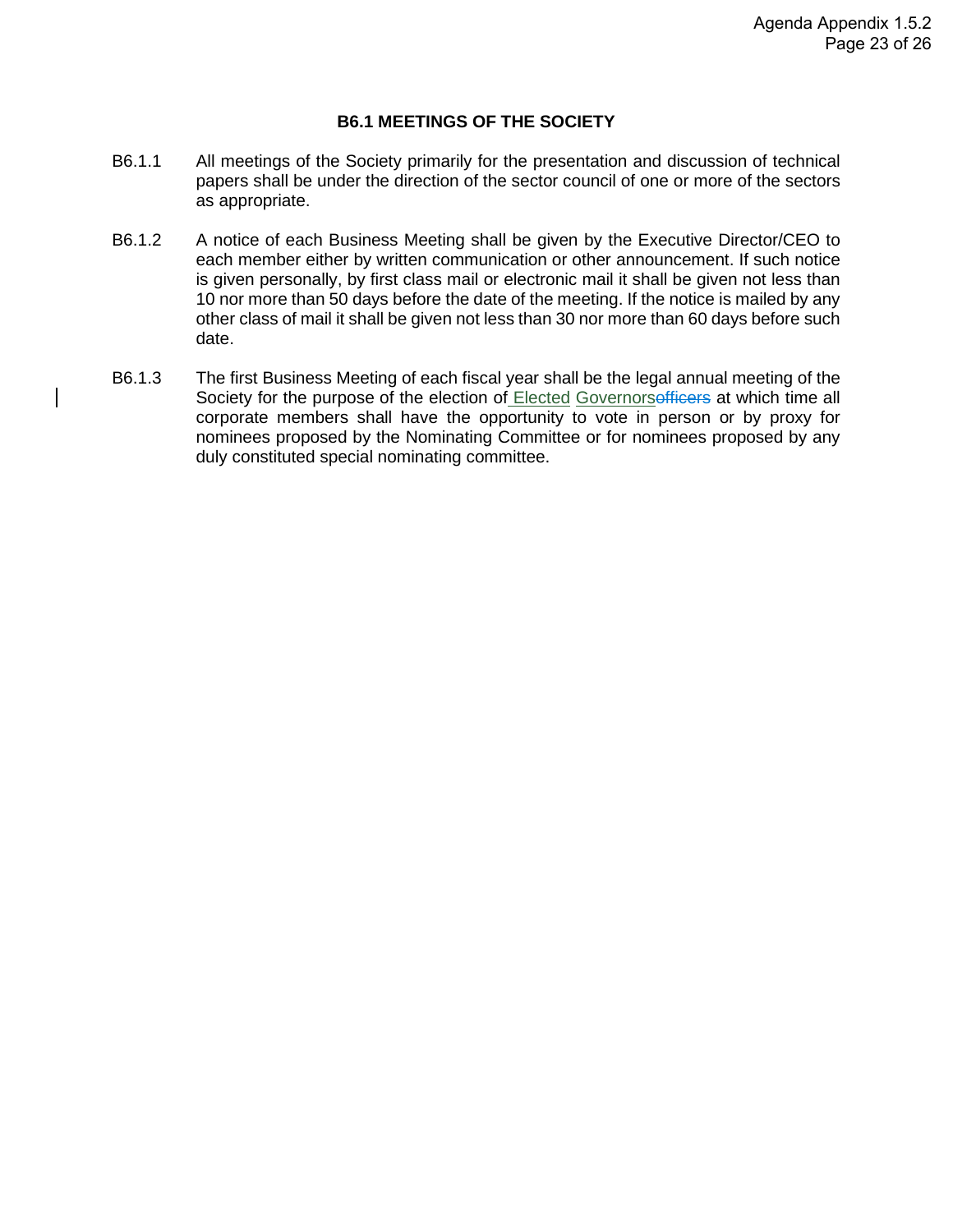#### **B6.2 VOTING AT OR BY PROXY AT THE FIRST BUSINESS MEETING OF THE FISCAL YEAR**

B6.2.1 Ten to 60 days prior to the first Business Meeting of the fiscal year, the Executive Director/CEO shall provide a proxy to each corporate member. This proxy shall solicit the authorization by such member for the three most recent available past Presidents or any one of them to exercise the vote of the corporate member for the election of Elected Governorsofficers and for any other business that is presented to the first Business Meeting of the fiscal year or any adjournment thereof. A list of the nominees proposed by the Nominating Committee and any special nominating committee shall be a part of the proxy distribution.

> A member shall return the proxy in a manner specified by the Society, which may be by mail, facsimile or electronic mail, provided such electronic mail is transmitted with information from which it can be reasonably determined that the proxy was authorized by such member.

- B6.2.2 If any special nominating committee (as defined in B4.2.8) has been organized and has presented a list of nominees to the Executive Director/CEO, the Executive Director/CEO shall provide to each member entitled to vote a proxy listing the nominees proposed by the Nominating Committee and the nominees proposed by such special nominating committee. Biographical and other material included with the proxy shall give equal exposure to all nominees.
- B6.2.3 On or before the first day of October each year, the President shall appoint a Committee of Inspectors of Proxies and Ballots, whose duty shall be to supervise the examination, validation, and counting of proxies and to report at the first Business Meeting of the fiscal year as to the number of members represented there by proxy.

The Committee shall consist of a corporate member, and either the Chief Financial Officer or the Assistant Secretary and shall include a member or representative of any special nominating committee whose slate has been distributed. The Committee shall supervise the counting of the ballots at the first Business Meeting of the fiscal year.

B6.2.4 At the first Business Meeting of the fiscal year the Committee of Inspectors of Proxies and Ballots shall report on the number of proxies thereon returned by corporate members. Following the report of the Committee of Inspectors of Proxies and Ballots, the Presiding Officer shall conduct an election for Elected Governorsofficers of the Society. Corporate members present who have not executed proxies will vote in person. Corporate members who have executed proxies but have withdrawn the proxies prior to the tabulation presented by the Committee of Inspectors of Proxies and Ballots, may also vote in person. Corporate members holding valid proxies will cast proxy ballots. When the results of the election are known, the Presiding Officer will announce the results of the election to the Business Meeting.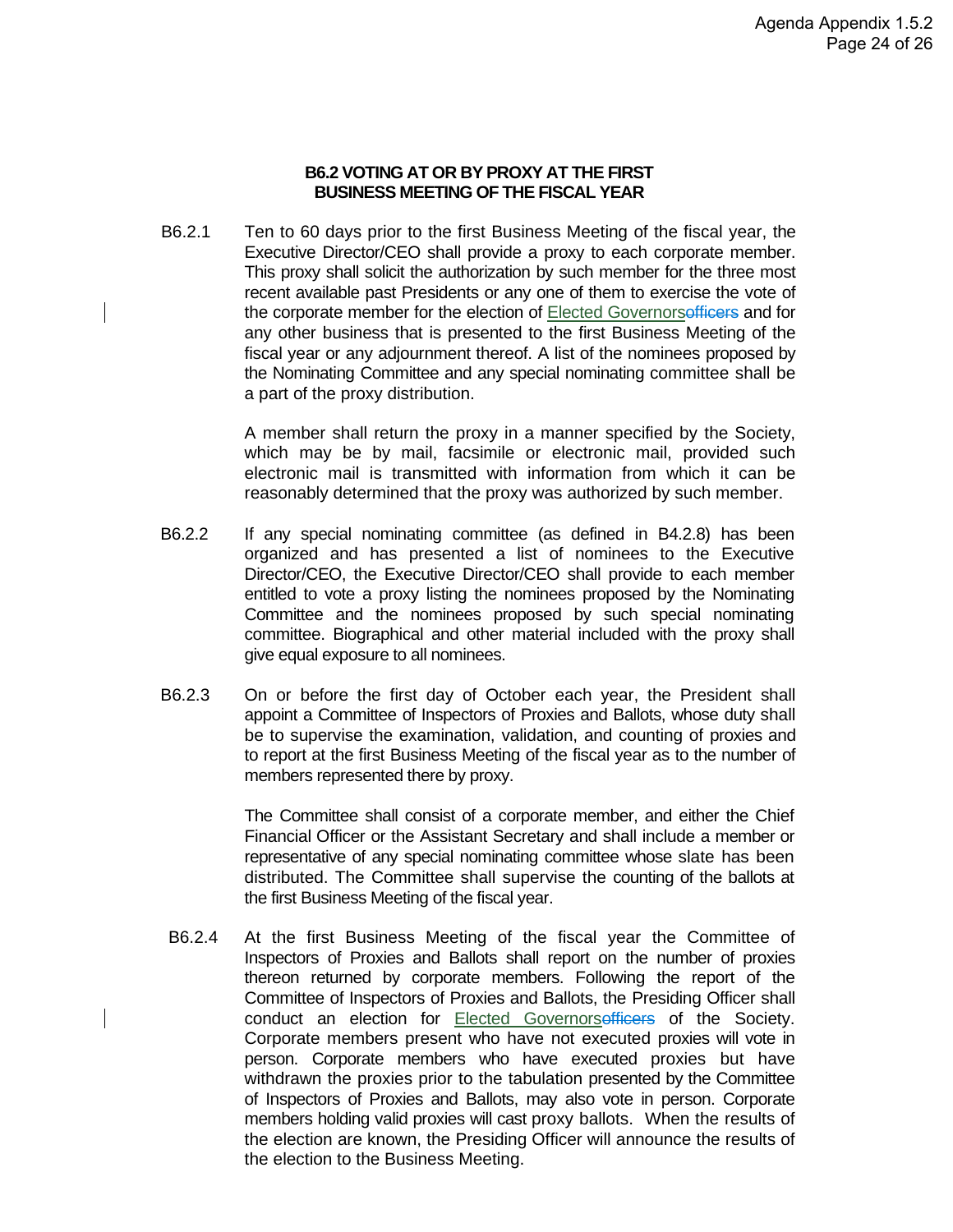B6.2.5 The terms of **Elected Governorsoffice of those elected** at the first Business Meeting of the fiscal year shall begin at the second Business Meeting of the fiscal year at a specific time designated each year by the Board of Governors.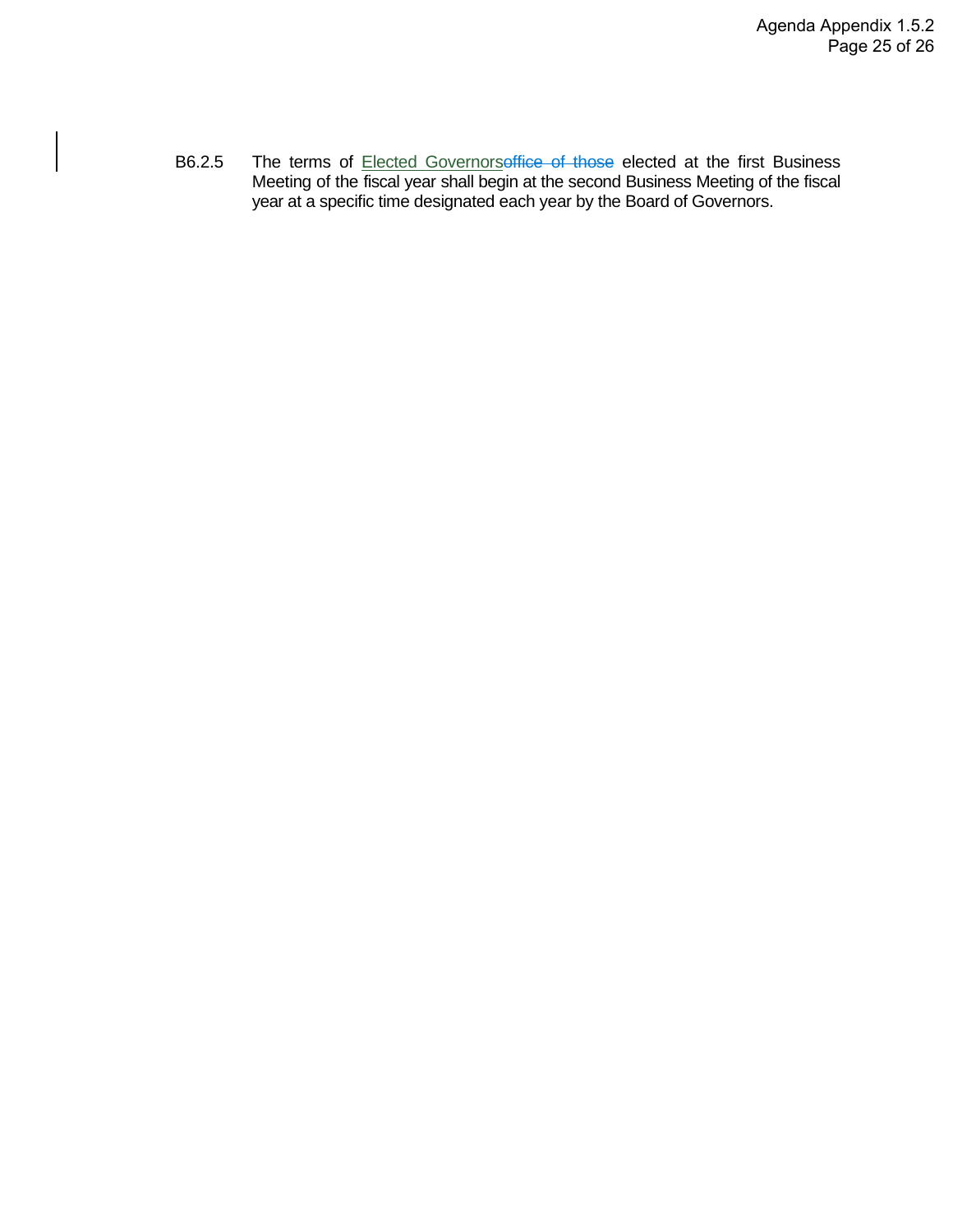#### **B8.1 AMENDMENTS**

- B8.1.1 Seven days or more before the closing of the proxy vote on an amendment to the Constitution, the Committee of Inspectors of Proxies and Ballots shall be convened to canvass the votes cast.
- B8.1.2 Upon the close of the proxy vote, the Committee of Inspectors of Proxies and Ballots shall canvass the proxy ballots returned to the Society and shall certify the result to the Presiding Officer at the next Business Meeting of the Society.
- B8.1.3 The terms of the membersoffice of the Committee of Inspectors of Proxies and Ballots shall expire when their report of the canvass has been presented and accepted.
- B8.1.4 Amendments to the By-Laws or new By-Laws for adoption shall be submitted in writing for approval in preliminary form at any meeting of the Board of Governors. At a subsequent meeting, the Board of Governors may, by an affirmative vote of the majority of its seven members, adopt or amend By-Laws which have previously been accepted and approved in preliminary form at the First Reading. A new By-Law or an amendment to a By-Law shall take effect immediately upon its adoption by the Board of Governors.
- B8.1.5 At any meeting, by a majority vote of its members present, the Board of Governors may adopt, revise, or delete Society Policies in harmony with the Constitution and By-Laws. Any Society Policy or revision shall take effect immediately upon its adoption by the Board of Governors. Society Policies adopted by the Board of Governors shall be available by request for reading by any member of the Society.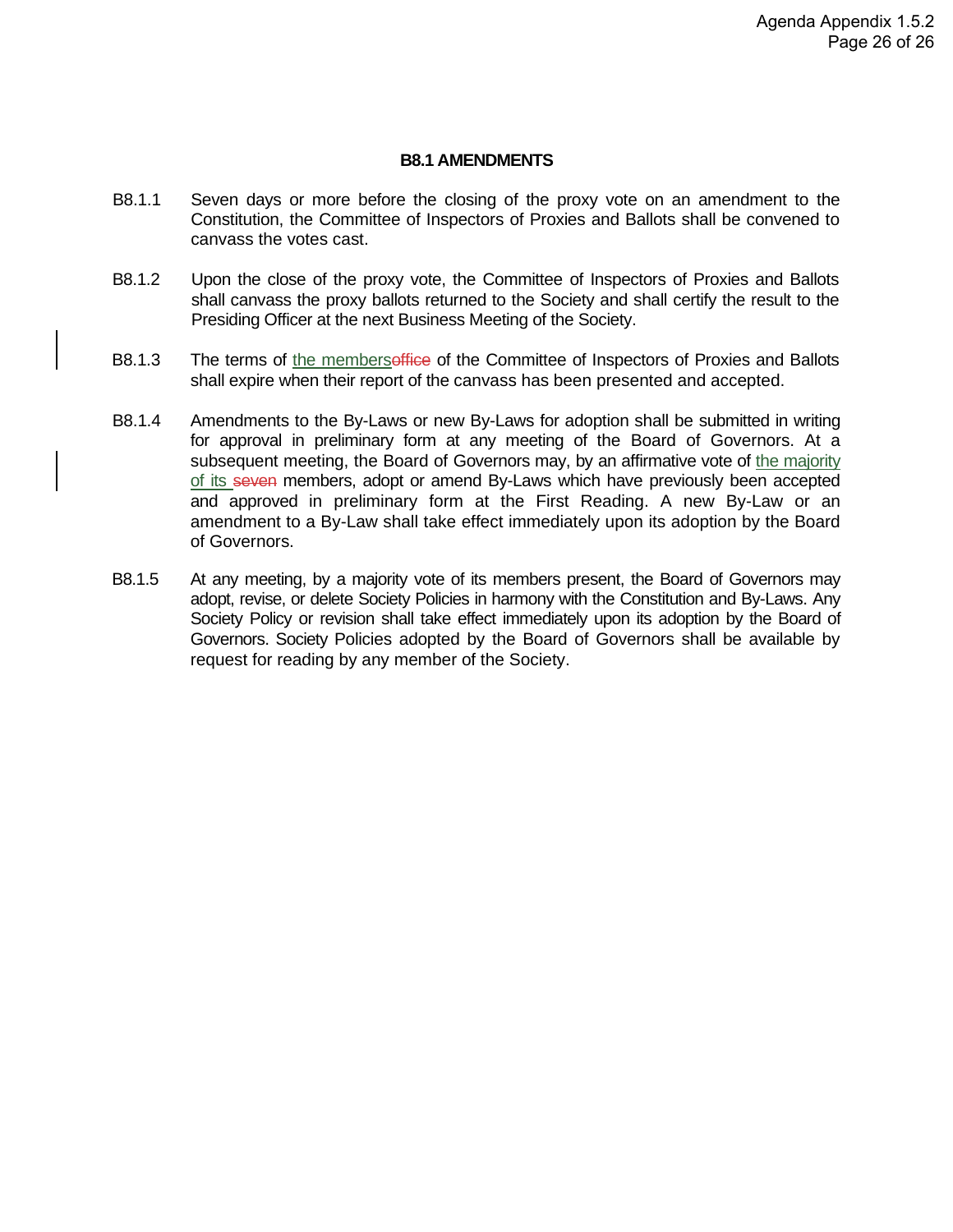#### **ASME Board of Governors Agenda Item Cover Memo**

**Date Submitted: January 19, 2022 BOG Meeting Date: February 16, 2022**

**To: Board of Governors From: Committee on Organization and Rules Presented by: Emily Boyd Agenda Title: Proposed Appointments**

#### **Agenda Item Executive Summary:**

Proposed appointments reviewed by the COR on January 26, 2022.

#### **Proposed motion for BOG Action:**

To approve the attached appointments.

**Attachments:** Document attached.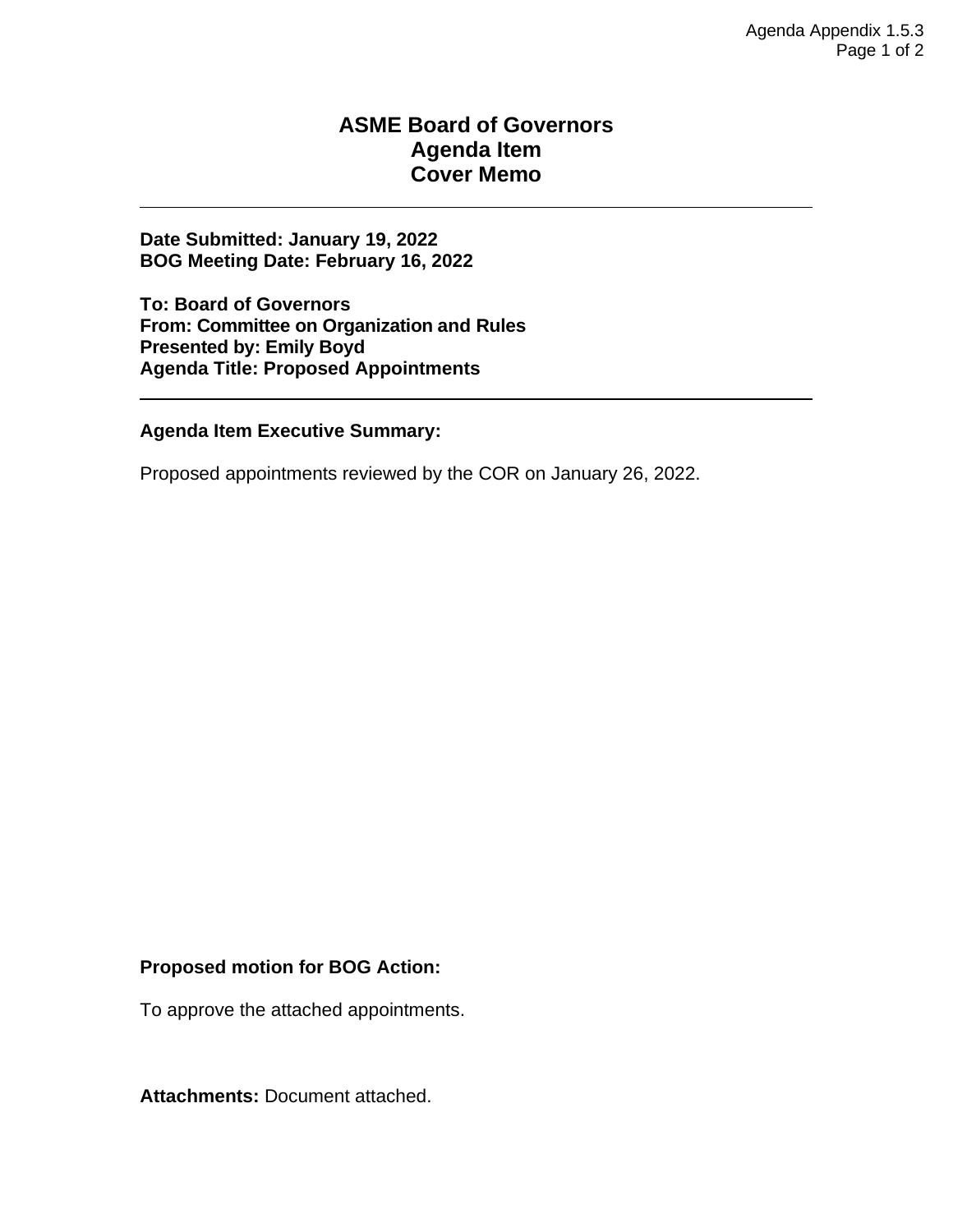#### **FEBRUARY 2022 PROPOSED APPOINTMENTS TO ASME UNIT**

| <b>Internal Unit</b> | <b>Nominee</b>  | Appointment<br><b>Position/Title</b> | Appointment<br><b>Term/Category</b>        | Appointment<br><b>Type</b> | <b>History</b>                  |
|----------------------|-----------------|--------------------------------------|--------------------------------------------|----------------------------|---------------------------------|
| <b>TEC Council</b>   | Columbia Mishra |                                      | Member-at-Large   January 2022 - June 2024 | <b>New</b>                 | <b>Heat Transfer Division</b>   |
|                      |                 |                                      |                                            | Appointment                | Committees                      |
| <b>TEC Council</b>   | Damien Vogt     |                                      | Member-at-Large   January 2022 - June 2023 | <b>New</b>                 | <b>IGTI Executive Committee</b> |
|                      |                 |                                      |                                            | Appointment                |                                 |

#### **FEBRUARY 2022 PROPOSED APPOINTMENTS TO EXTERNAL ORGANIZATION**

| <b>Internal Unit</b>  | <b>Nominee</b>           | <b>Appointment</b><br><b>Position/Title</b> | Appointment<br><b>Term/Category</b> | Appointment<br>Type       | <b>History</b>                  |
|-----------------------|--------------------------|---------------------------------------------|-------------------------------------|---------------------------|---------------------------------|
| Sperry Board of Award | Carolyn Begnoche         | <b>Voting Member</b>                        | January 2022 - December<br>2025     | <b>New</b><br>Appointment | <b>Hartford Section Chair</b>   |
| Sperry Board of Award | <b>Clifford Woodbury</b> | <b>Voting Member</b>                        | January 2022 - December<br>2025     | <b>New</b><br>Appointment | <b>Rail Standards Committee</b> |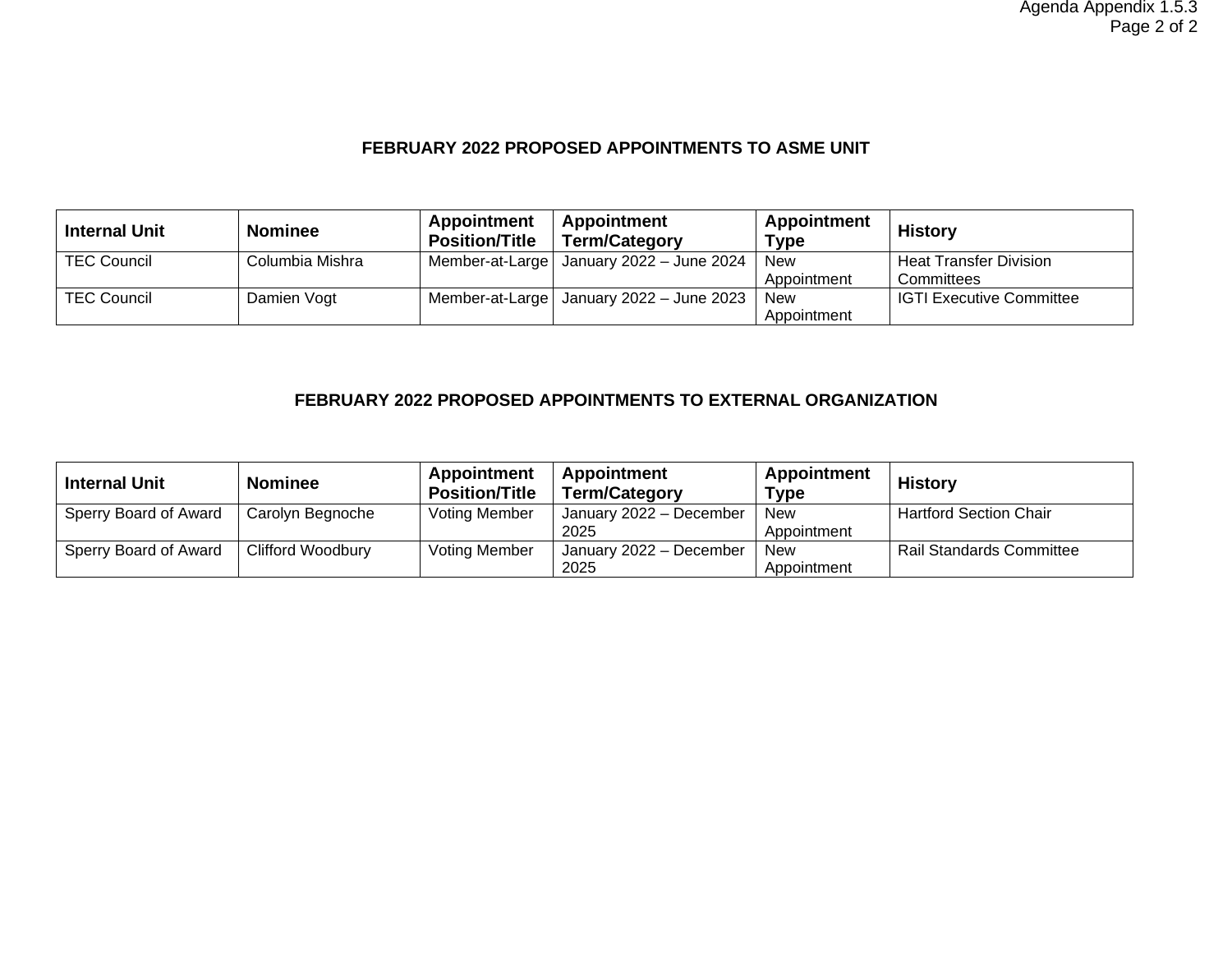#### **ASME Board of Governors Agenda Item Cover Memo**

**Date Submitted:** February 1, 2022 **BOG Meeting Date:** February 16, 2022 **To:** Board of Governors **From:** Committee on Honors **Presented by**: Leila Persaud **Agenda Title:** New Society Level Award

#### **Agenda Item Executive Summary:** *(Do not exceed the space provided)*

The Committee on Honors at their April 29, 2021, meeting approved the establishment of the ASME DeVor-Kapoor Manufacturing Medal.

#### **Proposed motion for BOG Action:**

To accept the Committee on Honors recommendation to establish the ASME DeVor-Kapoor Manufacturing Medal.

**Attachment:** Yes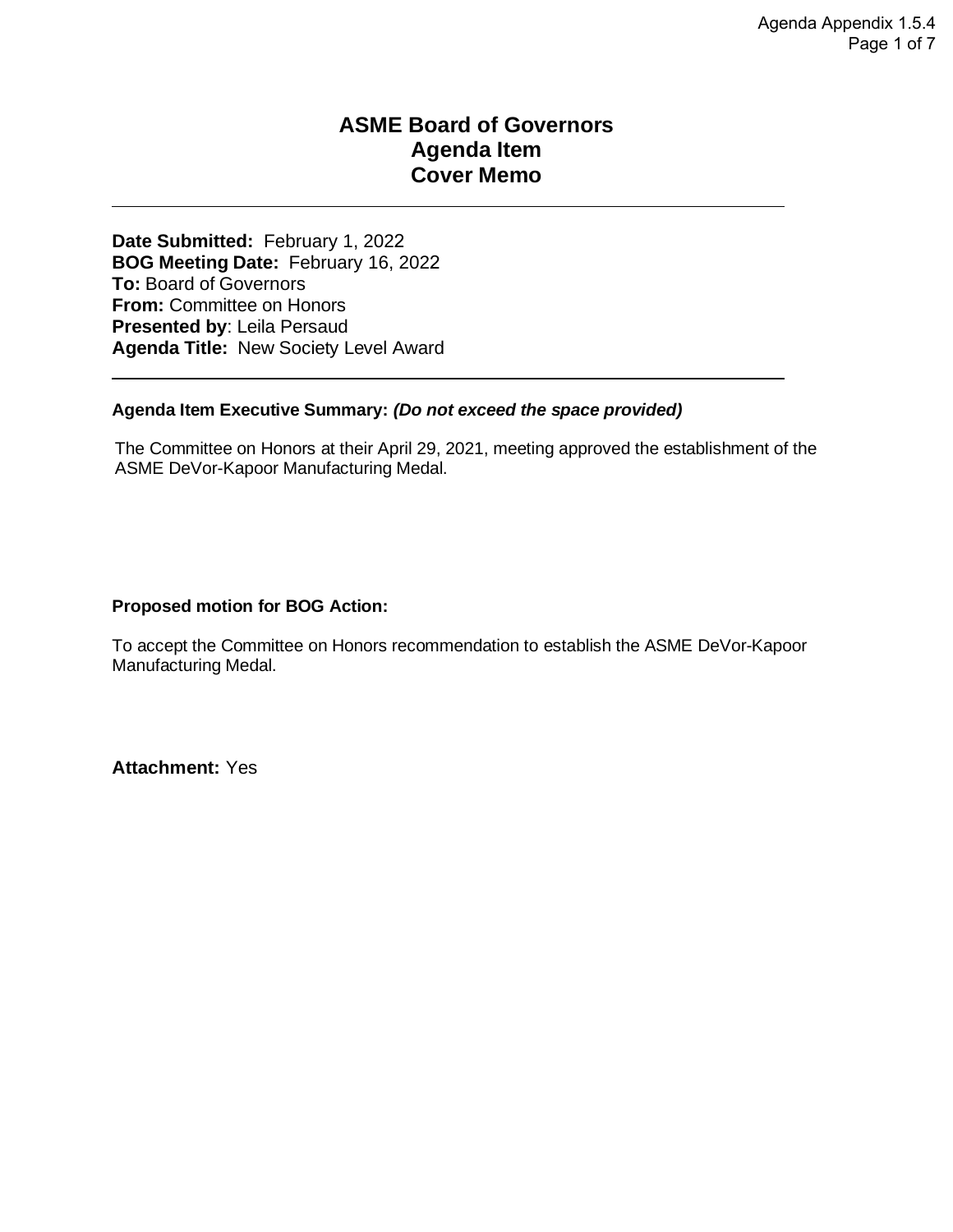| To:      | <b>ASME Committee on Honors</b>                                                                                                                             |
|----------|-------------------------------------------------------------------------------------------------------------------------------------------------------------|
| From:    | Prof. John W. Sutherland (jwsuther@purdue.edu), FASME Purdue University and<br>Prof. Shreyes N. Melkote (shreyes.melkote@me.gatech.edu), FASME Georgia Tech |
| Subject: | ASME DeVor-Kapoor Manufacturing Medal                                                                                                                       |
| Date:    | February 1, 2021                                                                                                                                            |
| Copy:    | Prof. Laine Mears, Clemson University<br>Chair, Executive Committee of the Manufacturing Engineering Division of the ASME                                   |

Dear ASME Committee on Honors:

This proposed award is sponsored by the Manufacturing Engineering Division of ASME.

The purpose of this memorandum is to seek approval from the ASME Committee on Honors for the establishment of the ASME DeVor-Kapoor Manufacturing Medal in recognition of Richard E. DeVor and Shiv G. Kapoor, with sponsorship by prospective individual donors. This is in accordance with society policy P-3.2. A brief background on the proposed namesakes for the medal is provided below. Attached please find a formal proposal to establish the award.

Prof. Richard "Dick" E. DeVor was a Professor of Mechanical Science and Engineering at the University of Illinois at Urbana-Champaign (UIUC). He received his B.S., M.S., and Ph.D. degrees in 1967, 1968, and 1971, respectively, in Mechanical Engineering from the University of Wisconsin-Madison. He became a faculty member in the Department of Mechanical and Industrial Engineering (MIE) at UIUC in 1971 and became a professor in 1984; he held the Grayce Wicall Gauthier Professorship from 1995-2000, and in 2000 was named the College of Engineering Distinguished Professor of Manufacturing. His notable recognitions and honors include: Fellow of Society of Manufacturing Engineering (SME-1993), Fellow of American Society of Mechanical Engineering (ASME-1996), Honorary Member of ASME (2007) and elected member of the National Academy of Engineering (NAE-2000). He was a recipient of the ASME Blackall Machine Tool and Gage Award in 1983, 1997, and 2008. He was honored with the ASME William T. Ennor Manufacturing Technology Award in 2003, and the NAMRI/SME S. M. Wu Research Implementation Award in 2010. He was also an excellent teacher. He received the College of Engineering Everitt Award for Teaching Excellence in 1985, the Campus Award for Excellence in Undergraduate Teaching in 1987, and the College of Engineering Halliburton Engineering Education Leadership Award in 1989. He received the SME Education Award in 1993.

Prof. Shiv G. Kapoor has held the Grayce Wicall Gauthier Chair in Mechanical Science and Engineering at the University of Illinois at Urbana-Champaign (UIUC) since 2005. He received his bachelor's degree in 1969 from the Institute of Technology at BHU, India, his master's in 1971 from I.I.T. Kanpur in India, and his doctoral degree in 1977 from the University of Wisconsin-Madison. He received the Blackall Machine Tool and Gage Award from the American Society of Mechanical Engineers (ASME) for outstanding research papers in 1992, 1997, and 2008. In 1999, he received the ASME Dedicated Service Award. He also received the 2003 William T. Ennor Manufacturing Technology Award from ASME, the SME 2010 S. M. Wu Research Implementation Award, SME 2015 Gold Medal Award, 2014 Outstanding Lifetime Service Award from NAMRI/SME, and the Distinguished Alumni Award from IIT-BHU, India. He is a Fellow of ASME (1995), Honorary Member of ASME (2016), Fellow of SME (1994). He has served as Technical Editor of the ASME Journal of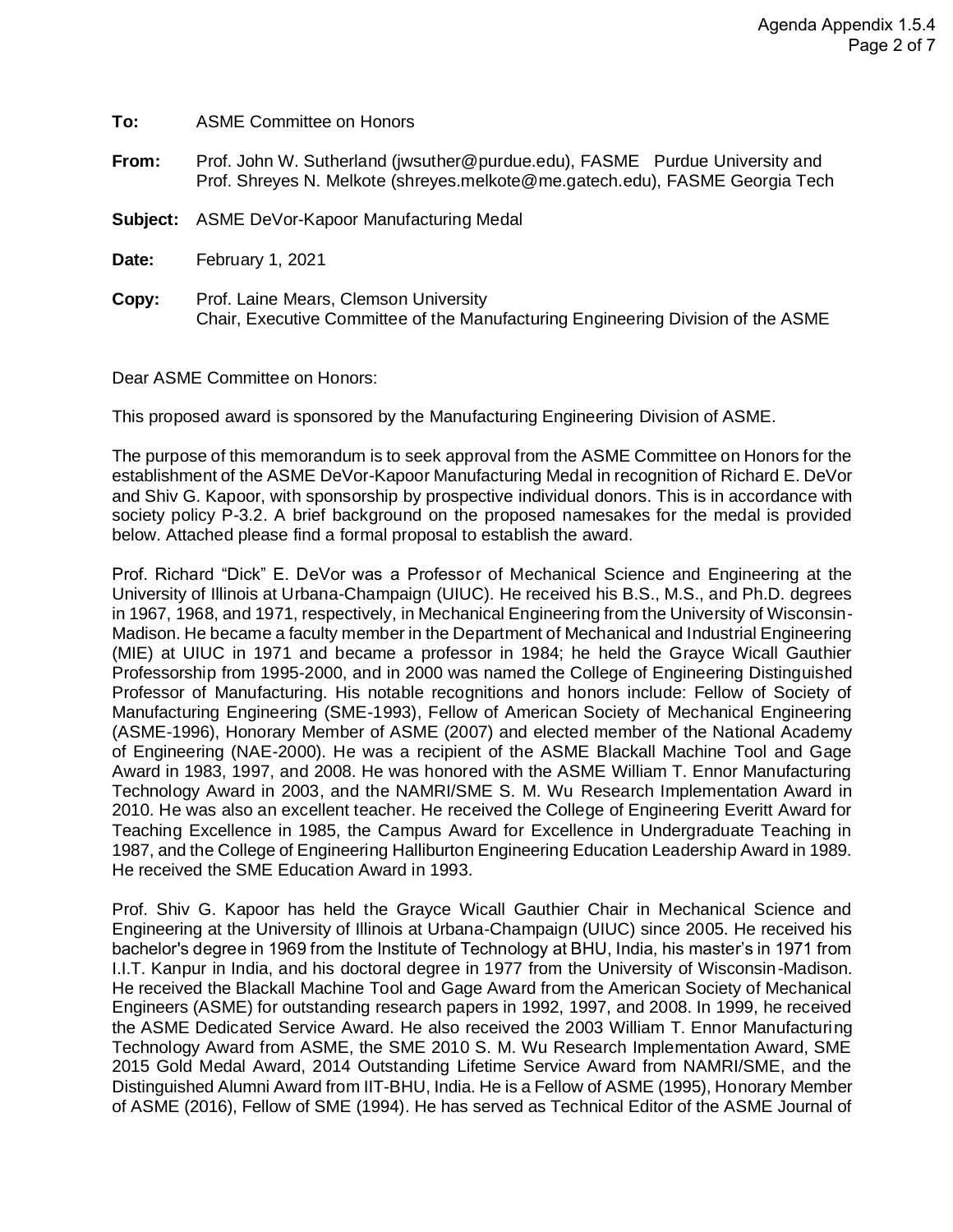Manufacturing Science and Engineering, Vice-President of Manufacturing on the ASME Council on Engineering (COE), and President of the North American Manufacturing Research Institution of SME (NAMRI/SME). He currently serves as Editor-in-Chief of the SME Journal of Manufacturing Processes. He is widely recognized as a leader in manufacturing education. He was the recipient of the SME Education Award in 2005. He was honored with the College of Engineering Everritt Award for Teaching Excellence and the Two-Year Effective Teacher Award from the Department of Mechanical and Industrial Engineering Alumni Board.

We welcome your approval of the proposed award. Please do not hesitate to contact either of us if you have questions or require additional information.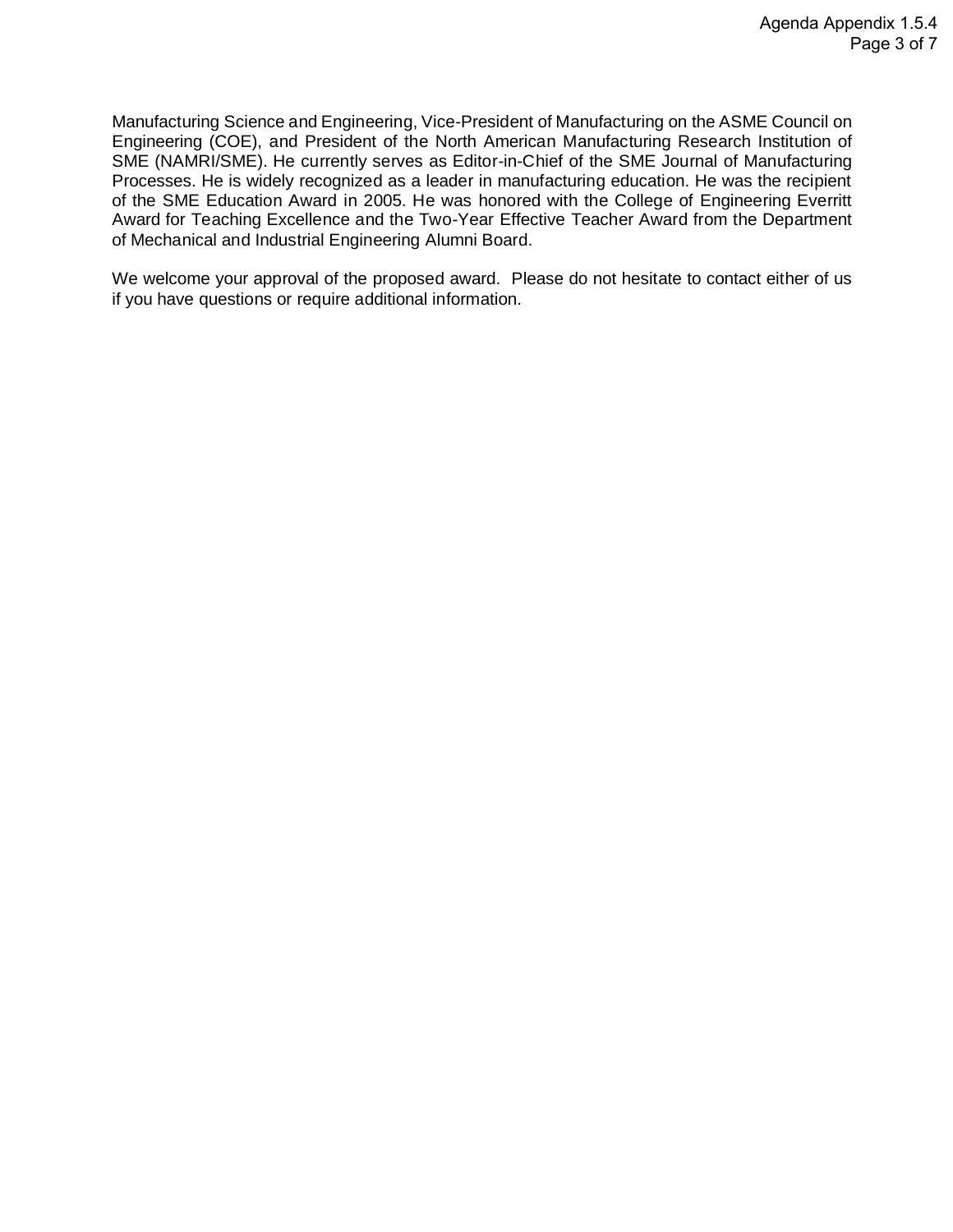#### **Proposal to establish the ASME DeVor-Kapoor Manufacturing Medal**

#### Name of Award

The proposed name of this award is the ASME DeVor-Kapoor Manufacturing Medal.

#### Description of the Award

The ASME DeVor-Kapoor Manufacturing Medal seeks to annually recognize an individual or a team of researchers for a body of "impactful achievements in the field of manufacturing." Manufacturing professionals from academia, industry, and national laboratories, with distinguished and sustained contributions to and impact in the manufacturing field will be eligible for this society-wide medal. The impact must be clearly documented and supported by evidence of long-term contributions to one or more of the following exemplar areas: pioneering research, innovative technology development/transfer, inspirational mentorship, and ground-breaking scholarship/writings. It is believed that the above emphases and criteria capture the large and influential impact that Profs. DeVor and Kapoor have had in the manufacturing field.

The recipient(s) of the ASME DeVor-Kapoor Manufacturing Medal will receive a certificate, \$1,500 honorarium, bronze medal, and travel expenses to attend the award presentation in accordance with the ASME Committee on Honors policy, subject to availability of funds.

If the award is made to a team, the honorarium will be shared among the team members. The team leader shall receive the travel support to attend the award presentation. Certificates and medals may be awarded to all team members at the discretion of the ASME Committee on Honors. The medal(s) and certificate(s) will be presented at the ASME Manufacturing Science and Engineering Conference (MSEC). To cover the costs of production of the medals and the honorarium, an Award Endowment Fund will be established within the ASME Foundation.

#### Need for such an Award

None of the existing awards related to manufacturing within either ASME or SME overlap with the description above. Existing awards in the manufacturing field (see Appendix) are focused on recognizing individuals for their significant contributions in:

- *Technical communications*: ASME Blackall Machine Tool and Gage Award, ASME Kornel F. Ehmann Manufacturing Medal, SME Gold Medal, SME Frederick W. Taylor Research Medal, and SME S.M. Wu Research Implementation Award;
- *Education and mentorship*: ASME McDonald Mentoring Award, ASME Robert M. Nerem Education and Mentorship Medal, and SME Education Award;
- *Specific achievements related to manufacturing science, engineering, and technology – generally recognizing a single important contribution*: ASME/SME M. Eugene Merchant Manufacturing Medal, ASME Milton C. Shaw Manufacturing Research Medal, ASME William T. Ennor Manufacturing Technology Award, SME Yoram Koren Manufacturing Systems Innovation Medal, SME Dornfeld Manufacturing Vision Award.

#### Financial Provisions

Contingent on the ASME Committee on Honors approval, individual donors are prepared to provide at least \$75,000 to the ASME Foundation to fund the award. These donors also stand ready to provide \$6,000 to fund the award in the short term. It is also understood that an administrative fee will be periodically reviewed and determined by the Board of Directors of the ASME Foundation, not to exceed 5% of net asset value.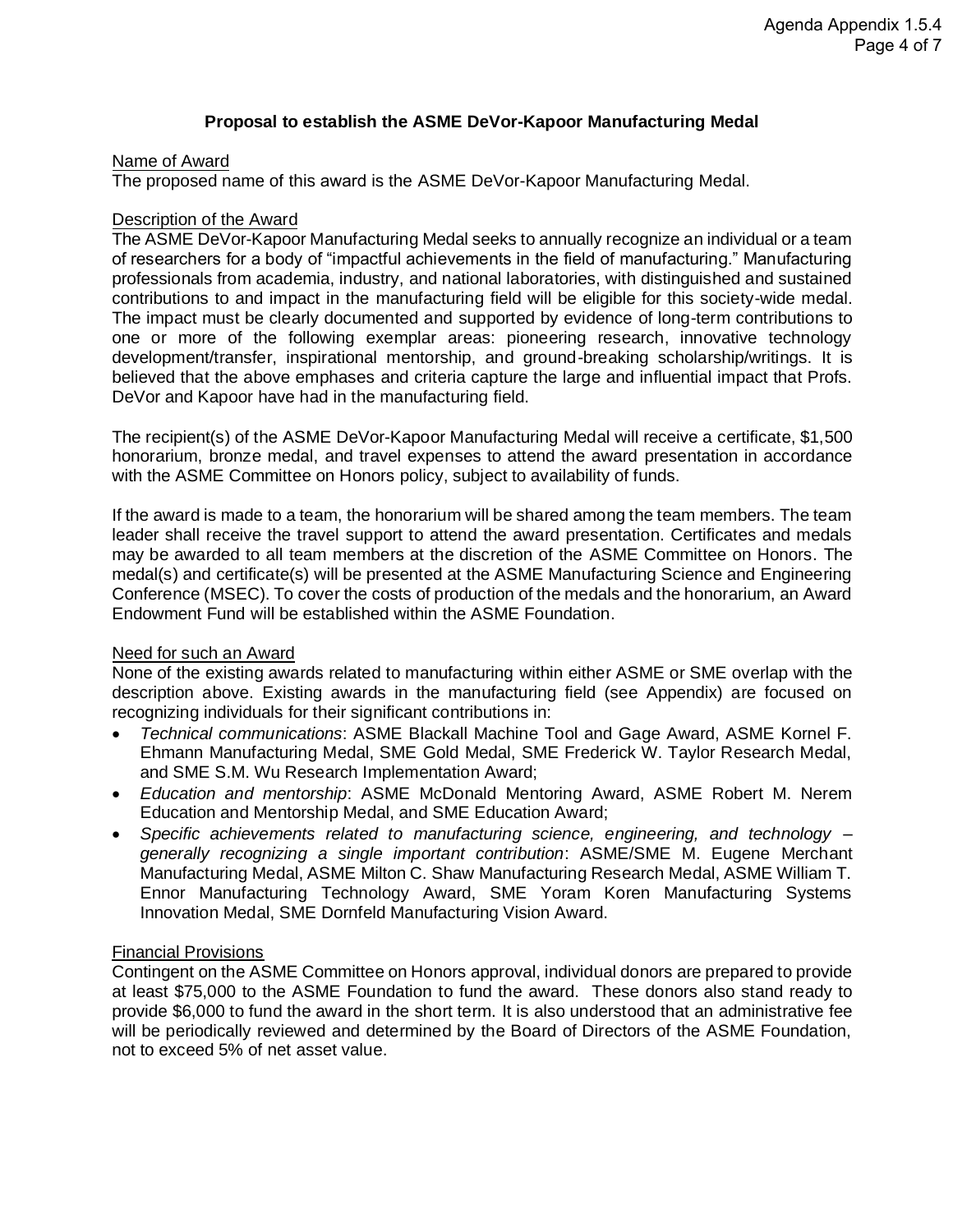#### **ASME DEVOR-KAPOOR MANUFACTURING MEDAL RULES OF AWARD**

#### Form of Award

\$1,500 honorarium, a certificate, a bronze medal, and travel expenses to attend the award presentation in accordance with the ASME Committee on Honors policy, subject to availability of funds.

If the award is made to a team, the honor and honorarium will be shared among the team members. The team leader shall receive travel support to attend the meeting presentation in accordance with ASME Committee on Honors policy. Certificates and medals may be awarded to all team members at the discretion of the ASME Committee on Honors.

#### Achievement Recognized

The award seeks to recognize an individual or a team of researchers for a body of impactful achievements in the field of manufacturing.

The impact must be clearly documented and supported by evidence of long-term contributions to one or more of the following exemplar areas: pioneering research, innovative technology development/transfer, inspirational mentorship, and ground-breaking scholarship/writings. It is believed that the above emphases and criteria capture the large and influential impact that Profs. DeVor and Kapoor have had in the manufacturing field.

Limitations No limitations.

#### **Nominations**

Anyone may nominate a person or team for the medal.

#### DeVor-Kapoor Medal Committee (DKMC) Composition

Members of the DKMC shall be nominated by the Executive Committee of the Manufacturing Engineering Division of the ASME for approval by the Committee on Honors.

The Committee shall consist of seven members including the chair of the Manufacturing Engineering Division, up to two past recipients of the award, and at least four at-large members. Diversity and membership among industry, academia, and government shall be achieved through selection of at-large members. Each member of the committee shall serve no more than two consecutive three-year terms, commencing on July 1 and concluding on June 30. Terms will be staggered for continuity, so that all members' terms will not expire at the same time.

An initial committee of five will be appointed for the first two years of the award.

Members of the DKMC shall refrain from nominating or writing support letters. Members of the Medal Committee are not eligible to receive the award during their time of service.

#### Review Process

The DKMC are encouraged to solicit nominations of worthy individuals. Both solicited and unsolicited nominations will be reviewed without prejudice.

The DKMC shall review all nominations submitted by February 1 annually. A majority vote of the DKMC is required to select individual(s) for honor. The chair of the DKMC will then recommend the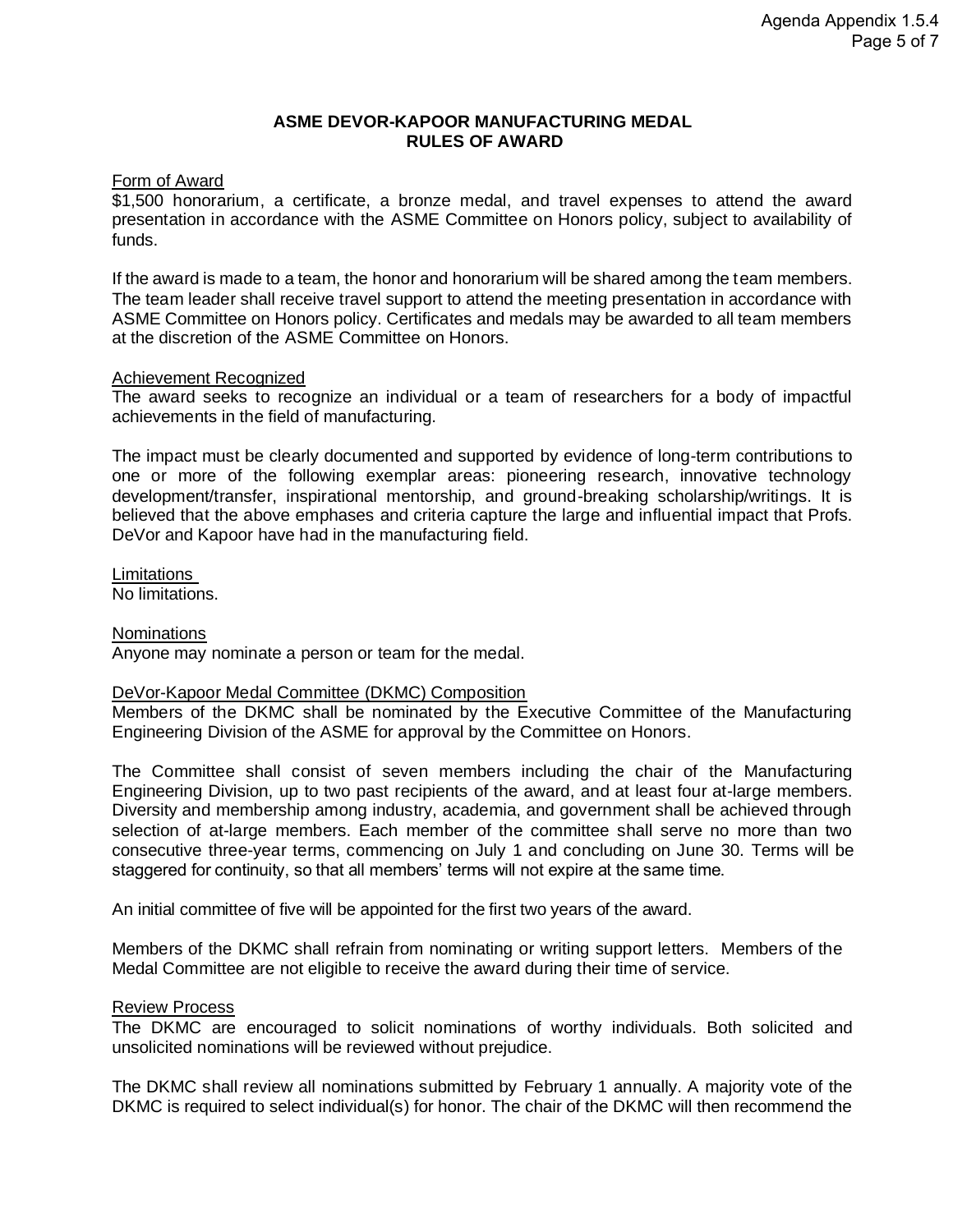selected nominee(s) to the ASME Committee on Honors by March 1 for consideration of the award.

Nomination Deadlines February 1 to the DeVor-Kapoor Medal Committee March 1 to the ASME Committee on Honors

Funding Temporary Restricted: \$6,000 Permanently restricted: \$75,000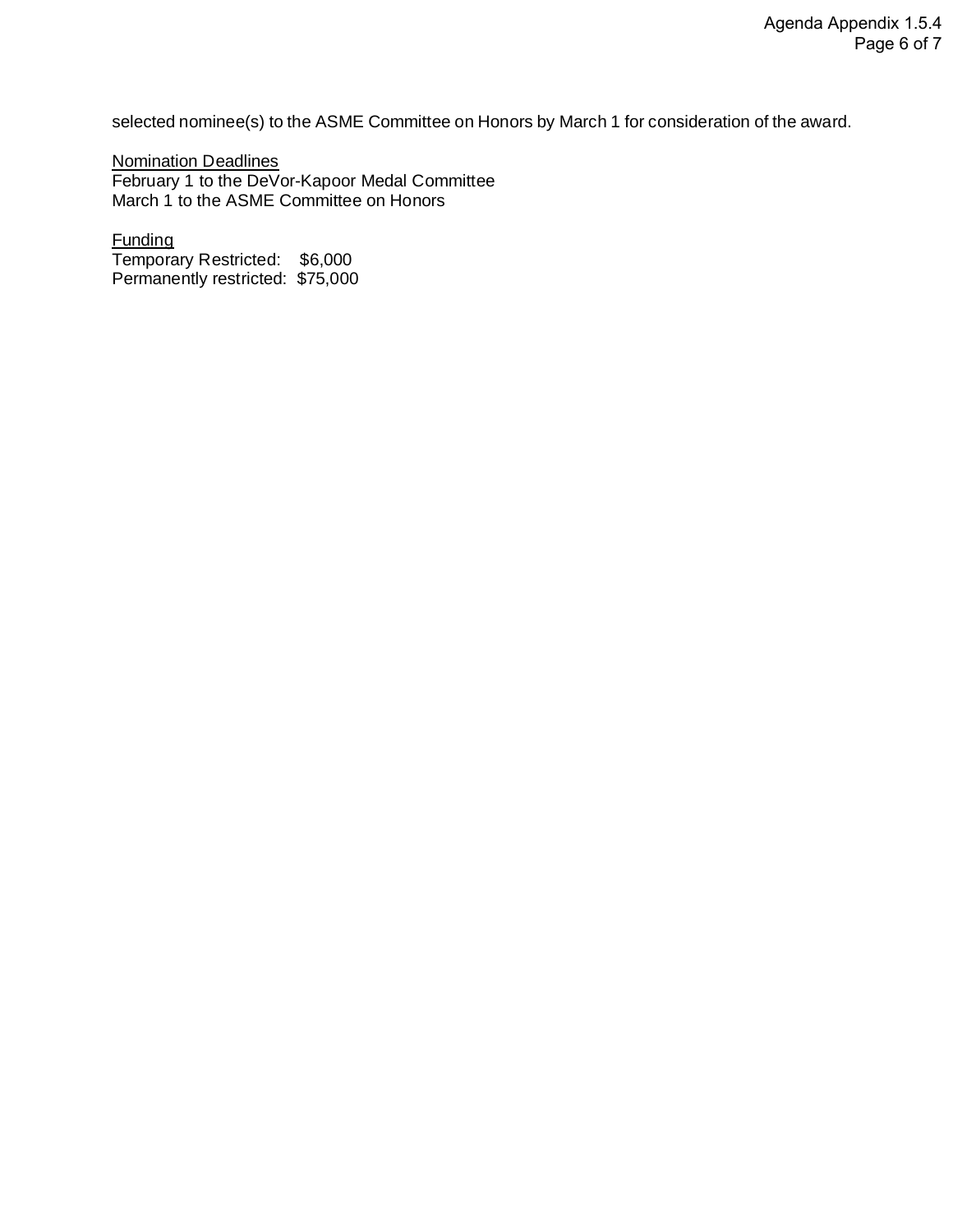#### **Appendix: Existing ASME and SME awards**

- The M. Eugene Merchant Manufacturing Medal of ASME/SME honors an individual who has played a significant role in improving the productivity and efficiency of manufacturing.
- ASME-William T. Ennor Manufacturing Technology Award goes to an individual/team for developing or contributing significantly to an innovative manufacturing technology, the implementation of which has resulted in substantial economic and/or societal benefits.
- ASME- Milton C. Shaw Manufacturing Research Medal recognizes significant fundamental contributions to the science and technology of manufacturing processes.
- ASME-Kornel F. Ehmann Manufacturing Medal recognizes the best original paper or papers submitted to ASME that relates to micro- or nano-scale manufacturing processes or products.
- ASME Blackall Machine Tool and Gage Award recognizes an original paper or papers published by ASME that contribute to manufacturing processes and systems for the design or application of machine tools, gauges, dimensional measuring instruments, or new manufacturing technologies and metrology approaches.
- ASME McDonald Mentoring Award recognizes the outstanding mentoring of other professionals by an engineer in industry, government, education or private practice.
- ASME Robert M. Nerem Education and Mentorship Medal goes to an individual who has demonstrated a sustained level of outstanding achievement in education and mentoring of trainees.
- SME Dornfeld Manufacturing Vision Award seeks to recognizes a person for outstanding vision and leadership within the manufacturing community.
- SME S.M. Wu Research Implementation Award recognizes outstanding original research presented as a paper at the annual North American Manufacturing Research Conference (NAMRC) and subsequently, upon implementation, had a significant commercial and/or societal impact.
- SME Frederick W. Taylor Research Medal honors significant published research leading to a better understanding of materials, facilities, principles, operations and their application to improve manufacturing processes.
- SME Education Award honors the educator most respected for the development of manufacturing-related curricula, fostering sound training methods, or inspiring students to enter the profession of manufacturing.
- SME Yoram Koren Manufacturing Systems Innovation Medal (proposed) recognizes demonstrated strategic leadership in inventing or implementing in factories a new type of manufacturing system, machine, or manufacturing technology that improves the system performance.
- SME Gold Medal recognizes outstanding service to manufacturing in technical communications through published literature, technical writings or lectures.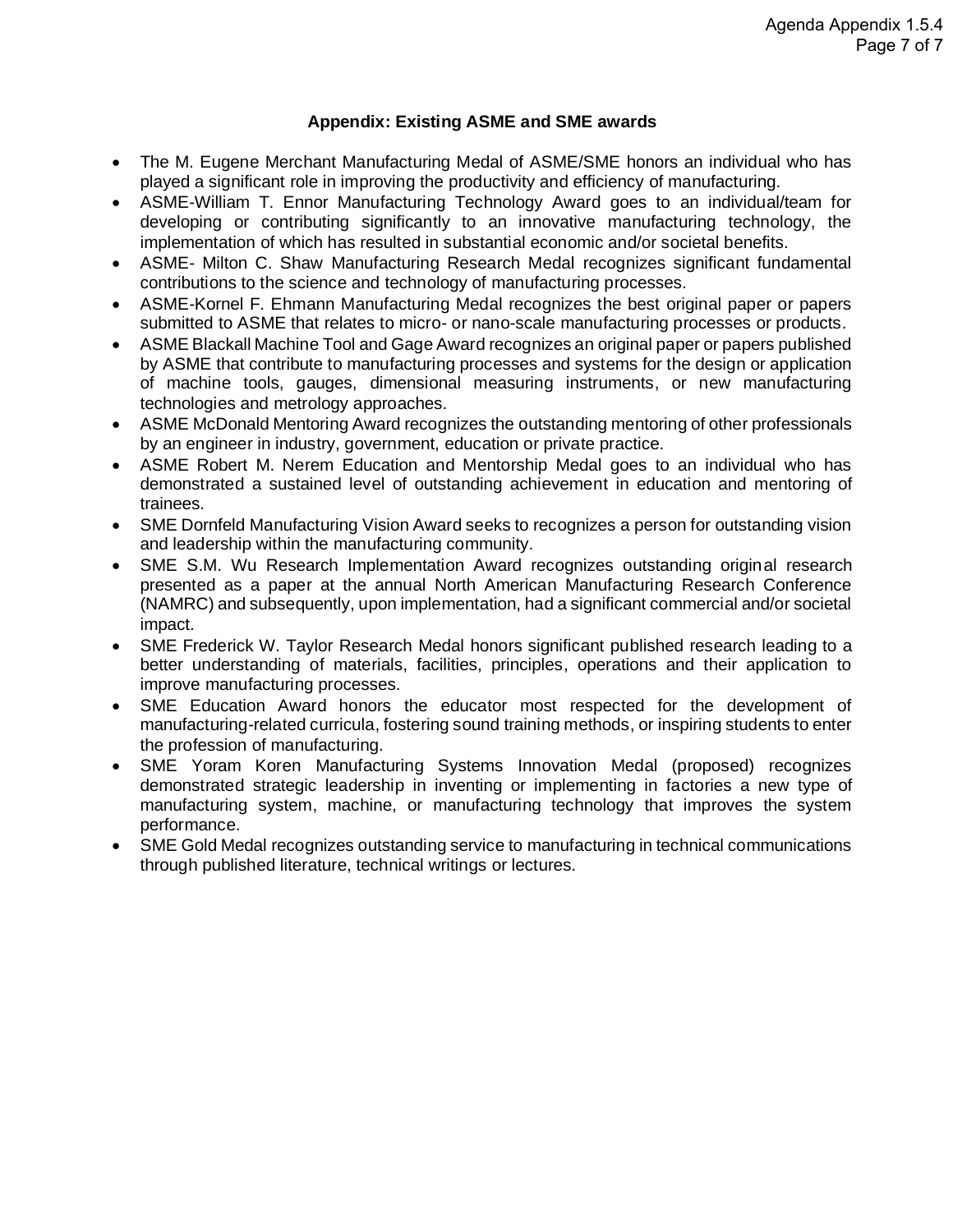

#### **Board of Governors Meeting Agenda Item Cover Memo**

|                                                    | Date Submitted:<br>January 27, 2022 |  |                         |  |  |
|----------------------------------------------------|-------------------------------------|--|-------------------------|--|--|
| <b>BOG Meeting Date:</b>                           |                                     |  | February 16, 2022       |  |  |
| To:                                                | <b>Board of Governors</b>           |  |                         |  |  |
| William Garofalo, Chief Financial Officer<br>From: |                                     |  |                         |  |  |
| Presented by:                                      |                                     |  | <b>William Garofalo</b> |  |  |
| Agenda Title:                                      |                                     |  | <b>Financial Update</b> |  |  |
|                                                    |                                     |  |                         |  |  |

Agenda Item Executive Summary:

A financial update will be provided as of January 31, 2022.

Proposed motion for BOG Action:

**None**

Attachment(s):

**None**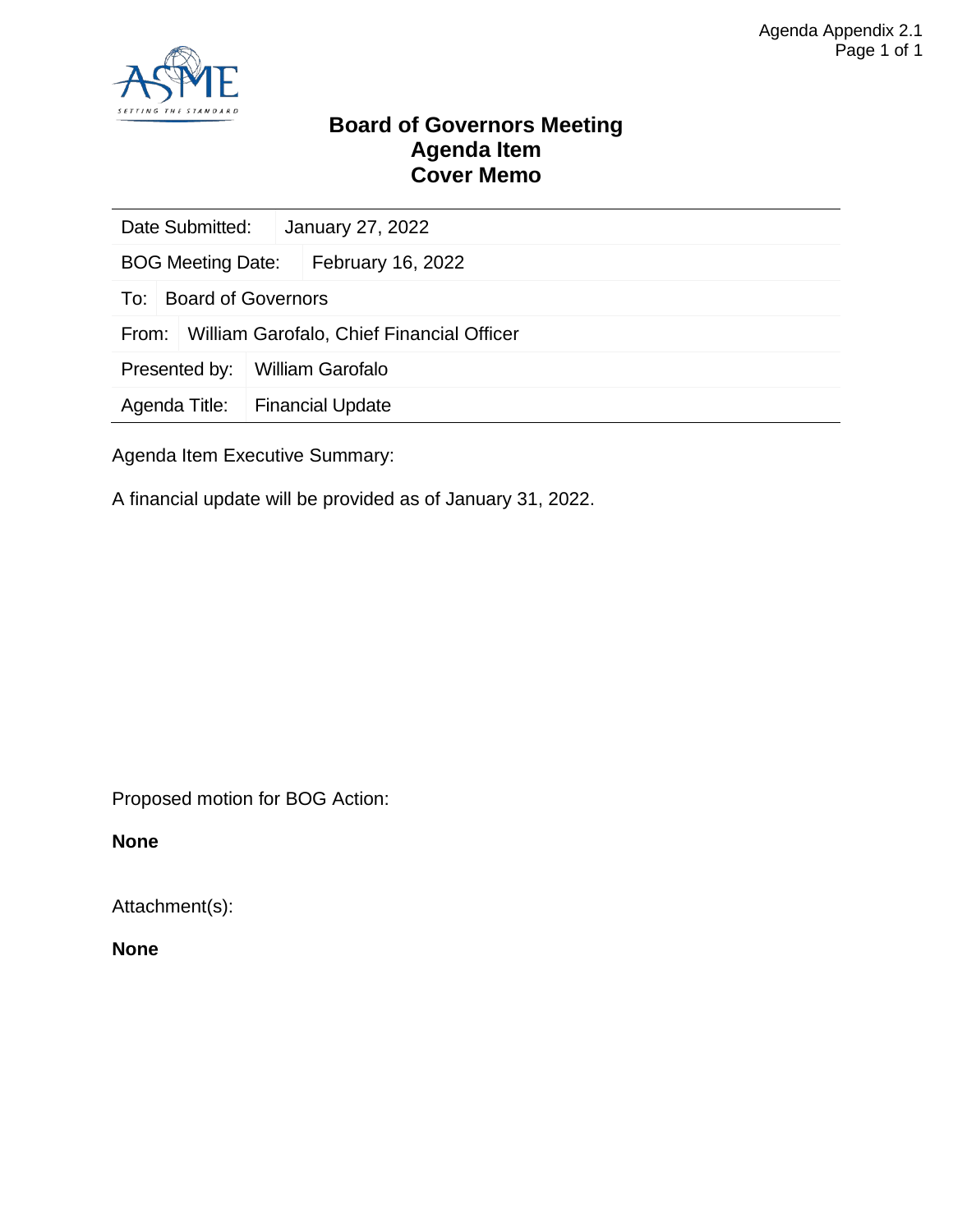

#### **Board of Governors Meeting Agenda Item Cover Memo**

| Date Submitted:                         |                        | January 19, 2022                             |  |  |
|-----------------------------------------|------------------------|----------------------------------------------|--|--|
| BOG Meeting Date:   February 16, 2022   |                        |                                              |  |  |
|                                         | To: Board of Governors |                                              |  |  |
| John Goossen and Bill Garofalo<br>From: |                        |                                              |  |  |
|                                         |                        | Presented by: John Goossen and Bill Garofalo |  |  |
| Agenda Title:   COF Membership          |                        |                                              |  |  |

Agenda Item Executive Summary:

The Committee on Finance is recommending changes to its composition as shown in the attached slide deck.

The related By-Law changes are shown in the second attachment. The Committee on Organization and Rules reviewed these changes at its January 26 meeting.

The proposed implementation plan showing how the terms will be staggered is shown in the third attachment.

Proposed motion for BOG Action: To approve for first reading changes to By-Law B5.2.5.2 and to approve the proposed implementation plan for the terms for the members of the Committee on Finance, contingent on adoption of B5.2.5.2 at the April 19, 2022 Board of Governors meeting.

Attachment(s): Slide Deck, By-Law Changes, and Proposed Implementation Plan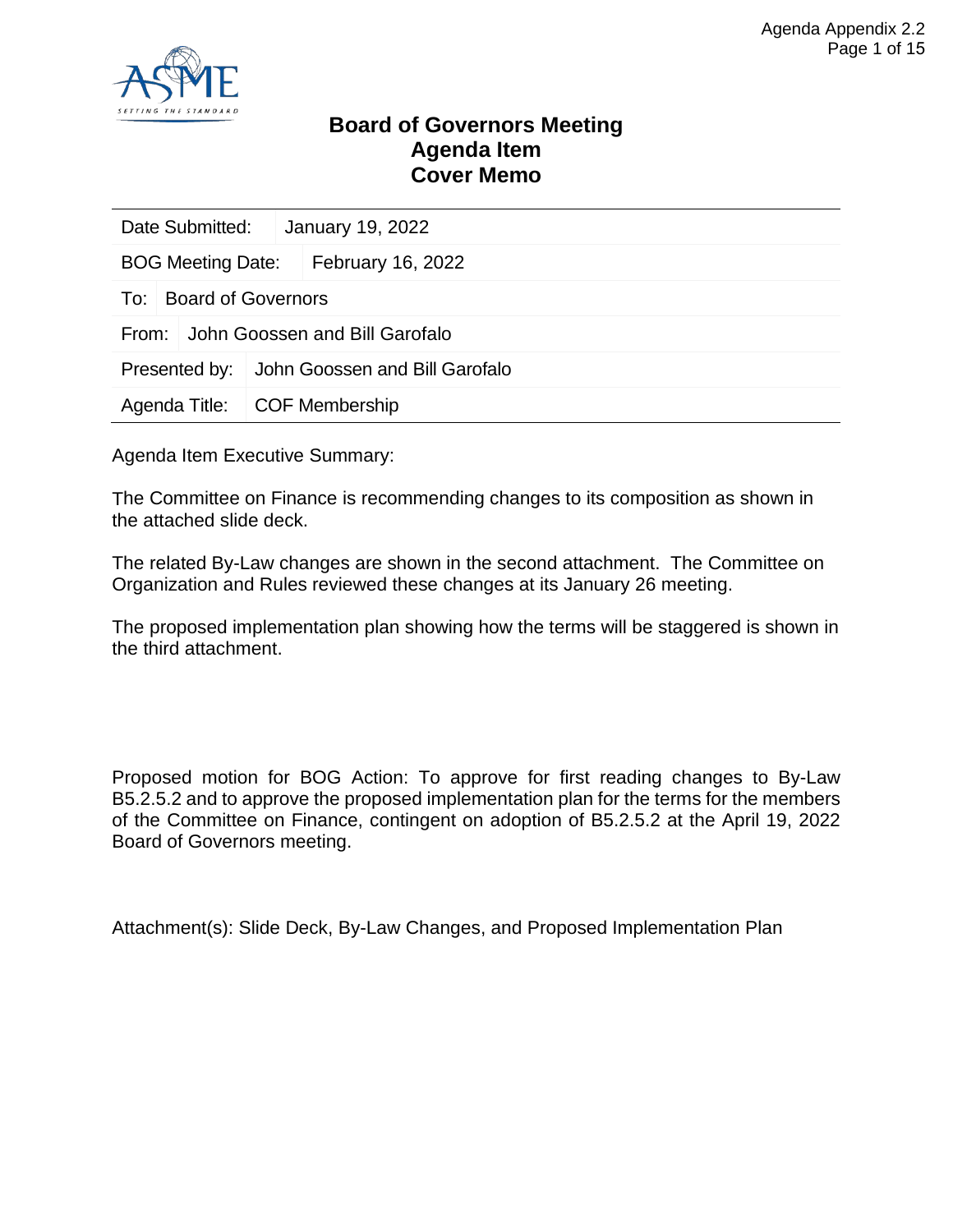# Committee on Finance (COF)

John Goossen, Chair

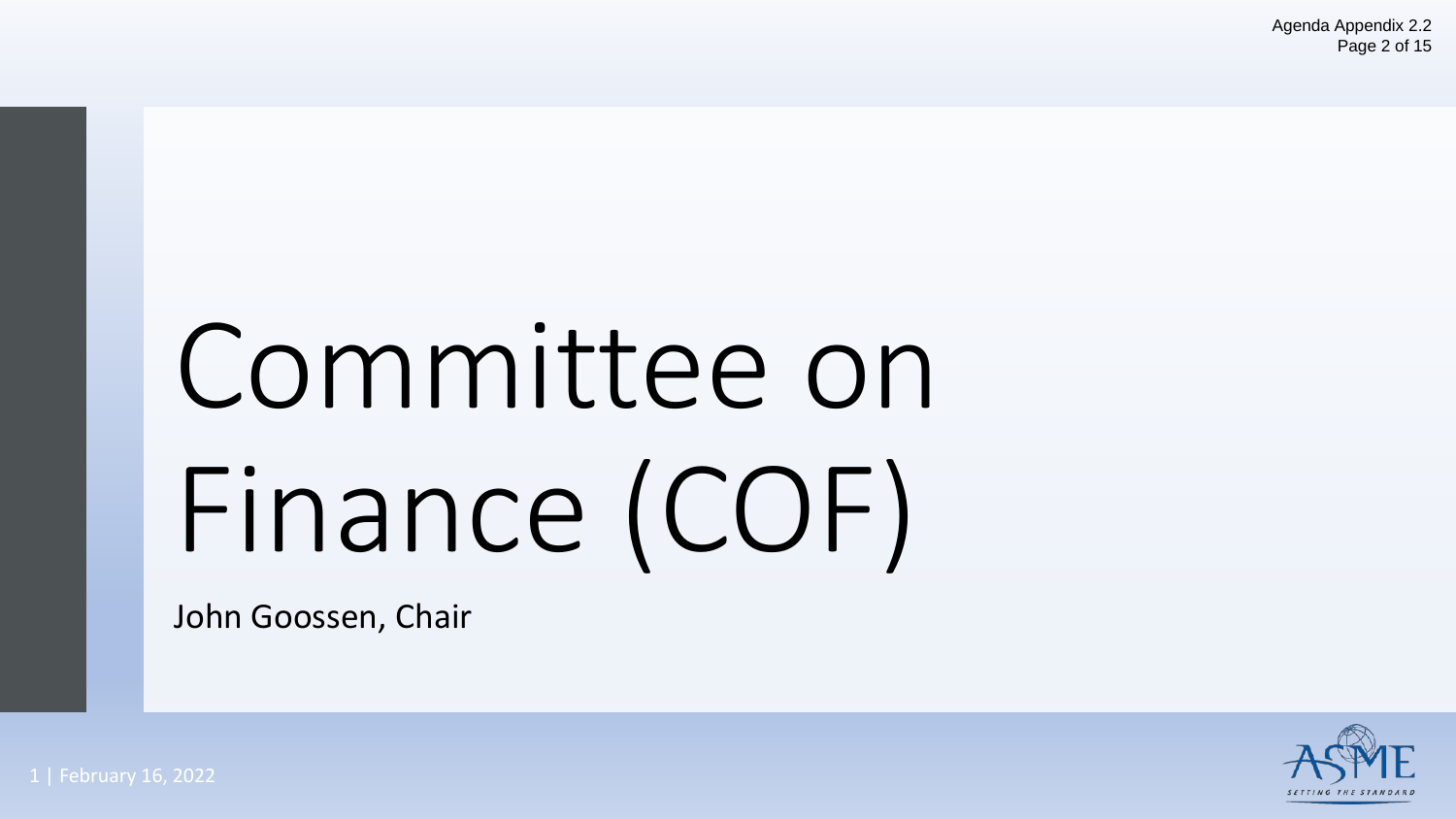### Role

The Committee on Finance (COF) shall under the direction of the Board of Governors, provide an independent review of the ASME financial affairs and key items of the ASME business and strategy planning.

In this capacity the COF will participate in periodic and an annual review of the ASME operations, investments and budget.

COF may also be asked to provide an independent review of select business and/or strategic initiatives.

The COF will also interact with an Investment Advisory Panel (name to be finalized) that will advise the COF and BOG on the Investment affairs of the Society.

The COF will provide periodic reports to the Executive Committee and Board of Governors on review findings and recommendations.

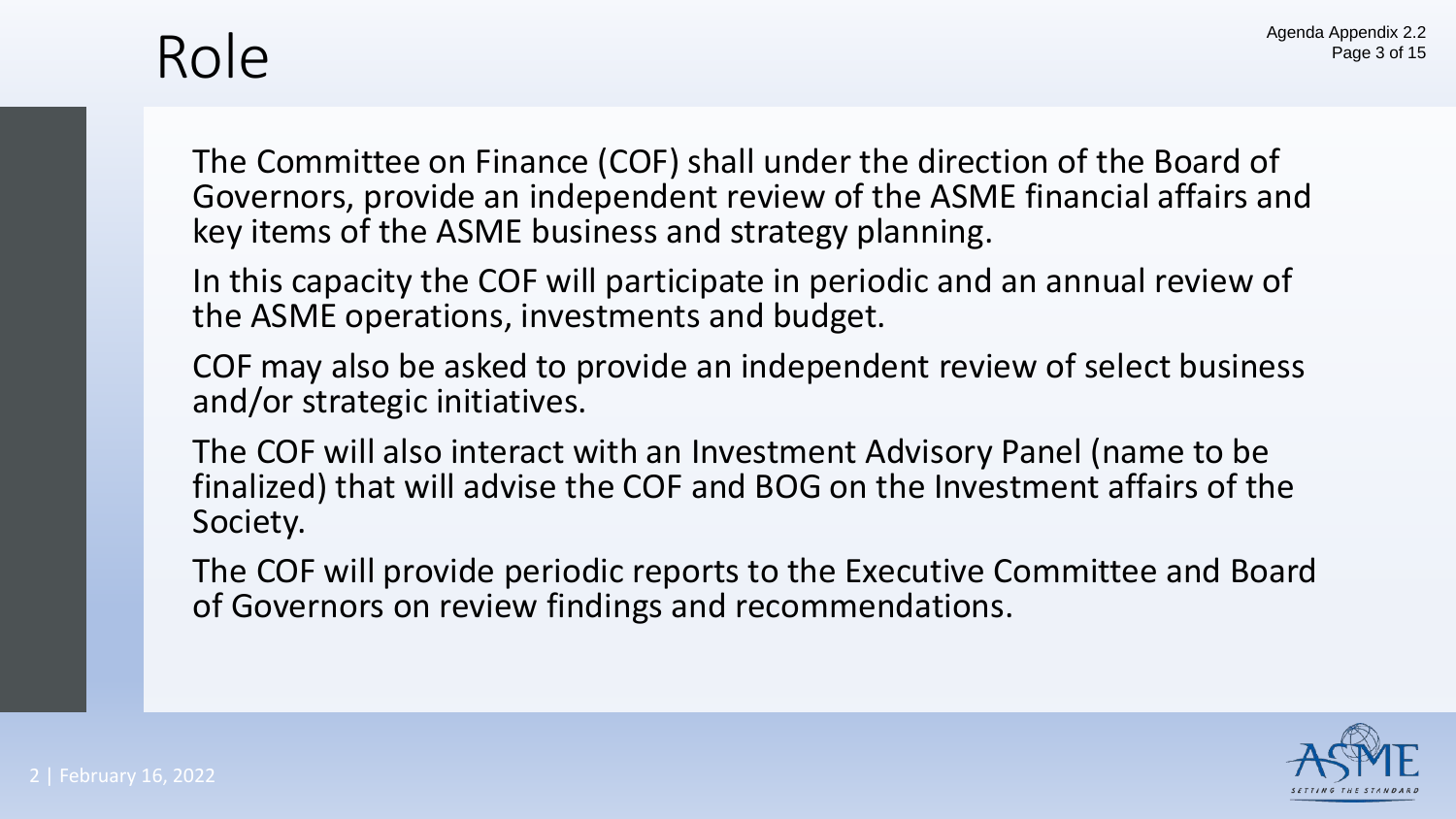### Composition

The Composition of the COF is:

- Four Members-At-Large
	- At least one but not more than 2 Members with ASME Board of Governors (BOG) experience
	- Remaining Members to have ASME leadership experience outside of the BOG and a desire to serve on the BOG
- Three Ex Officio members:
	- Chief Financial Officer (w/o vote)
	- Secretary / Treasurer (with vote)
	- Assistant Treasurer (if any, w/o vote)

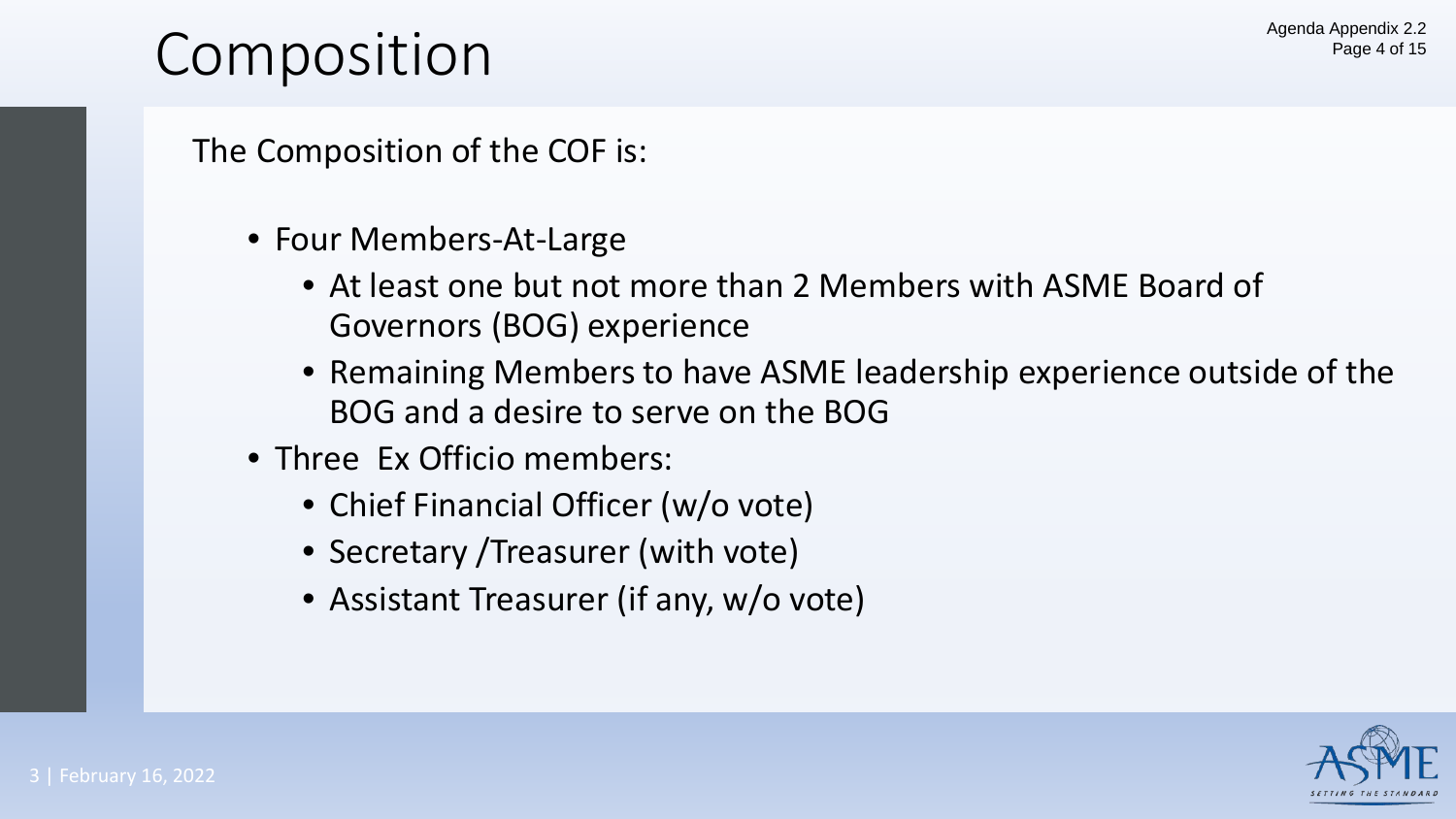### Composition - continued

- Chair to be selected by the committee annually at first meeting.
- Secretary /Treasurer to serve as Vice Chair
- The BOG has the option of naming a Board Liaison.

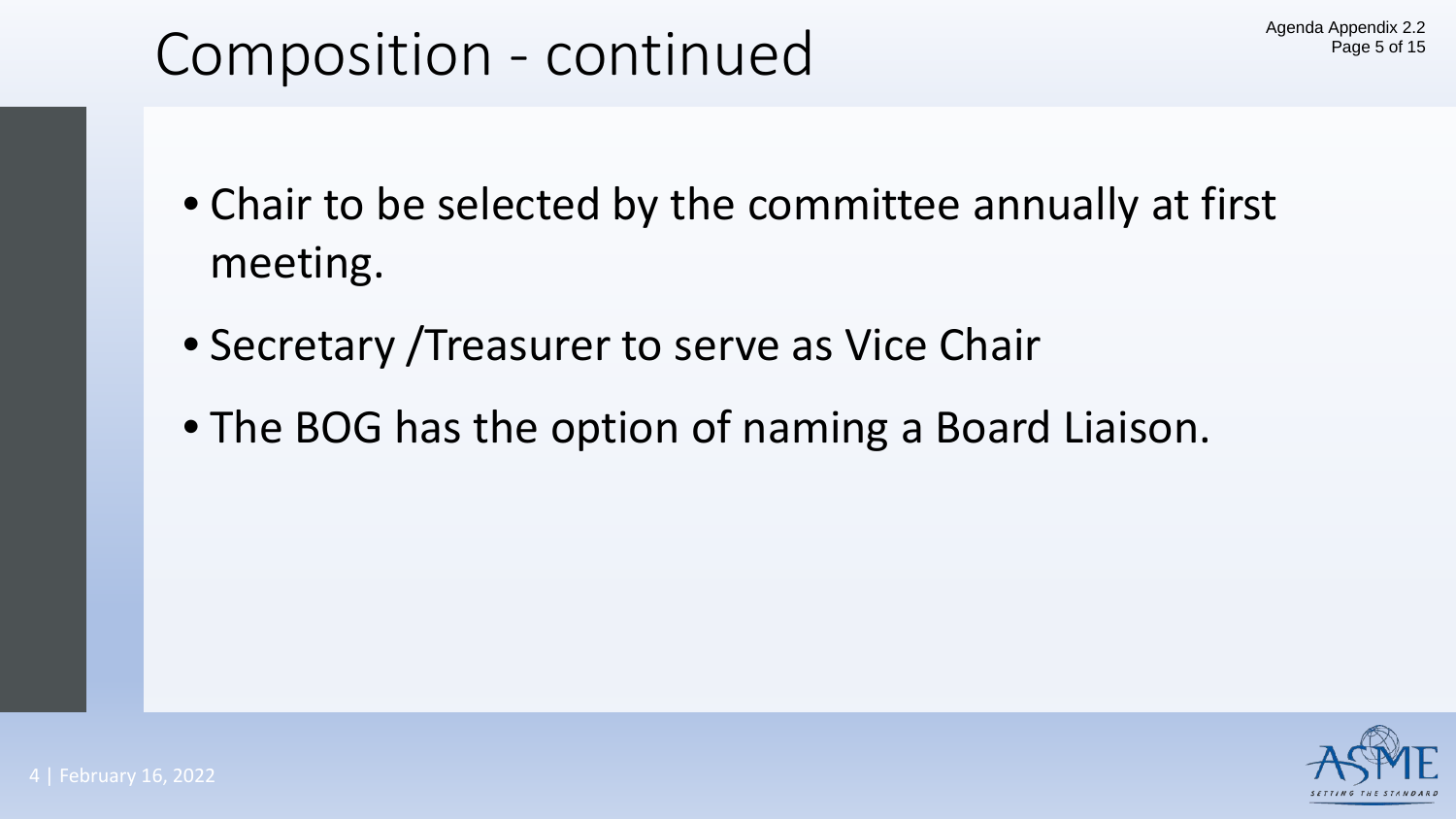# Term (currently in COF Operation Guide)



The term length for the Members-At-Large is **three years**, with terms staggered so that one- or two-member's terms end at the close of each fiscal year.



At Large members are recommended to and appointed by the Board of Governors.



At Large members can serve no more than two full consecutive terms (or a total of 6 years) without a break of at least 2 years. (Society Policy P 4.4/III/B1)



Agenda Appendix 2.2

Page 6 of 15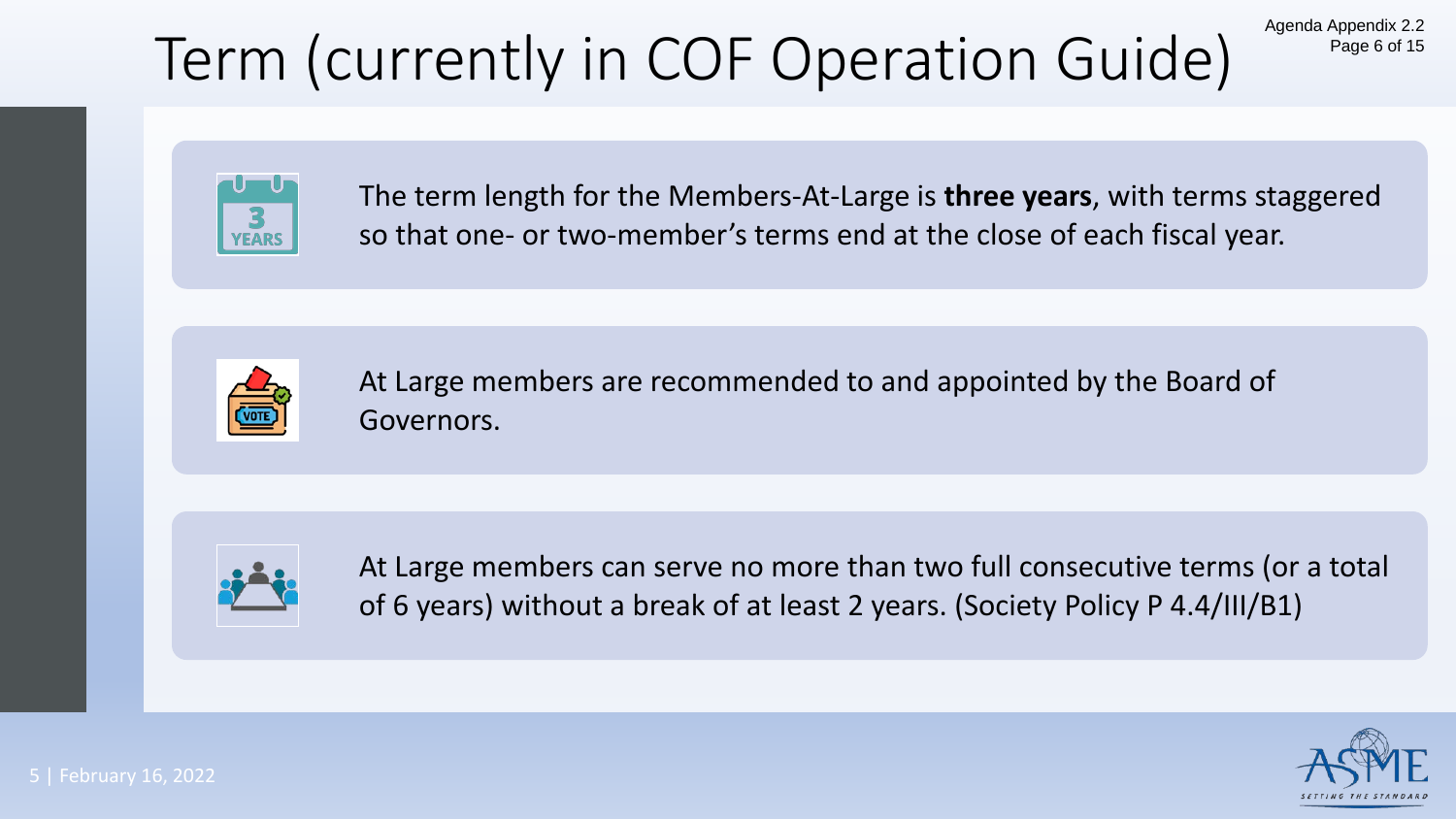### Process for Consideration and Appointment Agenda Appendix 2.2

- **Annual Review**: January through April, with the goal of having new members in place at the start of the upcoming fiscal year.
- **Potential Members without** Previous Board of Governors or ASME President Experience
	- 1. COF Chair to ask the Senior Vice Presidents to identify a total of three to five potential candidates.
	- 2. Sector leads will discuss the role of the COF with potential candidates and will assess their interest.
- **Potential Members with** Previous Board of Governors or ASME President Experience
	- 1. COF Chair shall work with the ASME Executive Committee, ASME ED/CEO and Chief Financial Officer to identify two to three potential candidates.
	- 2. The ASME Secretary-Treasurer will discuss the role of the COF with potential candidates, and assess their interest
- **The names and one-page resumes of the all Candidates** will be submitted to the ASME Secretary-Treasurer for consideration by the Committee. Nomination shall be based on the qualifications described in the COF Operations Guide. As a group, candidates should enhance the committee's diversity in race, gender, technical experience, and sector experience.
- **The candidates nominated by COF** will be approved by the Board of Governors.



Page 7 of 15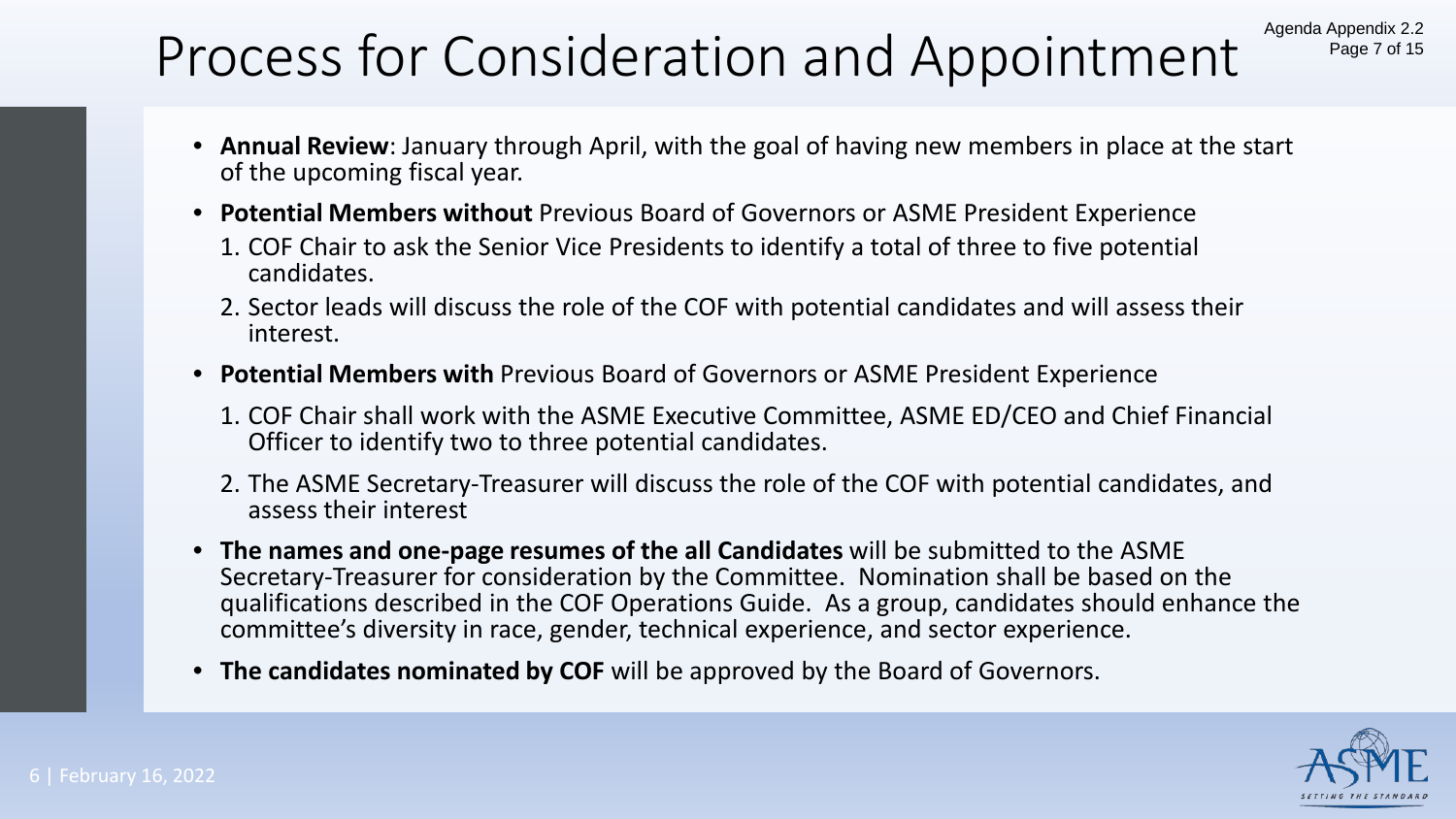# Benefit - COF Member without BOG experience

COF members provide an independent review of the ASME financials and key items of the ASME business and strategy planning. Through service on COF members without prior BOG experience will better understand the role of the BOG, the planning process and the operations of the Society. This experience will prepare such members for service on the BOG.



Agenda Appendix 2.2

Page 8 of 15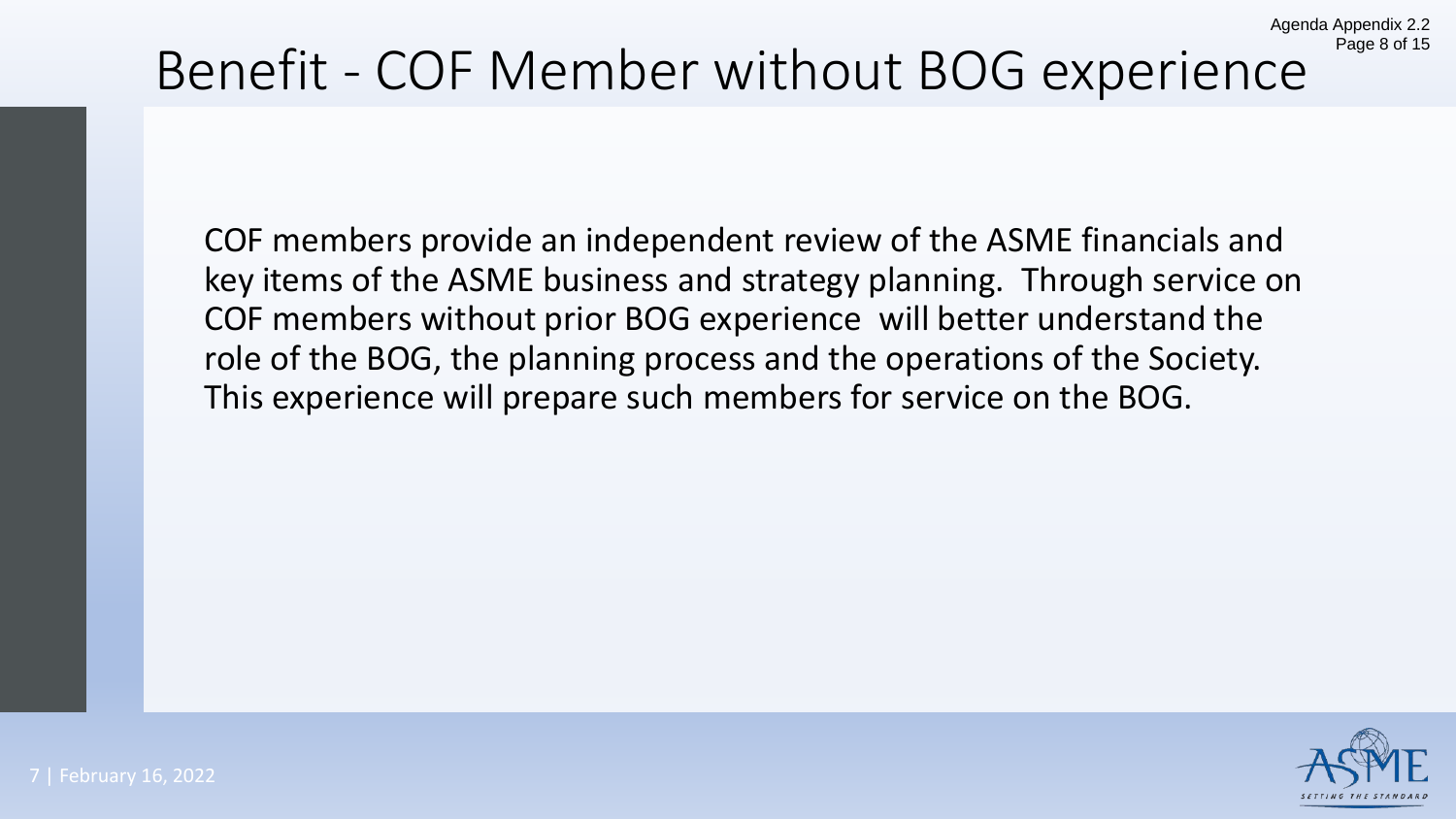### Desired Qualifications

- A. Expressed or demonstrated interest in supporting ASME's Mission, Vision, Core Values, and Strategy, and pursuing leadership positions with increased levels of responsibility.
- B. Demonstrated business understanding, experience, and ability to exercise sound judgments in matters that relate to the current and long-term objectives of the ASME, with a willingness and ability to contribute positively to the decision-making processes of ASME.
- C. Familiarity with the competitive position of ASME.
- D. Experience with the analysis and development of budgets.
- E. Experience with reading and analyzing financial statements.
- F. Ability to listen, analyze, think clearly and creatively, present with an open mind.
- G. Ability to exercise financial discipline in a non-profit environment.
- H. Honesty, integrity, and adherence to high ethical standards.
- Excellent relationship skills, with the ability to work well with individuals and groups.
- J. Attained Member grade or higher and active in ASME and willing to sign a Conflict-of- Interest statement in accordance with Society Policy, 15.8.

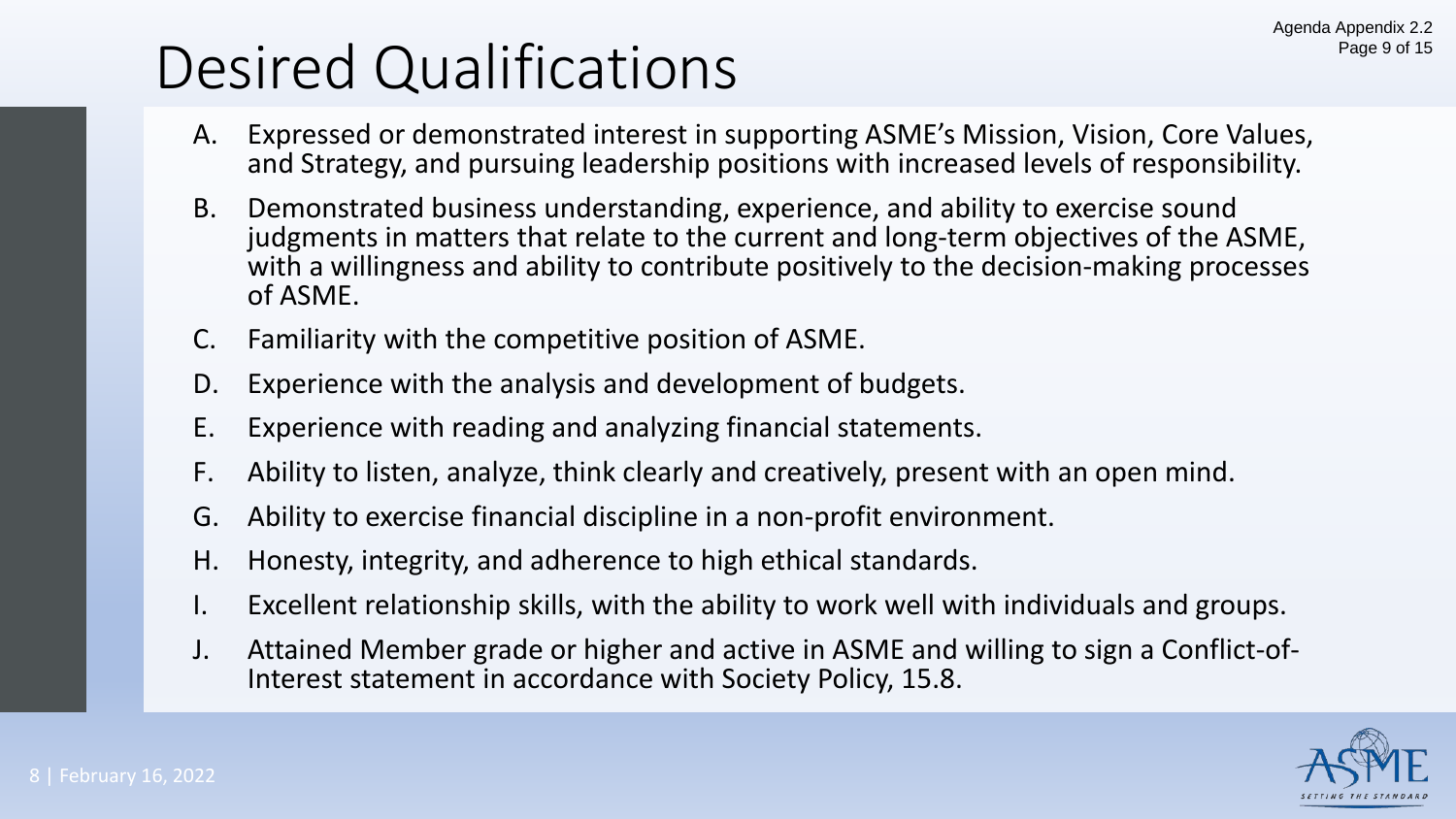### New By-Law Language

B5.2.5.2 The Committee on Finance shall consist of four members-at-large (serving staggered terms on the Committee), the Treasurer, the Chief Financial Officer and the Assistant Treasurer, if any. At least one but not more than two at-large members shall have previously served on the Board of Governors. At the first meeting of the fiscal year, the Committee shall select its Chair from among its members-at-large.

The Treasurer shall be an ex officio member of the Committee with vote and shall serve as Vice Chair. The Chief Financial Officer and the Assistant Treasurer, if any, shall be ex officio members of the Committee without vote. The Committee shall nominate candidates for the member-at-large positions for appointment by the Board of Governors. The term of the members-at-large shall be three years. A member-atlarge can serve no more than two consecutive terms (or a total of six years) without a break of at least two years. The President may select a Governor to serve as Liaison to the Committee during their Presidential term.

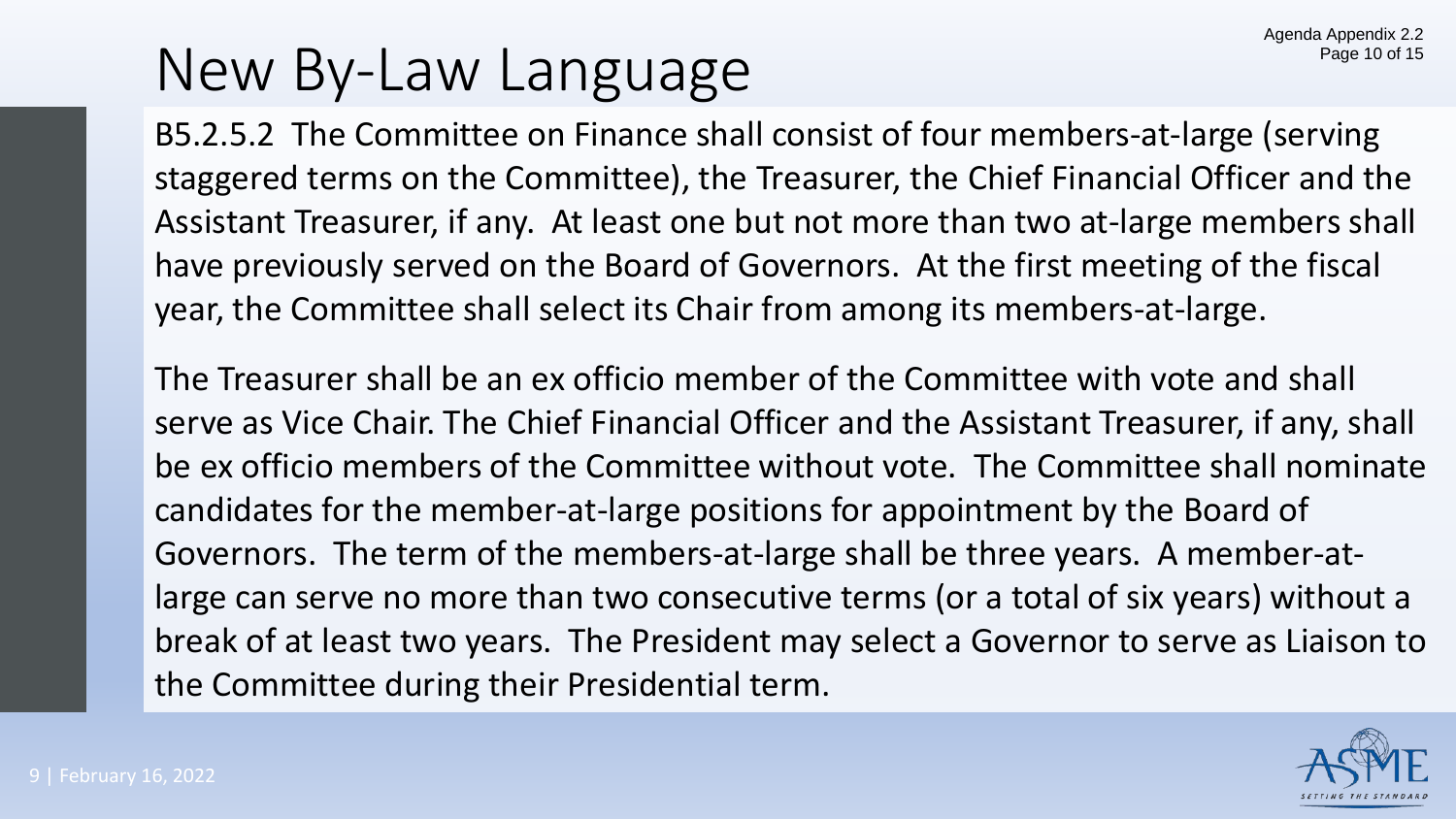# Proposed COF Staggered Terms

### **Current Members**

- Member-at-Large/Chair: John Goossen (last year, moving to Secretary-Treasurer for FY2022-23, 2023-2024 and 2024-25)
- Member-at-Large: Richard Benson last year of a first 3-year term
- Secretary-Treasurer: Robert Pangborn last year of a 3-year term

*Current members will serve until the end of June 2022*

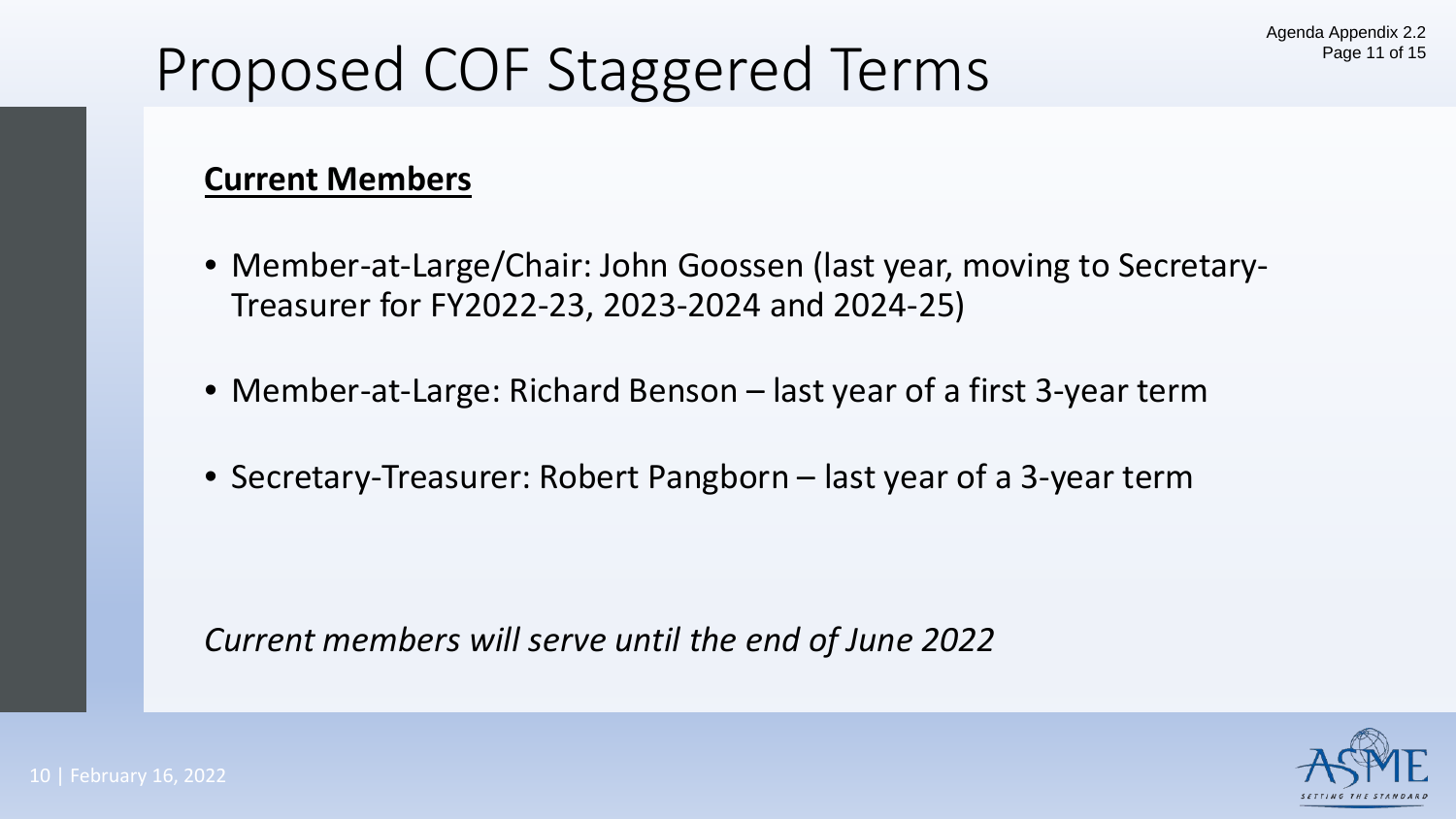# Members Going Forward

### **Current Member**

• Member-at-Large: Richard Benson – to serve a Modified 2-year term FY 2022 thru 2024. At the end of this term, Dr. Benson has the option to consider a second 3-year term, subject to BOG approval.

NOTE: At the end of Dr. Benson's Modified 2-year term a **new** COF member could be selected either with or without BOG experience.

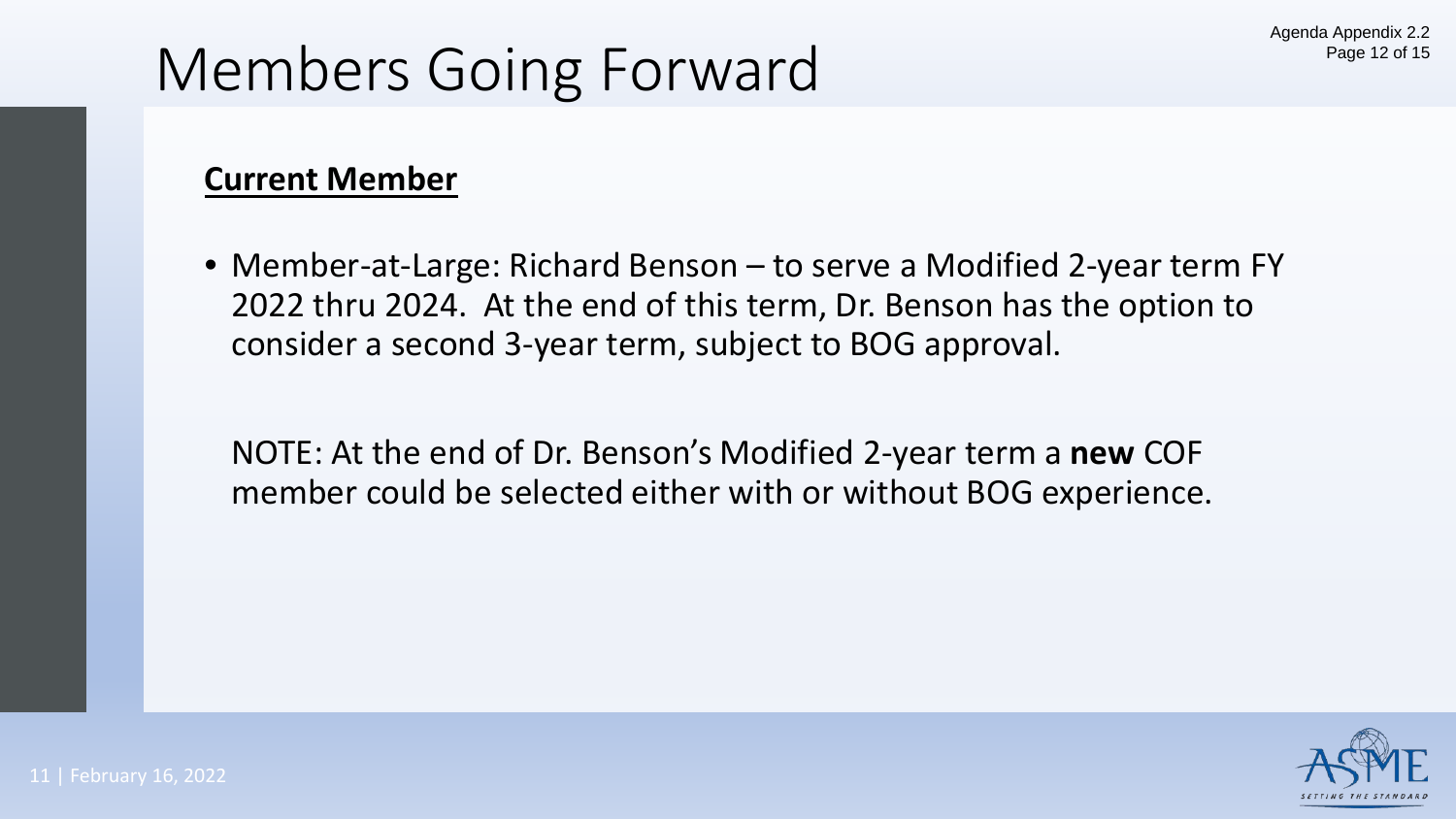## Members Going Forward - continued

### **New Members**

Two new COF members to begin (for this term only) in May 2022, after B5.2.5.2 is accepted by the BOG at its April 19 meeting, with BOG approval to extend initial term by 2 months to end in June 2022.

- Member-at-Large (with previous BOG experience) Serve 3-year Term with option to serve a second 3-year term
- Member at Large (with no previous BOG experience) Serve Modified 1 year Term with option to serve a second 3-year term

One new COF member to begin in June 2022

• Member at Large (with no previous BOG experience) Serve Modified 2-year Term with option to serve a second 3-year term

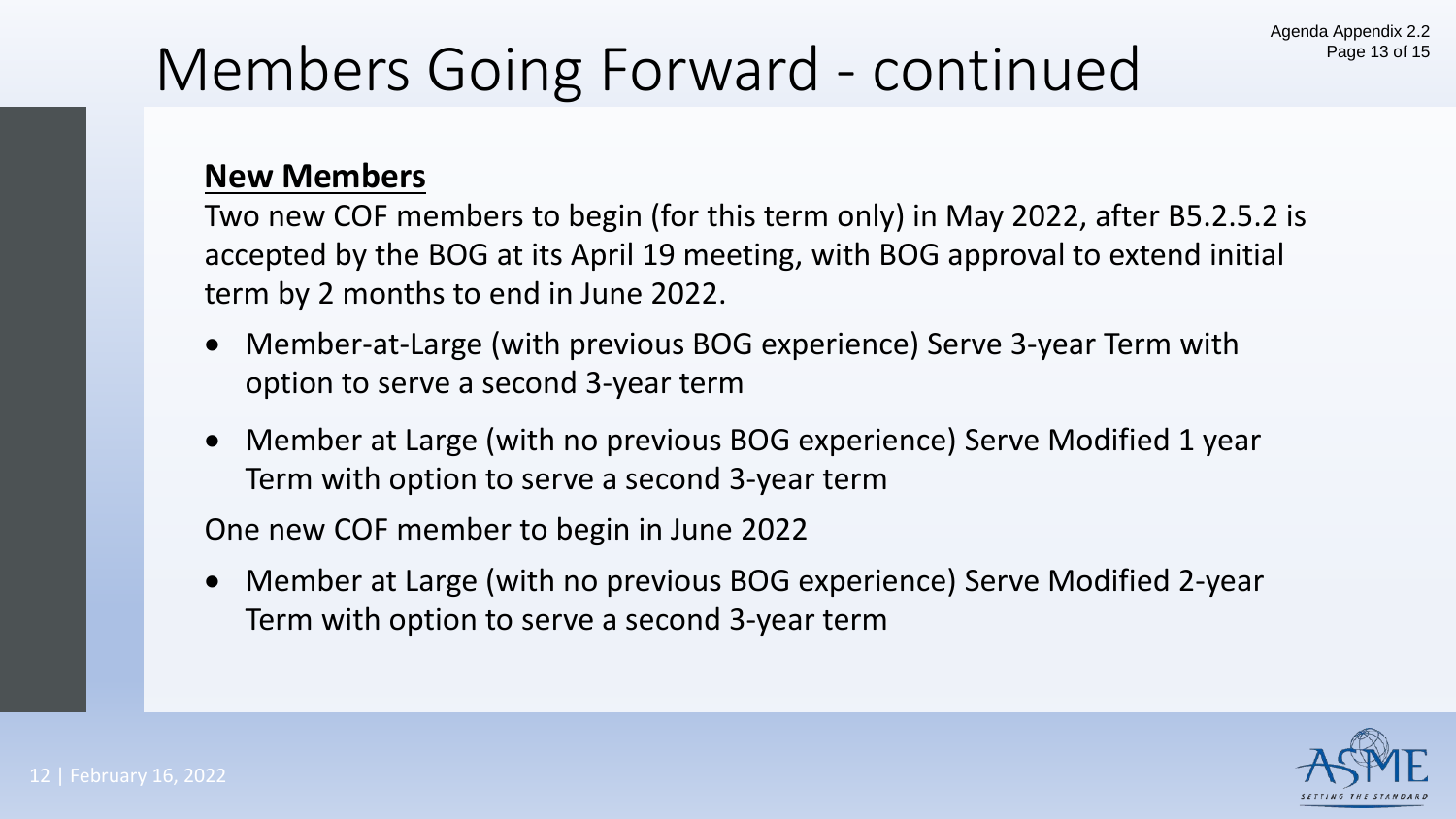#### Agenda Appendix 2.2 Page 14 of 15

### Members Going Forward - continued

| May/June              | <b>Fiscal Year</b>    | <b>Fiscal Year</b>    | <b>Fiscal Year</b>    | <b>Fiscal Year 2025-</b> | <b>Fiscal Year</b>    | <b>Fiscal Year 2027-</b> |
|-----------------------|-----------------------|-----------------------|-----------------------|--------------------------|-----------------------|--------------------------|
| 2021-2022             | 2022-2023             | 2023-2024             | 2024-2025             | 2026                     | 2026-2027             | 2028                     |
| <b>Existing</b>       |                       |                       |                       |                          |                       |                          |
| Secy-Treas            |                       |                       |                       |                          |                       |                          |
| Pangborn              |                       |                       |                       |                          |                       |                          |
| <b>Existing COF</b>   | Secy-Treas            | Secy-Treas            | Secy-Treas            |                          |                       |                          |
| <b>Member Goossen</b> | Goossen               | Goossen               | Goossen               |                          |                       |                          |
| <b>New COF Member</b> | <b>BOG Experience</b> | <b>BOG Experience</b> | <b>BOG Experience</b> | <b>BOG Experience</b>    | <b>BOG Experience</b> | <b>BOG Experience</b>    |
| for 2 months          | member                | member                | member                | member                   | member                | member                   |
|                       |                       |                       |                       |                          |                       |                          |
| <b>Existing COF</b>   | <b>Existing COF</b>   | <b>Existing COF</b>   | Member with or        | Member with or           | Member with or        |                          |
| <b>Member Benson</b>  | <b>Member Benson</b>  | <b>Member Benson</b>  | $w/o$ BOG             | $w/o$ BOG                | $w/o$ BOG             |                          |
|                       |                       |                       | <b>Experience</b>     | Experience               | <b>Experience</b>     |                          |
|                       |                       |                       | Reappoint             | Reappoint                | Reappoint             |                          |
|                       |                       |                       | Benson?               | Benson?                  | Benson?               |                          |
| <b>New COF Member</b> | No-BOG                | No-BOG                | No-BOG                | No-BOG                   |                       |                          |
| for 2 Months          | <b>Experience</b>     | Experience            | <b>Experience</b>     | Experience               |                       |                          |
|                       | <b>Member</b>         | Member                | Member                | <b>Member</b>            |                       |                          |
|                       | No-BOG                | No-BOG                | No-BOG                | No-BOG                   | No-BOG                |                          |
|                       | Experience            | Experience            | Experience            | Experience               | Experience            |                          |
|                       | <b>Member</b>         | <b>Member</b>         | <b>Member</b>         | <b>Member</b>            | <b>Member</b>         |                          |